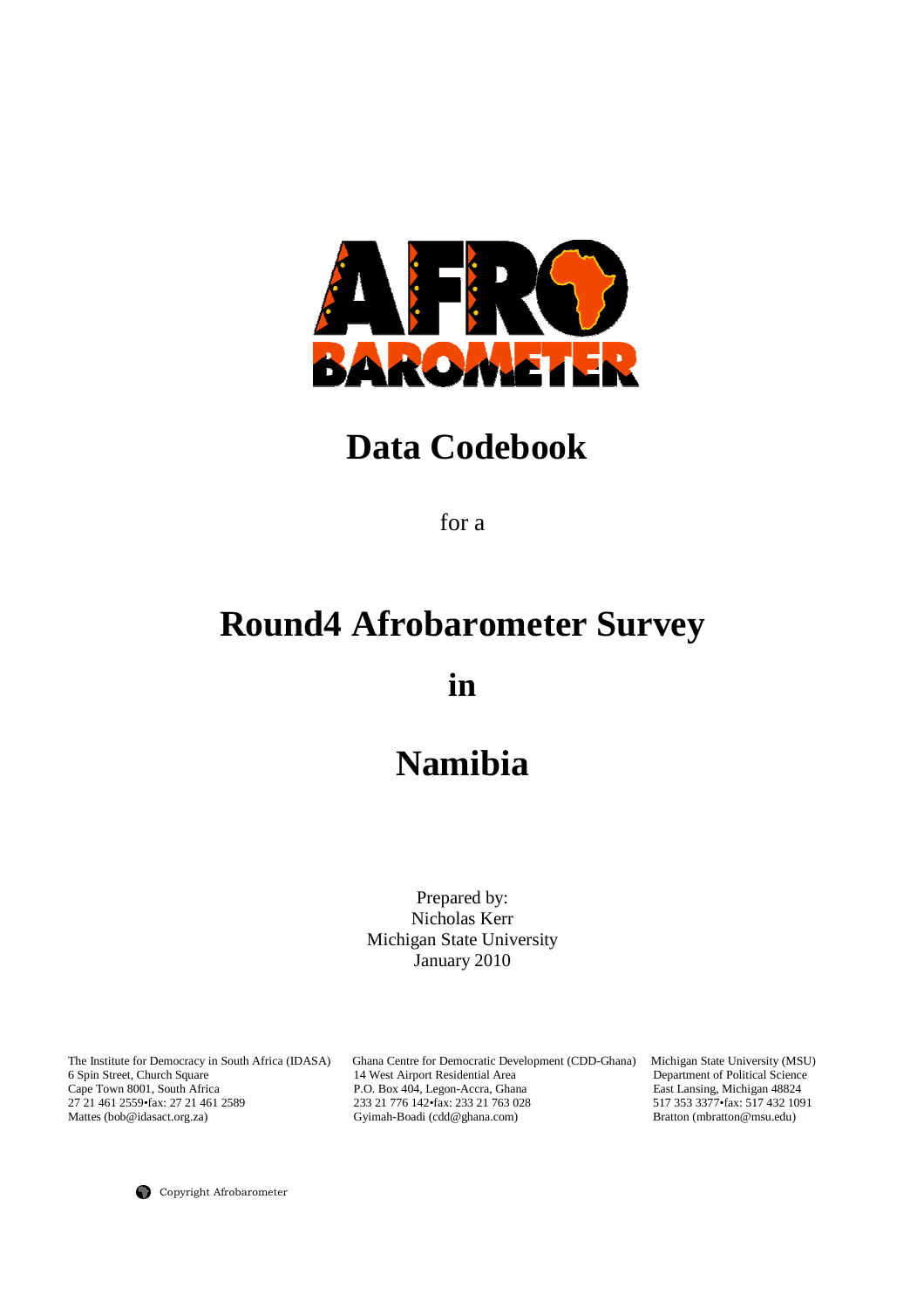

# **Survey Technical Information The Quality of Democracy and Governance in Namibia Afrobarometer Round 4, 2008**

| <b>Dates of Fieldwork:</b>                          | 24 October to 3 December 2008                                                                                                                                                                                      |                                                                           |  |  |
|-----------------------------------------------------|--------------------------------------------------------------------------------------------------------------------------------------------------------------------------------------------------------------------|---------------------------------------------------------------------------|--|--|
| Sample size:                                        | 1200                                                                                                                                                                                                               |                                                                           |  |  |
| <b>Sampling frame:</b>                              | 2006 population projections by the Central Bureau of Statistics (CBS) based on<br>2001 Population and Housing Census                                                                                               |                                                                           |  |  |
| <b>Sample universe:</b>                             |                                                                                                                                                                                                                    | Citizens age 18 years or older, excluding institutions                    |  |  |
| Sample design:                                      | probability sample                                                                                                                                                                                                 | Nationally representative, random, clustered, stratified, multistage area |  |  |
| <b>Stratification:</b>                              | Region and urban-rural distribution                                                                                                                                                                                |                                                                           |  |  |
| <b>Stages:</b>                                      | PSUs, sampling start points, households, respondents                                                                                                                                                               |                                                                           |  |  |
| <b>PSU</b> selection:                               | Probability proportionate to population size (PPPS)                                                                                                                                                                |                                                                           |  |  |
| <b>Cluster size:</b>                                | 8 households per PSU                                                                                                                                                                                               |                                                                           |  |  |
| <b>Household selection:</b>                         | Randomly selected start points, followed by walk pattern using 5/10 interval.                                                                                                                                      |                                                                           |  |  |
|                                                     | Respondent selection: Gender quota filled by alternating interviews between men and women;<br>respondents of appropriate gender listed, after which household member draws a<br>numbered card to select individual |                                                                           |  |  |
| Weighting:                                          | Weighted to account for individual selection probabilities.                                                                                                                                                        |                                                                           |  |  |
| <b>Margin of error:</b>                             | $+/-$ 3% with 95% confidence level                                                                                                                                                                                 |                                                                           |  |  |
| <b>Fieldwork by:</b>                                | <b>Research Facilitation Services</b>                                                                                                                                                                              |                                                                           |  |  |
| <b>Survey Languages:</b><br>(official translations) | English, Afrikaans, Oshiwambo, Otjiherero and Rukwangali                                                                                                                                                           |                                                                           |  |  |
| <b>Main researchers:</b>                            | Bill Lindeke, Andrew Niikondo and Lizl Stoman                                                                                                                                                                      |                                                                           |  |  |
| <b>Outcome rates:</b>                               | Contact rate:                                                                                                                                                                                                      | 0.937                                                                     |  |  |
|                                                     | Cooperation rate:                                                                                                                                                                                                  | 0.643                                                                     |  |  |
|                                                     | Refusal rate:                                                                                                                                                                                                      | 0.129                                                                     |  |  |
|                                                     | Response rate:                                                                                                                                                                                                     | 0.603                                                                     |  |  |

**EA Substitution Rate:** 0%

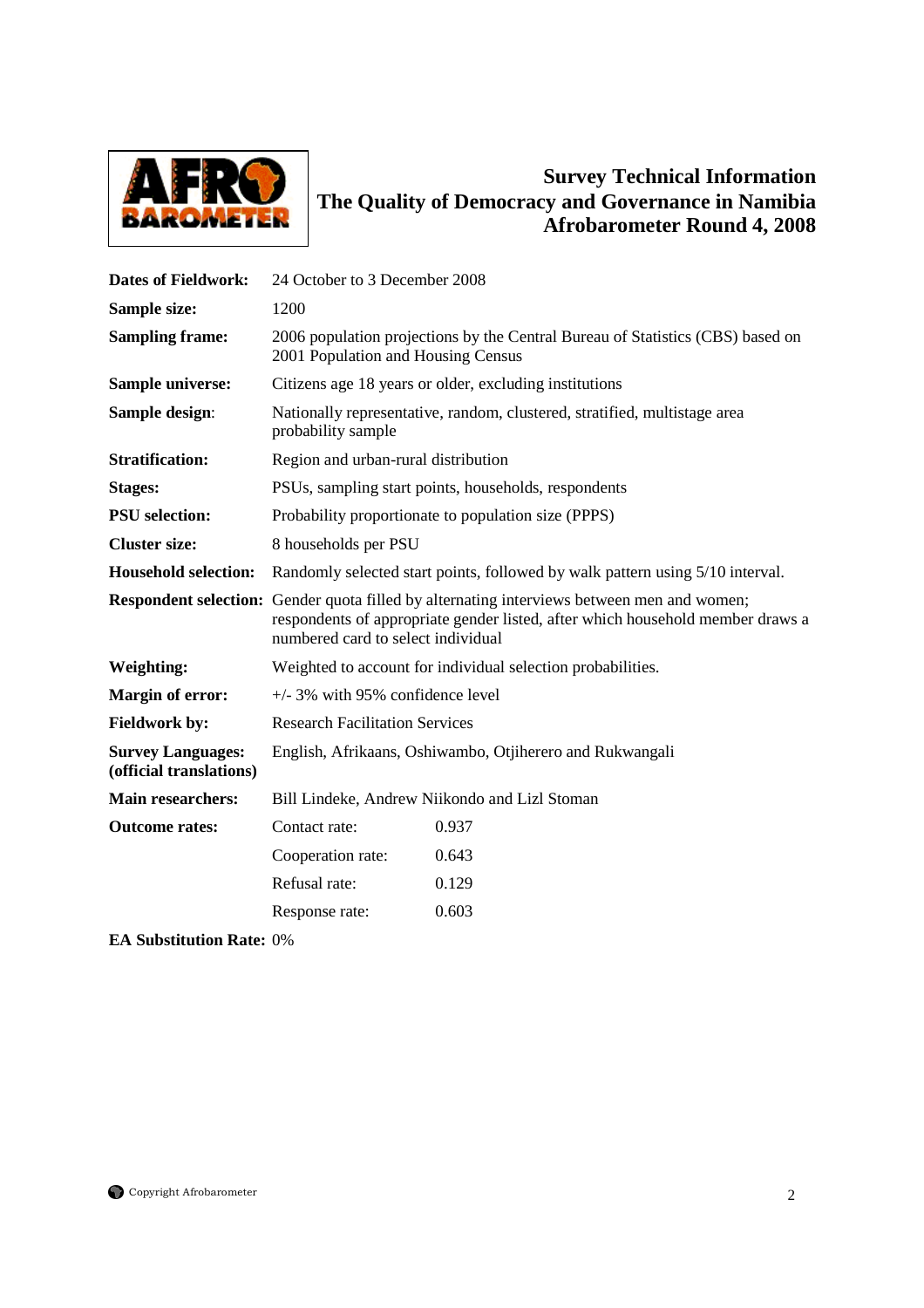*Question Number:* RESPNO *Question:* Respondent number *Variable Label:* Respondent number *Values:* NAM0001-NAM1200 *Value Labels:* String variable *Note:* Assigned by data managers

*Question Number:* BACKCHK *Question:* Household back-checked? *Variable Label:* Household back-checked? *Values:* 1-2 *Value Labels:* 1=Yes, 2=No *Note:* Answered by interviewer

*Question Number:* URBRUR *Question:* PSU/EA *Variable Label:* Urban or Rural Primary Sampling Unit *Values:* 1-2 *Value Labels:* 1=urban, 2=rural *Note:* Answered by interviewer

*Question Number:* REGION *Question:* Region/Province *Variable Label:* Province or region *Values:* 580-592 *Value Labels:* 580=Caprivi, 581=Erongo, 582=Hardap, 583=Karas, 584=Kavango, 585=Khomas, 586= Kunene, 587=Ohangwena, 588=Omaheke, 589=Omusati, 590=Oshana, 591=Oshikoto, 592=Otjozondjupa *Note:* Answered by interviewer

*Question Number:* DISTRICT *Question:* District *Variable Label:* District *Values:* String variable *Note:* Answered by interviewer

*Question Number:* EA\_SVC\_A *Question:* Are the following services present in the primary sampling unit/enumeration area: Electricity grid that most houses could access? *Variable Label:* Electricity grid in the PSU/EA *Values:* 0, 1, 9, -1 *Value Labels:* 0=No, 1=Yes, 9=Can't determine, -1=Missing *Source:* SAB *Note:* Question was filled in conjunction with field supervisor

*Question Number:* EA\_SVC\_B *Question:* Are the following services present in the primary sampling unit/enumeration area: Piped water system that most houses could access? *Variable Label:* Piped water system in the PSU/EA *Values:* 0, 1, 9, -1 *Value Labels:* 0=No, 1=Yes, 9=Can't determine, -1=Missing *Source:* SAB *Note:* Question was filled in conjunction with field supervisor

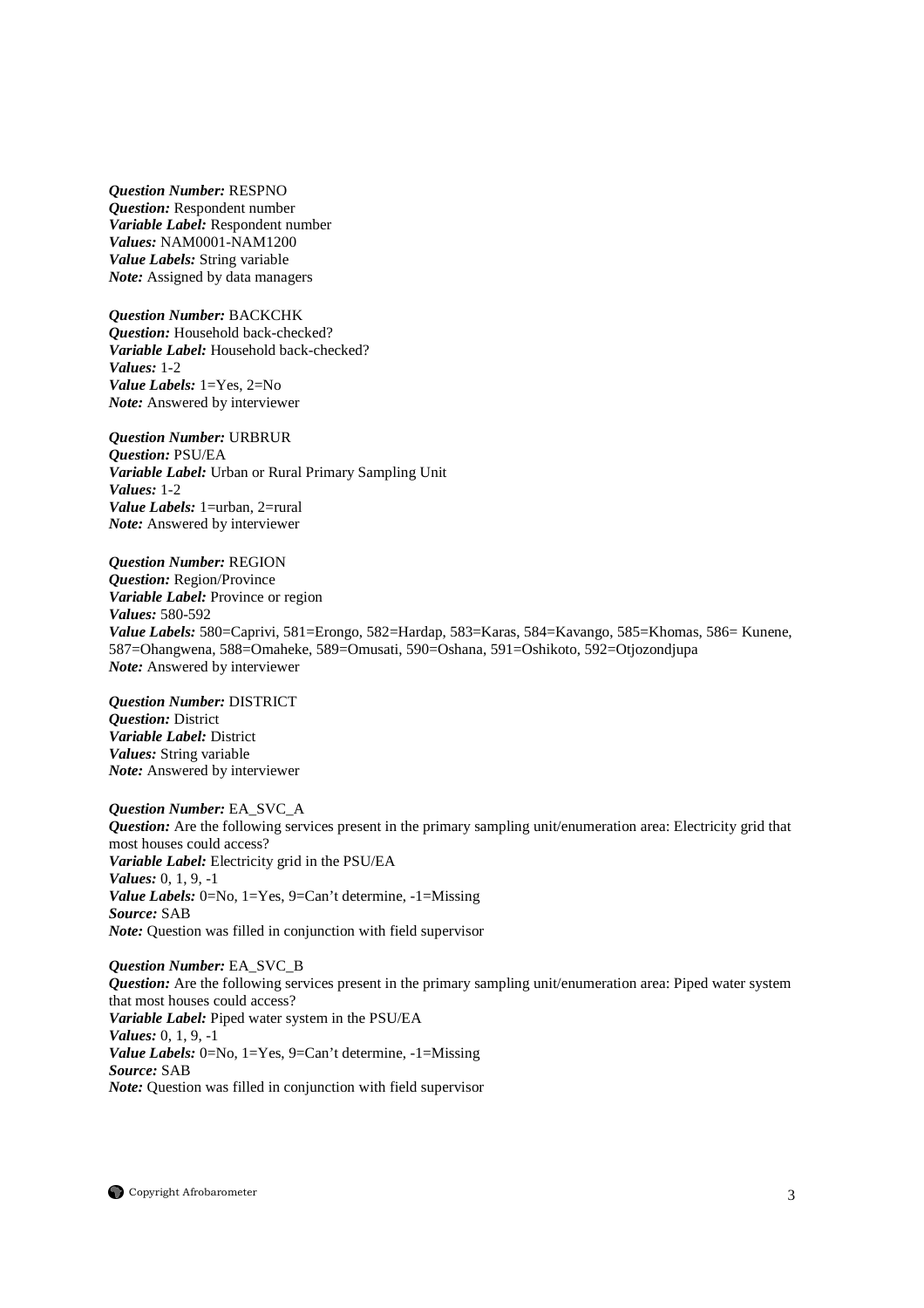*Question Number:* EA\_SVC\_C *Question:* Are the following services present in the primary sampling unit/enumeration area: Sewage system that most houses could access? *Variable Label:* Sewage system in the PSU/EA *Values:* 0, 1, 9, -1 *Value Labels:* 0=No, 1=Yes, 9=Can't determine, -1=Missing *Source:* SAB *Note:* Question was filled in conjunction with field supervisor

*Question Number:* EA\_SVC\_D *Question:* Are the following services present in the primary sampling unit/enumeration area: Cell phone service? *Variable Label:* Cell phone service in the PSU/EA *Values:* 0, 1, 9, -1 *Value Labels:* 0=No, 1=Yes, 9=Can't determine, -1=Missing *Source:* SAB *Note:* Question was filled in conjunction with field supervisor

*Question Number:* EA\_FAC\_A *Question:* Are the following facilities present in the primary sampling unit/enumeration area, or within easy walking distance: Post-office? *Variable Label:* Post-office in the PSU/EA *Values:* 0, 1, 9, -1 *Value Labels:* 0=No, 1=Yes, 9=Can't determine, -1=Missing *Source:* SAB *Note:* Question was filled in conjunction with field supervisor

*Question Number:* EA\_FAC\_B *Question:* Are the following facilities present in the primary sampling unit/enumeration area, or within easy walking distance: School? *Variable Label:* School in the PSU/EA *Values:* 0, 1, 9, -1 *Value Labels:* 0=No, 1=Yes, 9=Can't determine, -1=Missing *Source:* SAB *Note:* Question was filled in conjunction with field supervisor

*Question Number:* EA\_FAC\_C *Question:* Are the following facilities present in the primary sampling unit/enumeration area, or within easy walking distance: Police station? *Variable Label:* Police station in the PSU/EA *Values:* 0, 1, 9, -1 *Value Labels:* 0=No, 1=Yes, 9=Can't determine, -1=Missing *Source:* SAB *Note:* Question was filled in conjunction with field supervisor

*Question Number:* EA\_FAC\_D *Question:* Are the following facilities present in the primary sampling unit/enumeration area, or within easy walking distance: Health clinic? *Variable Label:* Health clinic in the PSU/EA *Values:* 0, 1, 9, -1 *Value Labels:* 0=No, 1=Yes, 9=Can't determine, -1 Missing *Source:* SAB *Note:* Question was filled in conjunction with field supervisor

*Question Number:* EA\_FAC\_E *Question:* Are the following facilities present in the primary sampling unit/enumeration area, or within easy walking distance: Market stalls (selling groceries and/or clothing)?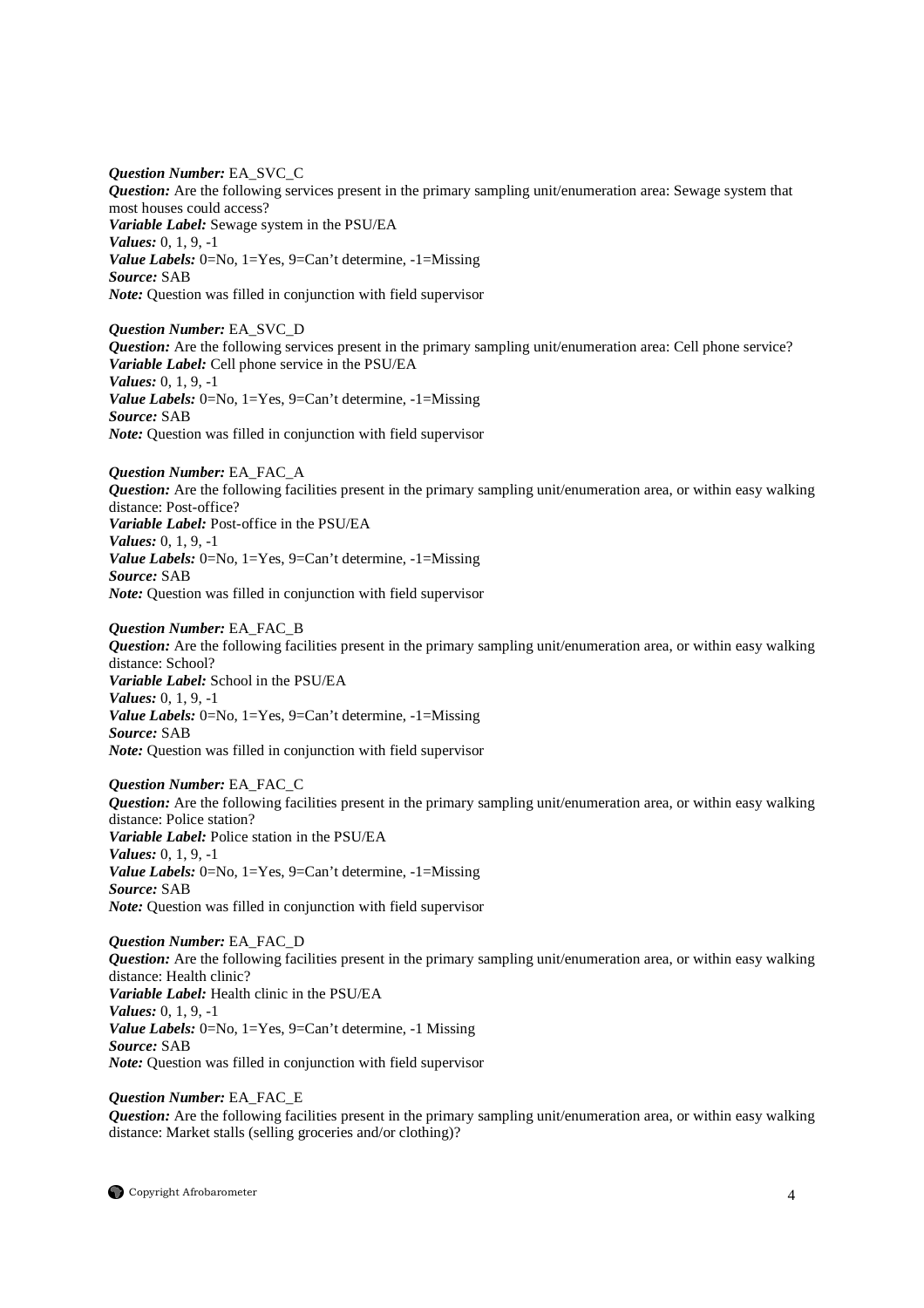*Variable Label:* Market stalls in the PSU/EA *Values:* 0, 1, 9, -1 *Value Labels:* 0=No, 1=Yes, 9=Can't determine, -1 Missing *Source:* SAB *Note:* Question was filled in conjunction with field supervisor

*Question Number:* EA\_SEC\_A *Question:* In the PSU/EA, did you (or any of your colleagues) see: Any policemen or police vehicles? *Variable Label:* Police in the PSU/EA *Values:* 0, 1, 9, -1 *Value Labels:* 0=No, 1=Yes, 9=Don't know, -1 Missing *Source:* SAB *Note:* Question was filled in conjunction with field supervisor

*Question Number:* EA\_SEC\_B *Question:* In the PSU/EA, did you (or any of your colleagues) see: Any soldiers or army vehicles? *Variable Label:* Soldiers/army in the PSU/EA *Values:* 0, 1, 9, -1 *Value Labels:* 0=No, 1=Yes, 9=Don't know, -1 Missing *Source:* SAB *Note:* Question was filled in conjunction with field supervisor

*Question Number:* EA\_Road *Question:* Thinking of your journey here: Was the road at the start point in the PSU/EA paved/ tarred/ concrete? *Variable Label:* Tarred/paved road *Values:* 0, 1, *Value Labels:* 0=No, 1=Yes, -1=Missing *Source:* SAB *Note:* Question was filled in conjunction with field supervisor

*Question Number:* NOCALL\_1 *Question:* Reasons for unsuccessful calls: Household 1 *Variable Label:* Reason for Unsuccessful Call Household 1 *Values:* **1-8, 997**

*Value Labels*: 1=Refused to be interviewed, 2=Person selected was never at home after at least two visits, 3=Household/Premises empty for the survey period after at least two visits, 4=Not a citizen/Spoke only a foreign language, 5=Deaf/Did not speak a survey language, 6=Did not fit gender quota, 7=No adults in household, 8=Other (specify), 997=Not applicable

*Source:* Southern Africa Barometer (SAB)

Note: Answered by interviewer, after instructions, "It is your job is to select a random (this means any) household. A household is a group of people who presently eat together from the same spot. Start your walk pattern from the start point that has been randomly chosen by your Field Supervisor. Team members must walk in opposite directions to each other. If A walks towards the sun, B must walk away from the sun; C and D must walk at right angles to A and B. Use a 5 / 10 interval pattern to select a household. That is, walking in your designated direction away from the start point, select the  $5<sup>th</sup>$  household for the first interview, counting houses on both the right and the left (and starting with those on the right if they are opposite each other). Once you leave your first interview, continue on in the same direction, this time selecting the  $10<sup>th</sup>$  household, again counting houses on both the right and the left. If the settlement comes to an end and there are no more houses, turn at right angles to the right and keep walking, continuing to count until finding the tenth dwelling."

*Question Number:* NOCALL\_2

*Question:* Reasons for unsuccessful calls: Household 2 *Variable Label:* Reason for Unsuccessful Call Household 2

*Values:* 1-8, 997

*Value Labels*: 1=Refused to be interviewed, 2=Person selected was never at home after at least two visits, 3=Household/Premises empty for the survey period after at least two visits, 4=Not a citizen/Spoke only a foreign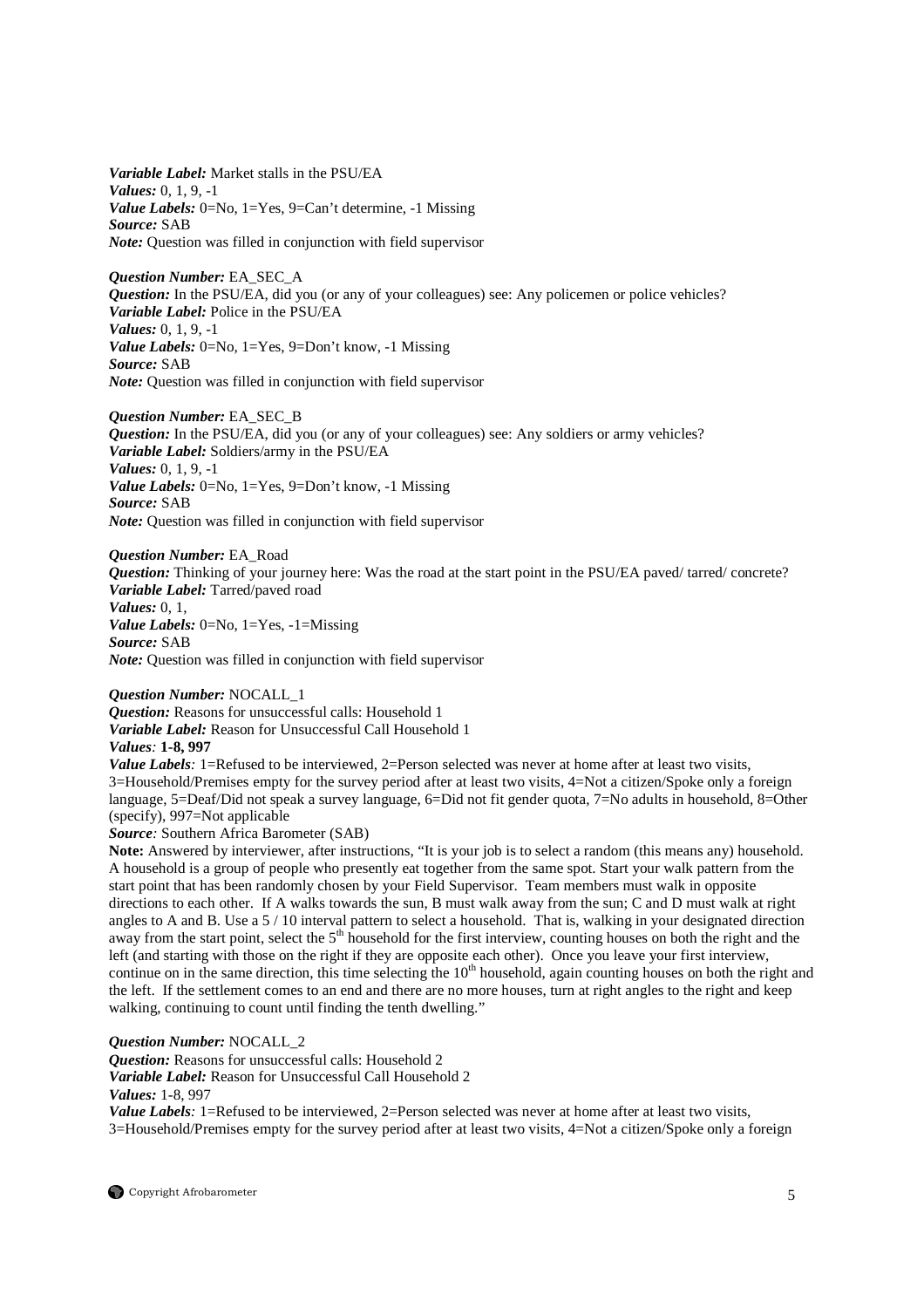language, 5=Deaf/Did not speak a survey language, 6=Did not fit gender quota, 7=No adults in household, 8=Other (specify), 997=Not applicable *Source:* SAB *Note:* Answered by interviewer

*Question Number:* NOCALL\_3 *Question:* Reasons for unsuccessful calls: Household 3 *Variable Label:* Reason for Unsuccessful Call Household 3 *Values:* 1-8, 997 *Value Labels*: 1=Refused to be interviewed, 2=Person selected was never at home after at least two visits, 3=Household/Premises empty for the survey period after at least two visits, 4=Not a citizen/Spoke only a foreign language, 5=Deaf/Did not speak a survey language, 6=Did not fit gender quota, 7=No adults in household, 8=Other (specify), 997=Not applicable *Source:* SAB *Note:* Answered by interviewer

# *Question Number:* NOCALL\_4

*Question:* Reasons for unsuccessful calls: Household 4 *Variable Label:* Reason for Unsuccessful Call Household 4 *Values:* 1-8, 997 *Value Labels*: 1=Refused to be interviewed, 2=Person selected was never at home after at least two visits, 3=Household/Premises empty for the survey period after at least two visits, 4=Not a citizen/Spoke only a foreign language, 5=Deaf/Did not speak a survey language, 6=Did not fit gender quota, 7=No adults in household, 8=Other (specify), 997=Not applicable *Source:* SAB *Note:* Answered by interviewer

# *Question Number:* NOCALL\_5

*Question:* Reasons for unsuccessful calls: Household 5 *Variable Label:* Reason for Unsuccessful Call Household 5 *Values:* 1-8, 997 *Value Labels*: 1=Refused to be interviewed, 2=Person selected was never at home after at least two visits, 3=Household/Premises empty for the survey period after at least two visits, 4=Not a citizen/Spoke only a foreign language, 5=Deaf/Did not speak a survey language, 6=Did not fit gender quota, 7=No adults in household, 8=Other(specify), 997=Not applicable *Source:* SAB

*Note:* Answered by interviewer

*Question Number:* NOCALL\_6 *Question:* Reasons for unsuccessful calls: Household 6 *Variable Label:* Reason for Unsuccessful Call Household 6 *Values:* 1-8, 997 *Value Labels*: 1=Refused to be interviewed, 2=Person selected was never at home after at least two visits, 3=Household/Premises empty for the survey period after at least two visits, 4=Not a citizen/Spoke only a foreign language, 5=Deaf/Did not speak a survey language, 6=Did not fit gender quota, 7=No adults in household, 8=Other (specify), 997=Not applicable *Source:* SAB

*Note:* Answered by interviewer

*Question Number:* NOCALL\_7 *Question:* Reasons for unsuccessful calls: Household 7 *Variable Label:* Reason for Unsuccessful Call Household 7 *Values:* 1-8, 997

*Value Labels*: 1=Refused to be interviewed, 2=Person selected was never at home after at least two visits, 3=Household/Premises empty for the survey period after at least two visits, 4=Not a citizen/Spoke only a foreign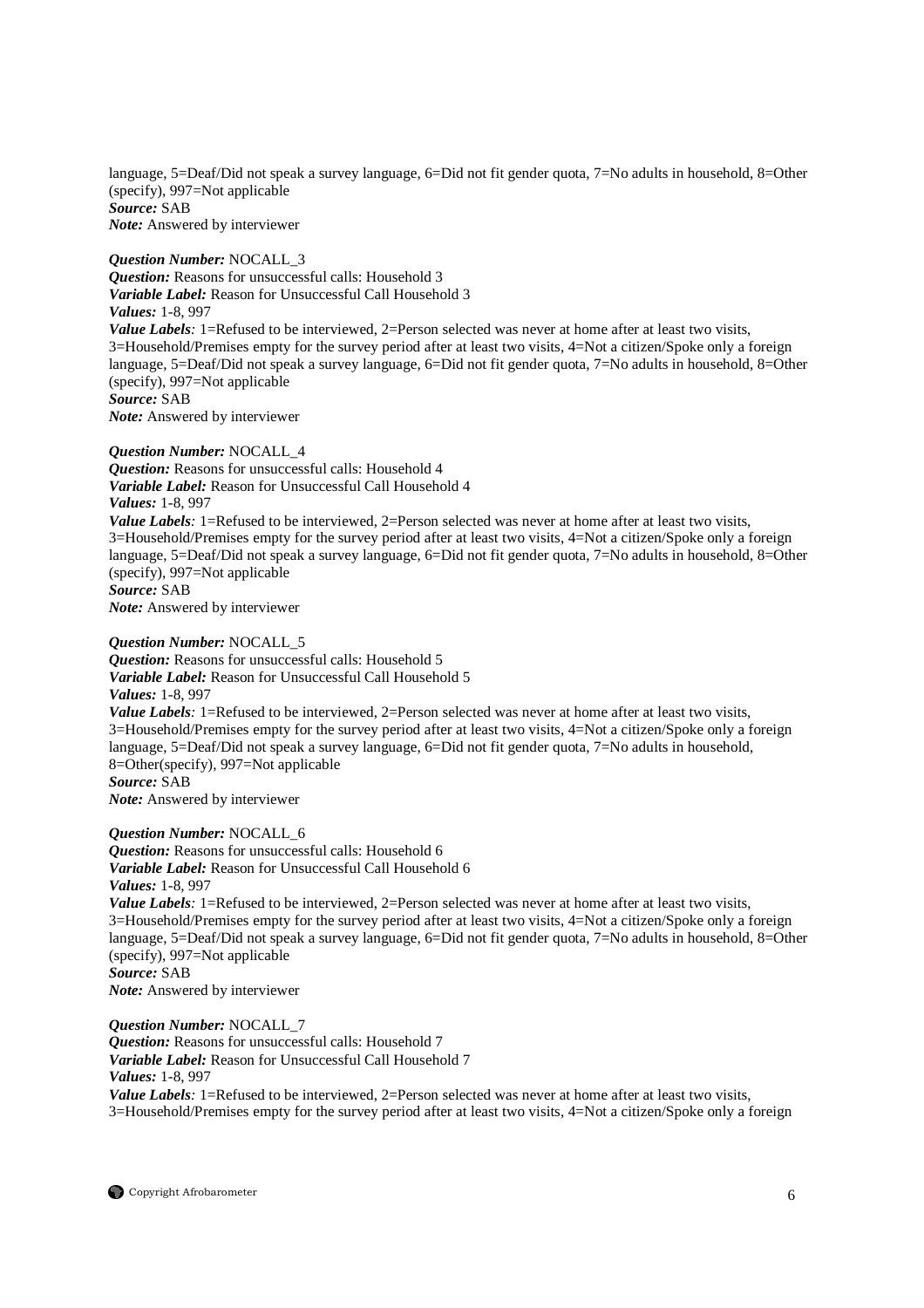language, 5=Deaf/Did not speak a survey language, 6=Did not fit gender quota, 7=No adults in household, 8=Other (specify), 997=Not applicable *Source:* SAB *Note:* Answered by interviewer

#### *Question Number:* PREVINT

*Question:* Previous interview was with a: *Variable Label:* Previous interview, gender *Values:* 0, 1, 2, *Value Labels:* 0=First interview, 1=Male, 2=Female, *Note:* Answered by interviewer

*Question Number:* THISINT *Question:* This interview must be with a: *Variable Label:* This interview, gender *Values:* 1, 2 *Value Labels:* 1=Male, 2=Female *Note:* Answered by interviewer

# *Question Number:* ADULT\_CT *Question:* Number of women/men in the household (adult citizens) *Variable Label:* Number of adult women/men in household *Values:*1-99, 998, 999, -1 *Value Labels:* 998=Refused to answer, 999=Don't know, -1=Missing data *Source:* Afrobarometer Round 4 *Note:* Interviewer was given the following instructions: "Please record the total number of adult women/men (select correct gender, from above table) who are citizens of Namibia in the household, i.e., how many names did you write

in either the left or the right column above. Enter a two-digit number."

*Question Number:* CALLS *Question:* How many calls were made to the household where the interview actually took place? *Variable Label:* Number of calls *Values:* 1, 2 *Value Labels:* 1=One call, 2=Two calls *Source:* SAB *Note:* Answered by interviewer

*Question Number:* DATEINTR *Question:* Date of interview *Variable Label:* Date of interview *Values:* 24.10.08 – 03.12.08 *Note:* Answered by interviewer. Entered in day, month and year format.

*Question Number:* STRTIME *Question:* Time interview started *Variable Label:* Time interview started *Note:* Answered by interviewer. Entered hour and minute, 24 hour clock

*Question Number:* Q1 *Question:* How old are you? *Variable Label:* Age *Values:* 18-92, 998-999, -1 *Value Labels:* 998=Refused to answer, 999=Don't know, -1=Missing data

*Question Number:* Q2 *Question:* Are you the head of the household?

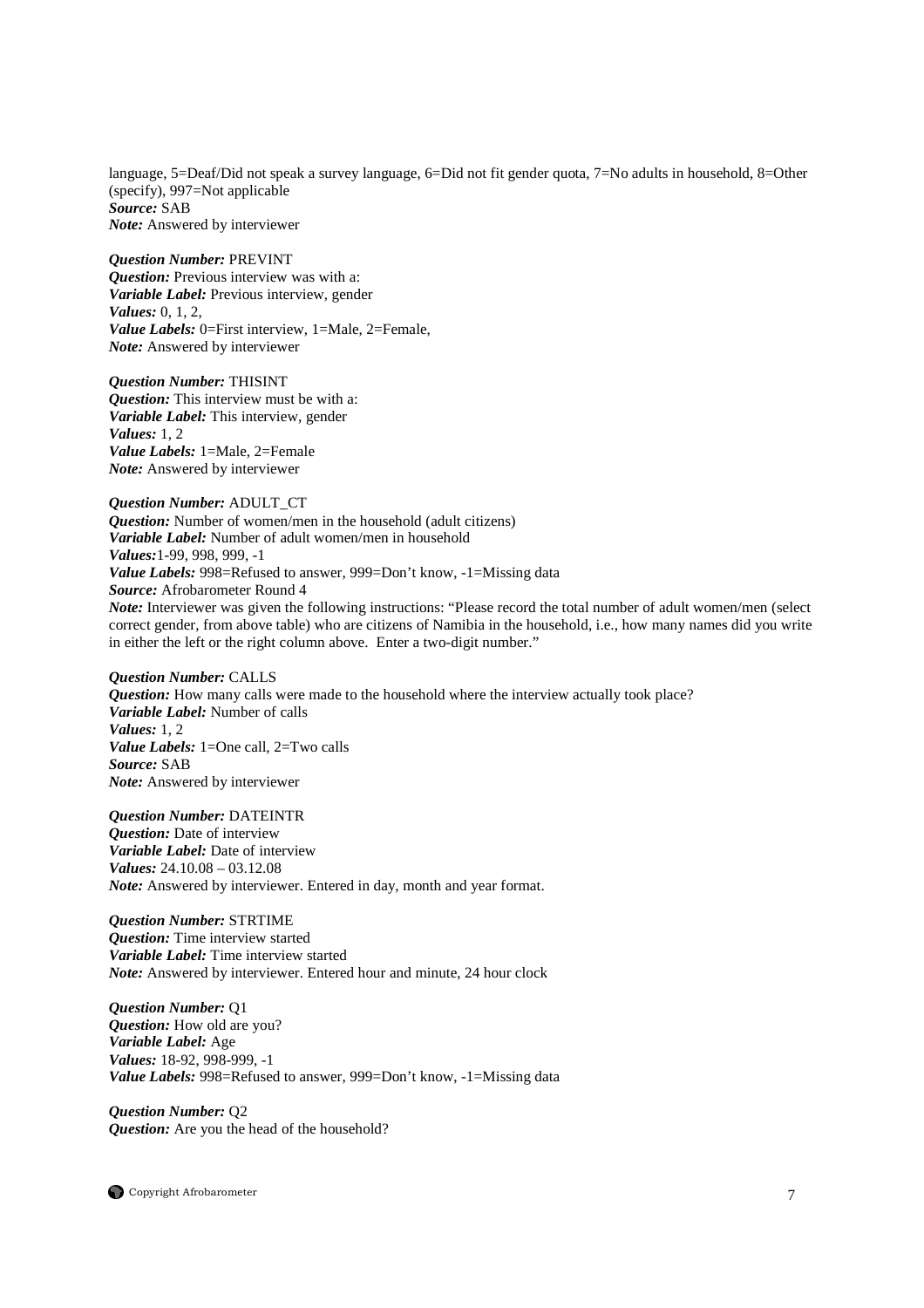*Variable Label:* Head of household *Values:* 0, 1, 9, 998, -1 *Value Labels:* 0=No, 1=Yes, 9=Don't know, 998=Refused to answer, -1=Missing data

*Question Number:* Q3 *Question:* Which Namibian language is your home language? *Variable Label:* Language of respondent *Values:* 1-4, 580-560, 995, 998-999, -1 *Value Labels:* 1=English, 2=French, 3=Portuguese, 4=Kiswahili, 580=Afrikaans, 581=German, 582=Nama/Damara, 583=Oshivambo, 584=Otjiherero, 585=Rukwangali, 586=Rugririku, 587=Thimbukushu, 588=Silozi, 589=Setswana, 590=Masubia, 591= San, 592=Mufwe, 593=Nyemba, 594=Uumbundu, 995=Other, 998=Refused to answer, 999=Don't know*,* -1=Missing data *Source:* SAB *Note* : Interviewer was instructed to prompt if necessary with "That is, the language of your group of origin."

# *Question Number:* Q4A

*Question:* In general, how would you describe: The present economic condition of this country? *Variable Label:* Country's present economic condition *Values:* 1-5, 9, 998, -1 *Value Labels:* 1=Very bad, 2=Fairly bad, 3=Neither good nor bad, 4=Fairly good, 5=Very good, 9=Don't know, 998=Refused to answer, -1=Missing data *Source:* NDB, Zambia96

# *Question Number:* Q4B

*Question:* In general, how would you describe: Your own present living conditions? *Variable Label:* Your present living conditions *Values:* 1-5, 9, 998, -1 *Value Labels:* 1=Very bad, 2=Fairly bad, 3=Neither good nor bad, 4=Fairly good, 5=Very good, 9=Don't know, 998=Refused to answer, -1=Missing data *Source:* NDB, Zambia96

*Question Number:* Q5 *Question:* In general, how do you rate your living conditions compared to those of other Namibians? *Variable Label:* Your living conditions vs. others *Values:* 1-5, 9, 998, -1 *Value Labels:* 1=Much worse, 2=Worse, 3=Same, 4=Better, 5=Much better, 9=Don't know, 998=Refused to answer, -1=Missing data *Source:* NDB, Zambia96

# *Question Number:* Q6A

*Question:* Looking back, how do you rate the following compared to twelve months ago: Economic conditions in this country? *Variable Label:* Country's economic condition compared to 12 months ago *Values:* 1-5, 9, 998, -1 Value Labels: 1=Much worse, 2=Worse, 3=Same, 4=Better, 5=Much better, 9=Don't know, 998=Refused to answer, -1=Missing data *Source:* SAB

# *Question Number:* Q6B

*Question:* Looking back, how do you rate the following compared to twelve months ago: Your living conditions? *Variable Label:* Your living conditions compared to 12 months ago *Values:* 1-5, 9, 998, -1 *Value Labels:* 1=Much worse, 2=Worse, 3=Same, 4=Better, 5=Much better, 9=Don't know, 998=Refused to answer, -1=Missing data *Source:* NDB, Zambia96

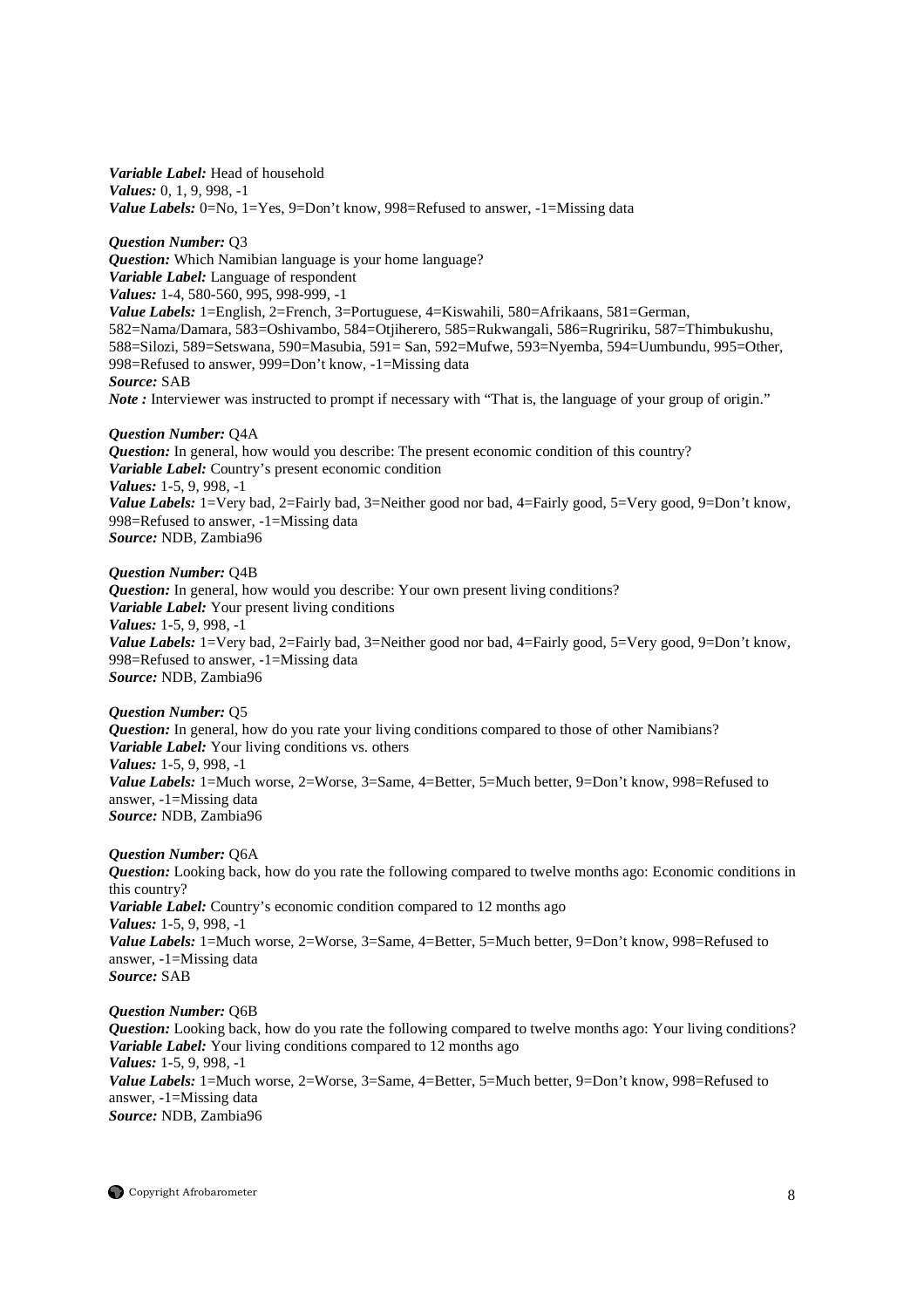*Question Number:* Q7A

*Question:* Looking ahead, do you expect the following to be better or worse: Economic conditions in this country in twelve months time? *Variable Label:* Country's economic condition in 12 months time *Values:* 1-5, 9, 998, -1 *Value Labels:* 1=Much worse, 2=Worse, 3=Same, 4=Better, 5=Much better, 9=Don't know, 998=Refused to answer, -1=Missing data *Source:* NDB, Zambia96

*Question Number:* Q7B

*Question:* Looking ahead, do you expect the following to be better or worse: Your living conditions in twelve months time? *Variable Label:* Your living conditions in 12 months time *Values:* 1-5, 9, 998, -1 *Value Labels:* 1=Much worse, 2=Worse, 3=Same, 4=Better, 5=Much better, 9=Don't know, 998=Refused to answer, -1=Missing data *Source:* NDB, Zambia96

*Question Number:* Q8A *Question:* Over the past year, how often, if ever, have you or anyone in your family gone without: Enough food to eat? *Variable Label:* How often gone without food *Values:* 0-4, 9, 998, -1 *Value Labels:* 0=Never, 1=Just once or twice, 2=Several times, 3=Many times, 4=Always, 9=Don't know, 998=Refused to answer, -1=Missing data *Source:* NDB

# *Question Number:* Q8B

*Question:* Over the past year, how often, if ever, have you or anyone in your family gone without: Enough clean water for home use? *Variable Label:* How often gone without water *Values:* 0-4, 9, 998, -1 *Value Labels:* 0=Never, 1=Just once or twice, 2=Several times, 3=Many times, 4=Always, 9=Don't know, 998=Refused to answer, -1=Missing data *Source:* NDB

*Question Number:* Q8C

*Question:* Over the past year, how often, if ever, have you or anyone in your family gone without: Medicines or medical treatment? *Variable Label:* How often gone without medical care *Values:* 0-4, 9, 998, -1 *Value Labels: 0*=Never, 1=Just once or twice, 2=Several times, 3=Many times, 4=Always, 9=Don't know, 998=Refused to answer, -1=Missing data *Source:* NDB

# *Question Number:* Q8D

*Question:* Over the past year, how often, if ever, have you or anyone in your family gone without: Enough fuel to cook your food? *Variable Label:* How often gone without cooking fuel *Values:* 0-4, 9, 998, -1 *Value Labels:* 0=Never, 1=Just once or twice, 2=Several times, 3=Many times, 4=Always, 9=Don't know, 998=Refused to answer, -1=Missing data *Source:* SAB

# *Question Number:* Q8E

*Question:* Over the past year, how often, if ever, have you or anyone in your family gone without: A cash income?

Copyright Afrobarometer 9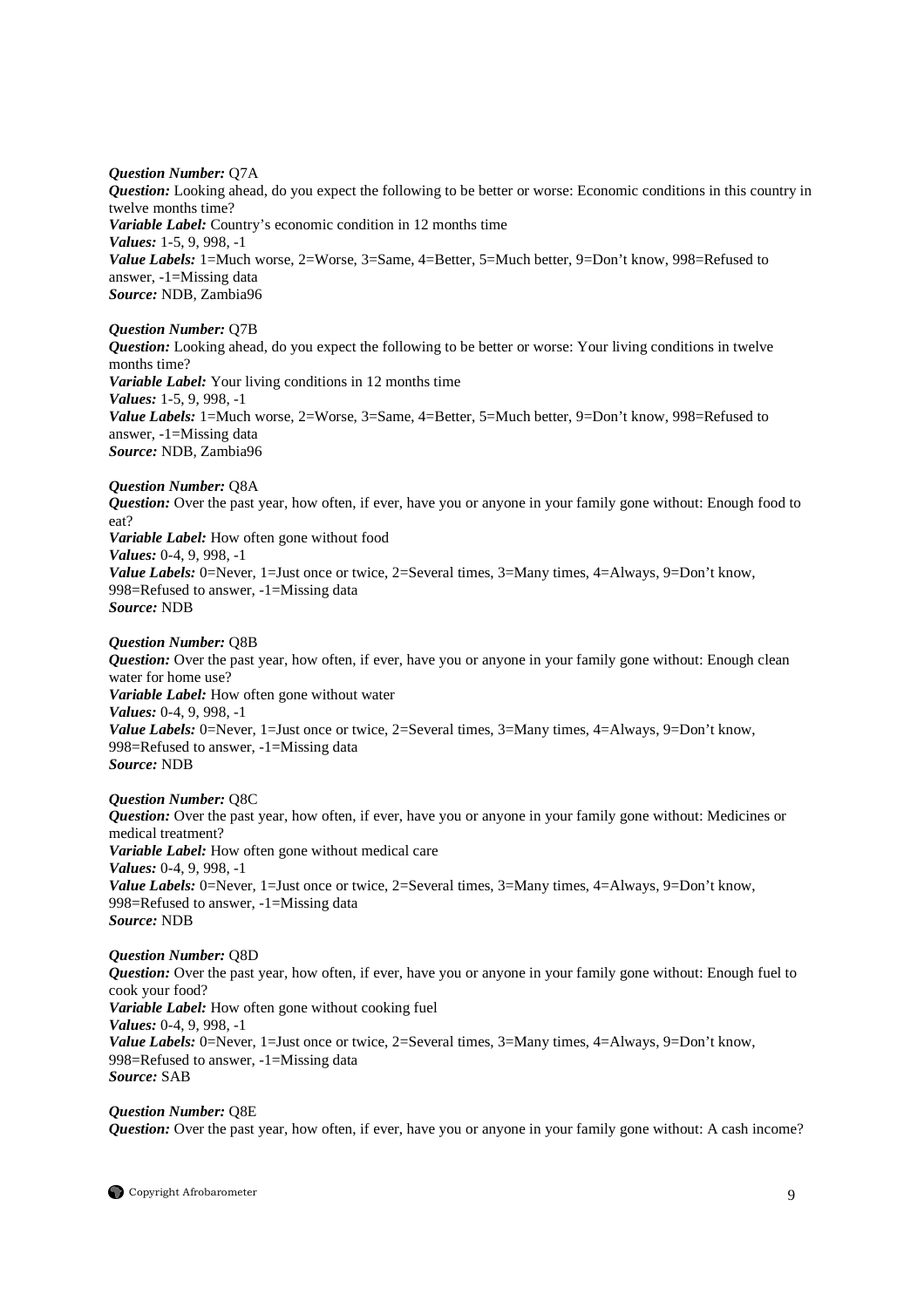*Variable Label:* How often gone without a cash income *Values:* 0-4, 9, 998, -1 *Value Labels:* 0=Never, 1=Just once or twice, 2=Several times, 3=Many times, 4=Always, 9=Don't know, 998=Refused to answer, -1=Missing data *Source:* SAB

# *Question Number:* Q9A

*Question:* Over the past year, how often, if ever, have you or anyone in your family: Feared crime in your own home? *Variable Label:* How often feared crime in home *Values:* 0-4, 9, 998, -1 *Value Labels:* 0=Never, 1=Just once or twice, 2=Several times, 3=Many times, 4=Always, 9=Don't know, 998=Refused to answer, -1=Missing data *Source:* Adapted from NDB

# *Question Number:* Q9B

*Question:* Over the past year, how often, if ever, have you or anyone in your family: Had something stolen from your house? *Variable Label:* How often something stolen from house *Values:* 0-4, 9, 998, -1 *Value Labels:* 0=Never, 1=Just once or twice, 2=Several times, 3=Many times, 4=Always, 9=Don't know, 998=Refused to answer, -1=Missing data *Source:* Adapted from NDB

# *Question Number:* Q9C

*Question:* Over the past year, how often, if ever, have you or anyone in your family: Been physically attacked? *Variable Label:* How often physically attacked *Values:* 0-4, 9, 998, -1 *Value Labels:* 0=Never, 1=Just once or twice, 2=Several times, 3=Many times, 4=Always, 9=Don't know, 998=Refused to answer, -1=Missing data *Source:* Adapted from NDB

# *Question Number:* Q10

*Question:* Which of the following statements is closest to your view? Choose Statement 1 or Statement 2. Statement 1: The costs of reforming the economy are too high; the government should therefore abandon its current economic policies.

Statement 2: In order for the economy to get better in the future, it is necessary for us to accept some hardships now. *Variable Label:* Abandon economic reforms vs. accept hardships

*Values:* 1-5, 9, 998, -1

*Value Labels:* 1=Agree very strongly with Statement 1, 2=Agree with Statement 1, 3=Agree with Statement 2, 4=Agree very strongly with Statement 2, 5=Agree with neither, 9=Don't know, 998=Refused to answer, -1=Missing data

*Source:* Ghana97

*Note:* Interviewer probed for strength of opinion asking "Do you agree or agree very strongly?"

# *Question Number:* Q11

*Question:* Which of the following statements is closest to your view? Choose Statement 1 or Statement 2. Statement 1: The government's economic policies have helped most people; only a few have suffered. Statement 2: The government's economic policies have hurt most people and only benefited a few. *Variable Label:* Economic policies helped most vs. hurt most

*Values:* 1-5, 9, 998, -1

*Value Labels:* 1=Agree very strongly with Statement 1, 2=Agree with Statement 1, 3=Agree with Statement 2, 4=Agree very strongly with Statement 2, 5=Agree with neither, 9=Don't know, 998=Refused to answer, -1=Missing data

*Source:* Adapted from Ghana99

*Note:* Interviewer probed for strength of opinion asking "Do you agree or agree very strongly?"

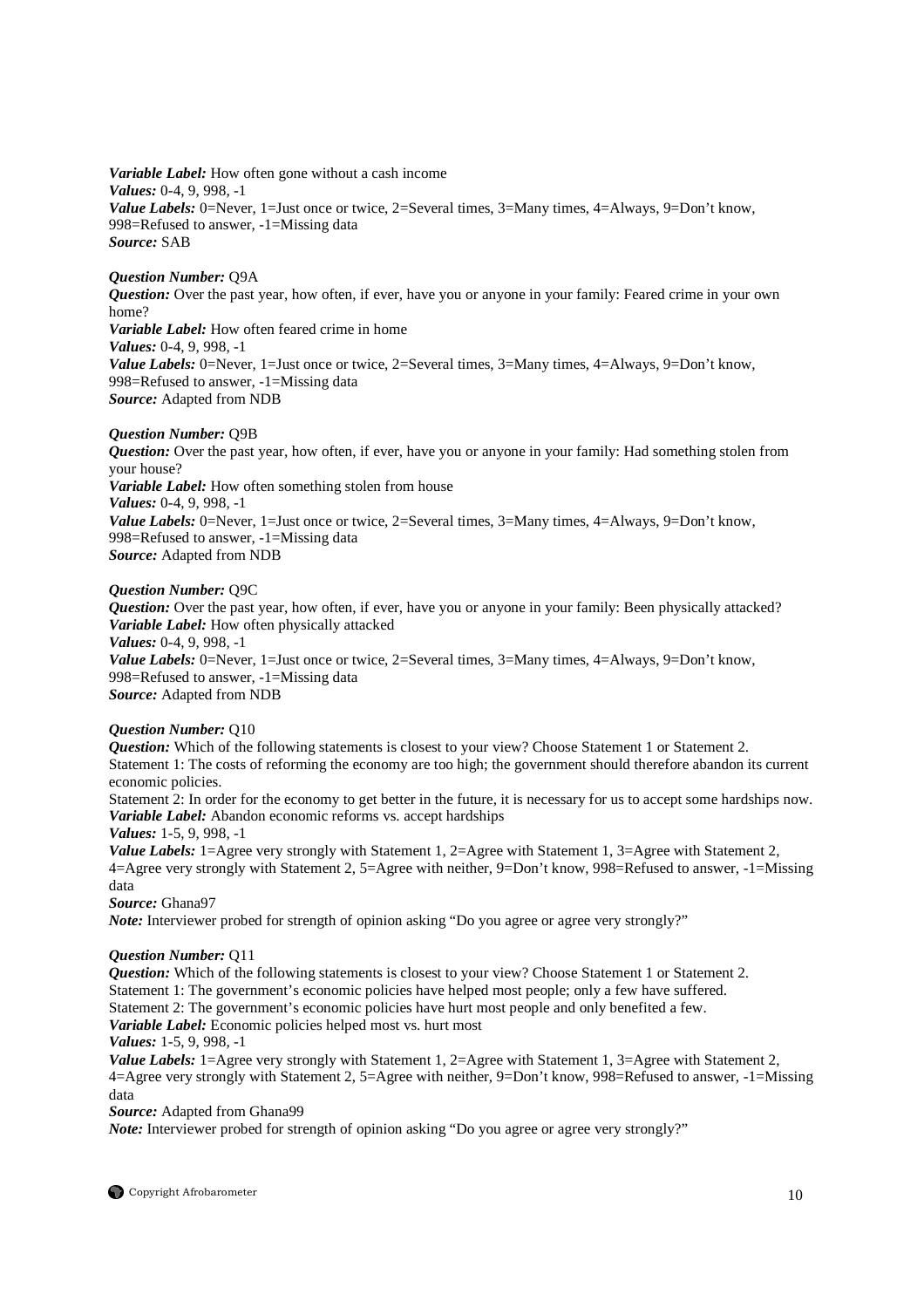*Question Number:* Q12A *Question:* How often do you get news from the following sources: Radio? *Variable Label:* Radio news *Values:* 0-4, 9, 998, -1 *Value Labels:* 0=Never, 1=Less than once a month, 2=A few times a month, 3=A few times a week, 4=Every day, 9=Don't know, 998=Refused to answer, -1=Missing data *Source:* Zambia96

*Question Number:* Q12B *Question:* How often do you get news from the following sources: Television? *Variable Label:* Television news *Values:* 0-4, 9, 998, -1 *Value Labels:* 0=Never, 1=Less than once a month, 2=A few times a month, 3=A few times a week, 4=Every day, 9=Don't know, 998=Refused to answer, -1=Missing data *Source:* SAB

*Question Number:* Q12C *Question:* How often do you get news from the following sources: Newspapers? *Variable Label:* Newspaper news *Values:* 0-4, 9, 998, -1 *Value Labels:* 0=Never, 1=Less than once a month, 2=A few times a month, 3=A few times a week, 4=Every day, 9=Don't know, 998=Refused to answer, -1=Missing data *Source:* Zambia96

*Question Number:* Q13 *Question:* How interested would you say you are in public affairs? *Variable Label:* Interest in public affairs *Values:* 0-3, 9, 998, -1 *Value Labels:* 0=Not at all interested, 1=Not very interested, 2=Somewhat interested, 3=Very interested, 9=Don't know, 998=Refused to answer, -1=Missing data *Source:* SAB *Note* : Interviewer was instructed to prompt if necessary with "You know, in politics and government."

*Question Number:* Q14 *Question:* When you get together with your friends or family, would you say you discuss political matters: *Variable Label:* Discuss politics *Values:* 0-2, 9, 998, -1 *Value Labels:* 0=Never, 1=Occasionally, 2=Frequently, 9=Don't know, 998=Refused to answer, -1=Missing data *Source:* Adapted from Zambia96.

*Question Number:* Q15A *Question:* In this country, how free are you: To say what you think? *Variable Label:* Freedom to say what you think *Values:* 1-5, 9, 998, -1 *Value Labels:* 1=Not at all free, 2=Not very free, 3=Somewhat free, 4=Completely free, 9=Don't know, 998=Refused to answer, -1=Missing data *Source:* NDB

*Question Number:* Q15B *Question:* In this country, how free are you: To join any political organization you want? *Variable Label:* Freedom to join any political organizations *Values:* 1-5, 9, 998, -1 *Value Labels:* 1=Not at all free, 2=Not very free, 3=Somewhat free, 4=Completely free, 9=Don't know, 998=Refused to answer, -1=Missing data *Source:* NDB

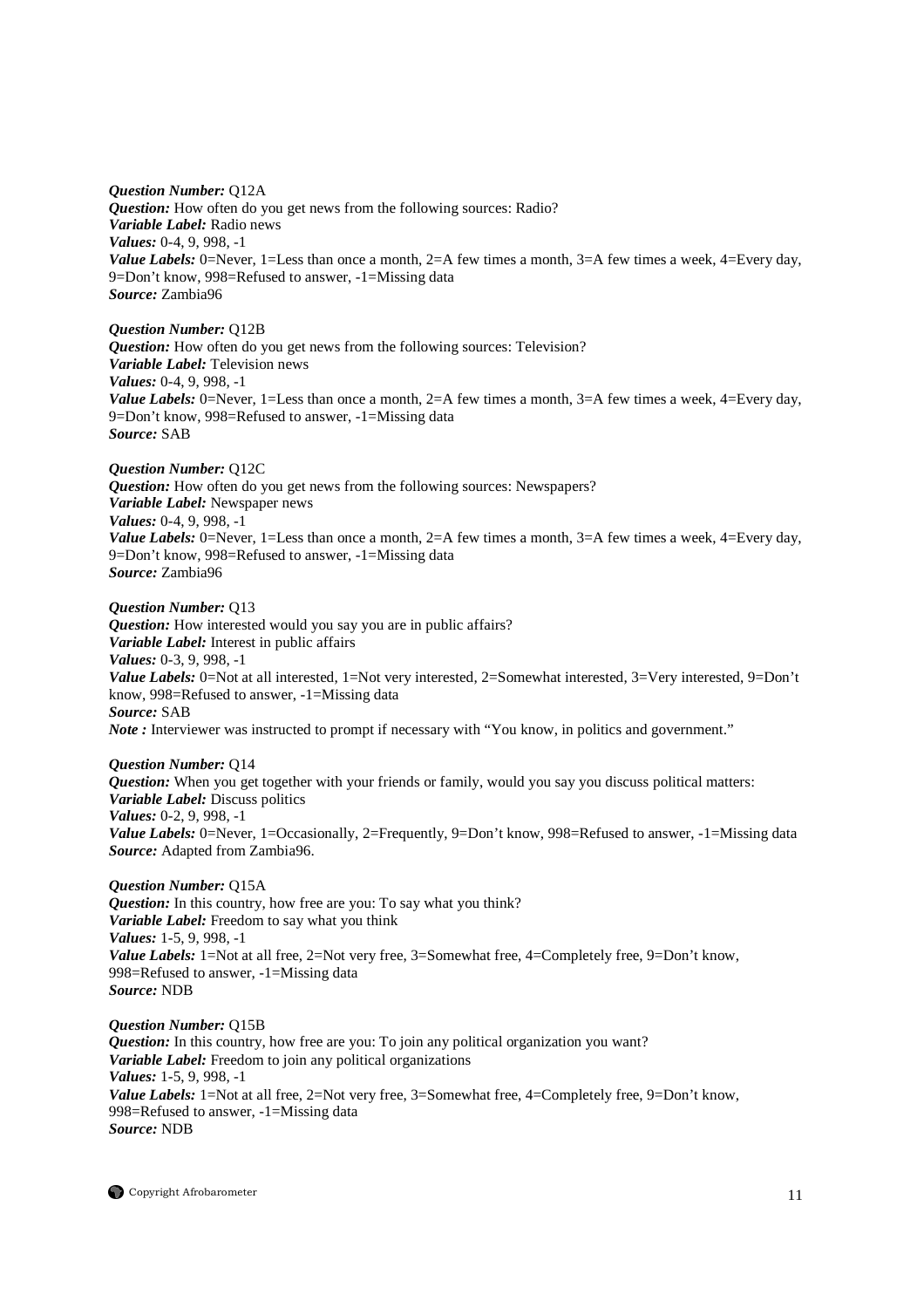# *Question Number:* Q15C

*Question:* In this country, how free are you: To choose who to vote for without feeling pressured? *Variable Label:* Freedom to choose who to vote for *Values:* 1-5, 9, 998, -1 *Value Labels:* 1=Not at all free, 2=Not very free, 3=Somewhat free, 4=Completely free, 9=Don't know, 998=Refused to answer, -1=Missing data *Source:* NDB

# *Question Number:* Q16

*Question:* Let's talk for a moment about the kind of society we would like to have in this country. Which of the following statements is closest to your view? Choose Statement 1 or Statement 2.

Statement 1: Citizens should be more active in questioning the actions of leaders.

Statement 2: In our country, citizens should show more respect for authority.

*Variable Label:* Question actions of leaders vs. respect authority

*Values:* 1-5, 9, 998, -1

*Value Labels:* 1=Agree very strongly with Statement 1, 2=Agree with Statement 1, 3=Agree with Statement 2, 4=Agree very strongly with Statement 2, 5=Agree with neither, 9=Don't know, 998=Refused to answer, -1=Missing data

# *Source:* Zambia96

*Note:* Interviewer probed for strength of opinion asking "Do you agree or agree very strongly?"

# *Question Number:* Q17

*Question:* Which of the following statements is closest to your view? Choose Statement 1 or Statement 2. Statement 1: Since leaders represent everyone, they should not favour their own family or group. Statement 2: Once in office, leaders are obliged to help their home community.

*Variable Label:* Leaders treat all equally vs. help own community

*Values:* 1-5, 9, 998, -1

*Value Labels:* 1=Agree very strongly with Statement 1, 2=Agree with Statement 1, 3=Agree with Statement 2, 4=Agree very strongly with Statement 2, 5=Agree with neither, 9=Don't know, 998=Refused to answer, -1=Missing data

*Source:* Afrobarometer Round 2

*Note:* Interviewer probed for strength of opinion asking "Do you agree or agree very strongly?"

# *Question Number:* Q18

*Question:* Which of the following statements is closest to your view? Choose Statement 1 or Statement 2. Statement 1: People are like children; the government should take care of them like a parent. Statement 2: Government is like an employee; the people should be the bosses who control the government. *Variable Label:* Government like a parent vs. an employee

*Values:* 1-5, 9, 998, -1

*Value Labels:* 1=Agree very strongly with Statement 1, 2=Agree with Statement 1, 3=Agree with Statement 2, 4=Agree very strongly with Statement 2, 5=Agree with neither, 9=Don't know, 998=Refused to answer, -1=Missing data

*Source:* Ghana99

*Note:* Interviewer probed for strength of opinion asking "Do you agree or agree very strongly?"

# *Question Number:* Q19

*Question:* Which of the following statements is closest to your view? Choose Statement 1or Statement 2. Statement 1: Government should be able to ban any organization that goes against its policies.

Statement 2: We should be able to join any organization, whether or not the government approves of it.

*Variable Label:* Government bans organization vs. join any

# *Values:* 1-5, 9, 998, -1

*Value Labels:* 1=Agree very strongly with Statement 1, 2=Agree with Statement 1, 3=Agree with Statement 2, 4=Agree very strongly with Statement 2, 5=Agree with neither, 9=Don't know, 998=Refused to answer, -1=Missing data

*Source:* Uganda00

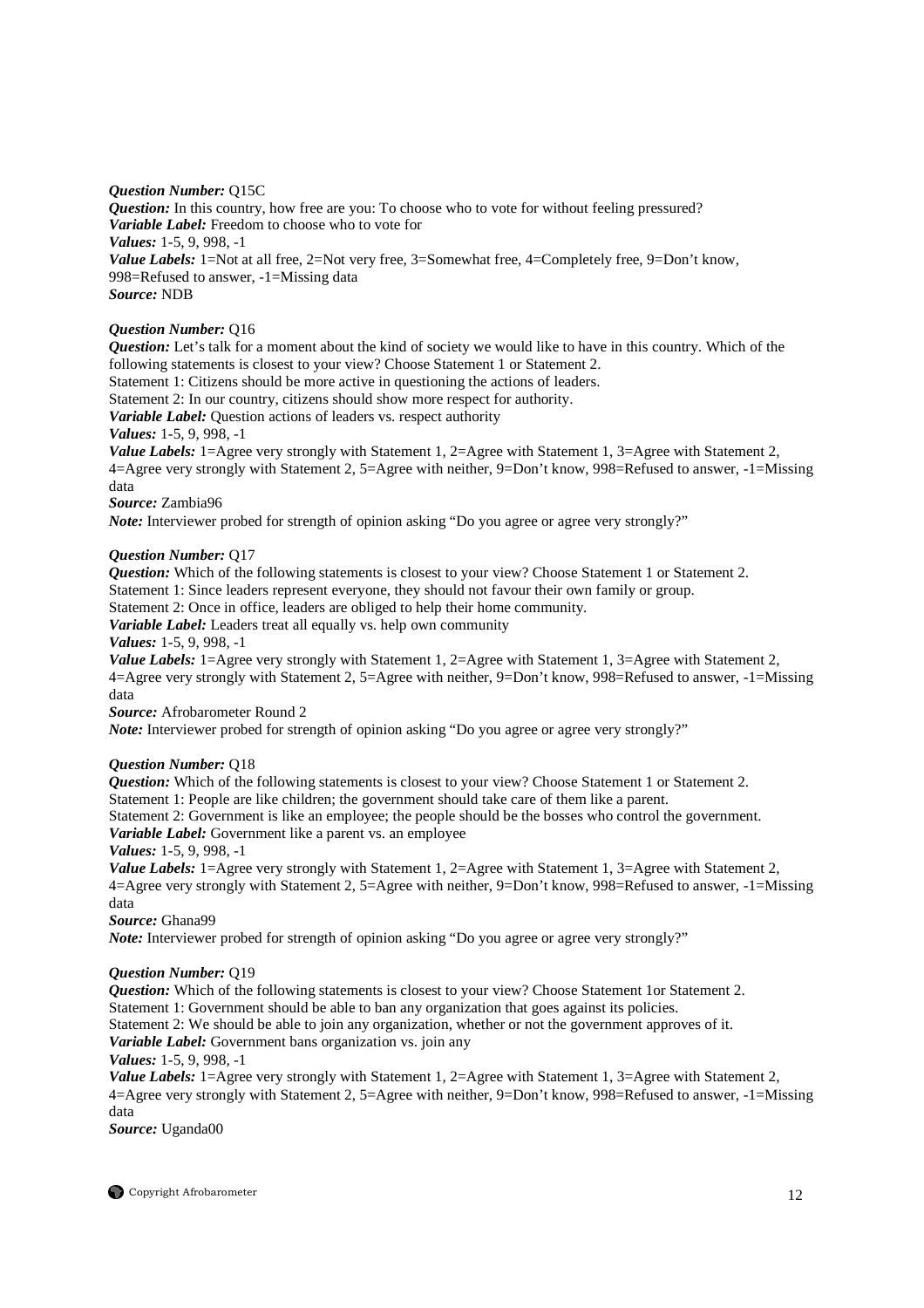*Note:* Interviewer probed for strength of opinion asking "Do you agree or agree very strongly?"

# *Question Number:* Q20

*Question:* Which of the following statements is closest to your view? Choose Statement 1 or Statement 2. Statement 1: Government should be able to close newspapers that print stories it does not like.

Statement 2: The news media should be free to publish any story that they see fit without fear of being shut down. *Variable Label:* Government close newspapers vs. free to publish

# *Values:* 1-5, 9, 998, -1

*Value Labels:* 1=Agree very strongly with Statement 1, 2=Agree with Statement 1, 3=Agree with Statement 2, 4=Agree very strongly with Statement 2, 5=Agree with neither, 9=Don't know, 998=Refused to answer, -1=Missing data

*Source:* Uganda00

*Note:* Interviewer probed for strength of opinion asking "Do you agree or agree very strongly?"

# *Question Number:* Q21

*Question:* Which of the following statements is closest to your view? Choose Statement 1 or Statement 2. Statement 1: Government should not allow the expression of political views that are fundamentally different from the views of the majority.

Statement 2: People should be able to speak their minds about politics free of government influence, no matter how unpopular their views may be.

*Variable Label:* Government suppress expression vs. people speak minds

# *Values:* 1-5, 9, 998, -1

*Value Labels:* 1=Agree very strongly with Statement 1, 2=Agree with Statement 1, 3=Agree with Statement 2, 4=Agree very strongly with Statement 2, 5=Agree with neither, 9=Don't know, 998=Refused to answer, -1=Missing data

*Source:* Uganda00

*Note:* Interviewer probed for strength of opinion asking "Do you agree or agree very strongly?"

# *Question Number:* Q22A

*Question:* Let's turn to your role in the community. Now I am going to read out a list of groups that people join or attend. For each one, could you tell me whether you are an official leader, an active member, an inactive member, or not a member: A religious group (e.g., church, mosque)?

*Variable Label:* Member of religious group

*Values:* 0-3, 9, 998, -1

*Value Labels:* 0=Not a Member, 1=Inactive member, 2=Active member, 3=Official leader, 9=Don't know, 998=Refused to answer, -1=Missing data *Source:* SAB

# *Question Number:* Q22B

*Question:* Let's turn to your role in the community. Now I am going to read out a list of groups that people join or attend. For each one, could you tell me whether you are an official leader, an active member, an inactive member, or not a member: Some other voluntary association or community group?

*Variable Label:* Member of voluntary association or community group *Values:* 0-3, 9, 998, -1 *Value Labels:* 0=Not a member, 1=Inactive member, 2=Active member, 3=Official leader, 9=Don't know, 998=Refused to answer, -1=Missing data *Source:* Afrobarometer Round 4

# *Question Number:* Q23A

*Question:* Here is a list of actions that people sometimes take as citizens. For each of these, please tell me whether you, personally, have done any of these things during the past year. If not, would you do this if you had the chance: Attended a community meeting?

*Variable Label:* Attend a community meeting *Values:* 0-4, 9, 998, -1

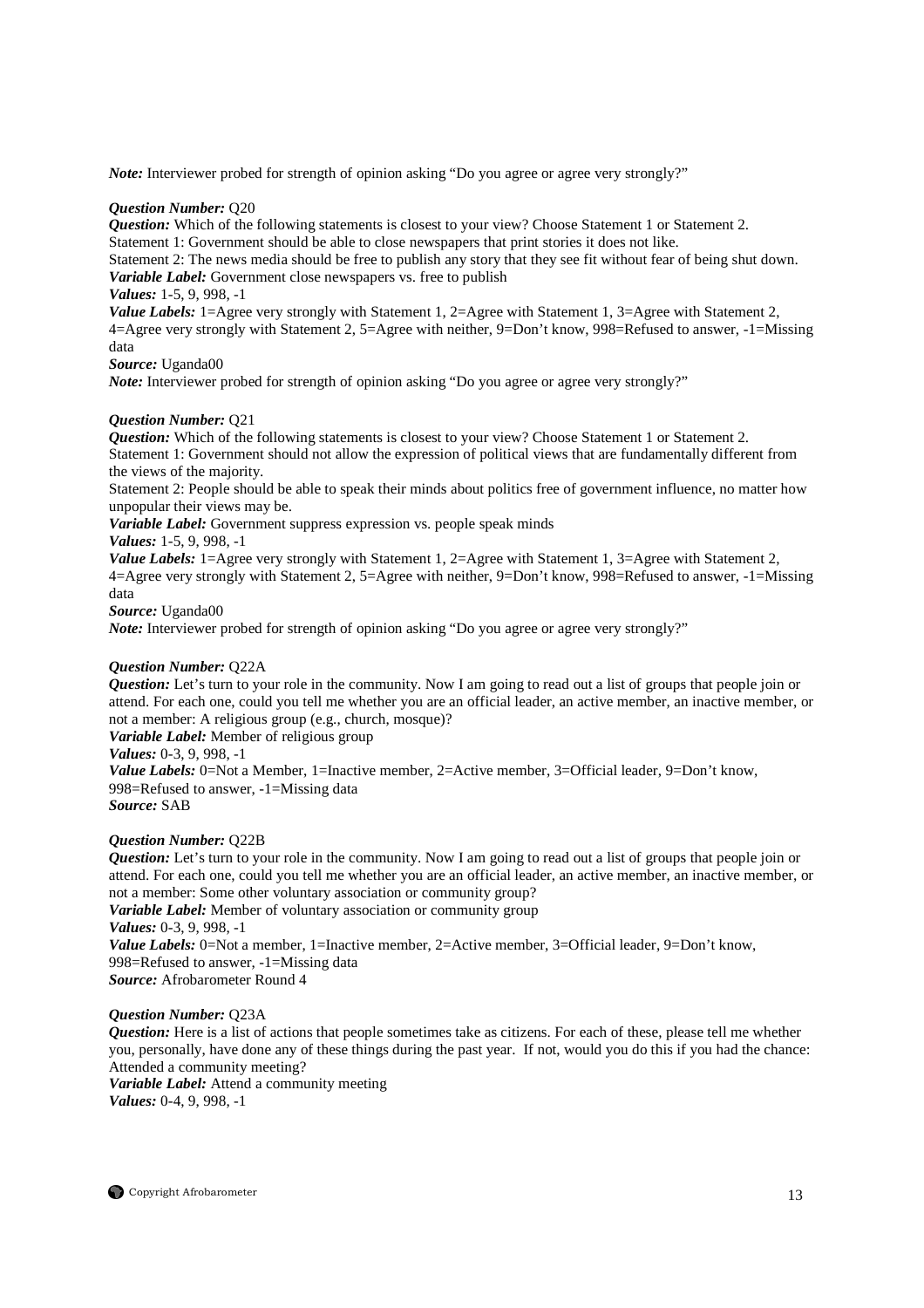*Value Labels:* 0=No, would never do this, 1=No, but would do if had the chance, 2=Yes, once or twice, 3=Yes, several times, 4=Yes, often, 9=Don't know, 998=Refused to answer, -1=Missing data *Source:* SAB

# *Question Number:* Q23B

*Question:* Here is a list of actions that people sometimes take as citizens. For each of these, please tell me whether you, personally, have done any of these things during the past year. If not, would you do this if you had the chance: Got together with others to raise an issue?

*Variable Label:* Join others to raise an issue

*Values:* 0-4, 9, 998, -1

*Value Labels:* 0=No, would never do this, 1=No, but would do if had the chance, 2=Yes, once or twice, 3=Yes, several times, 4=Yes, often, 9=Don't know, 998=Refused to answer, -1=Missing data *Source:* SAB

#### *Question Number:* Q23C

*Question:* Here is a list of actions that people sometimes take as citizens. For each of these, please tell me whether you, personally, have done any of these things during the past year. If not, would you do this if you had the chance: Attended a demonstration or protest march?

*Variable Label:* Attend a demonstration or protest march

*Values:* 0-4, 9, 998, -1

*Value Labels:* 0=No, would never do this, 1=No, but would do if had the chance, 2=Yes, once or twice, 3=Yes, several times, 4=Yes, often, 9=Don't know, 998=Refused to answer, -1=Missing data *Source:* Zambia96

#### *Question Number:* Q23D

*Question:* With regard to the most recent, 2004 national elections, which statement is true for you? *Variable Label:* Voted last election

*Values:* 0-6, 9, 998, -1

*Value Labels:* 0=You were not registered or you were too young to vote, 1=You voted in the elections, 2=You decided not to vote, 3=You could not find the polling station, 4=You were prevented from voting, 5=You did not have time to vote, 6=Did not vote for some other reason, 9=Don't know/Can't remember, 998=Refused to answer, -1=Missing data

*Source:* Afrobarometer Round 3

# *Question Number:* Q24A

*Question:* In your opinion, how likely is it that you could get together with others and make: Your local authority council listen to your concerns about a matter of importance to the community? *Variable Label:* Make local government councilor listen *Values:* 0-3, 9, 998, -1 *Value Labels:* 0=Not at all likely, 1=Not very likely, 2=Somewhat likely, 3=Very likely, 9=Don't know, 998=Refused to answer, -1=Missing data. *Source:* Afrobarometer Round 4

# *Question Number:* Q24B

*Question:* In your opinion, how likely is it that you could get together with others and make: Your representative to the National Assembly listen to your concerns about a matter of importance to the community? *Variable Label:* Make MP listen *Values:* 0-3, 9, 998, -1 *Value Labels:* 0=Not at all likely, 1=Not very likely, 2=Somewhat likely, 3=Very likely, 9=Don't know, 998=Refused to answer, -1=Missing data. *Source:* Afrobarometer Round 4

# *Question Number:* Q 24C\_NAM

*Question:* In your opinion, how likely is it that you could get together with others and make: Regional Councillor listen to your concerns about a matter of importance to the community?

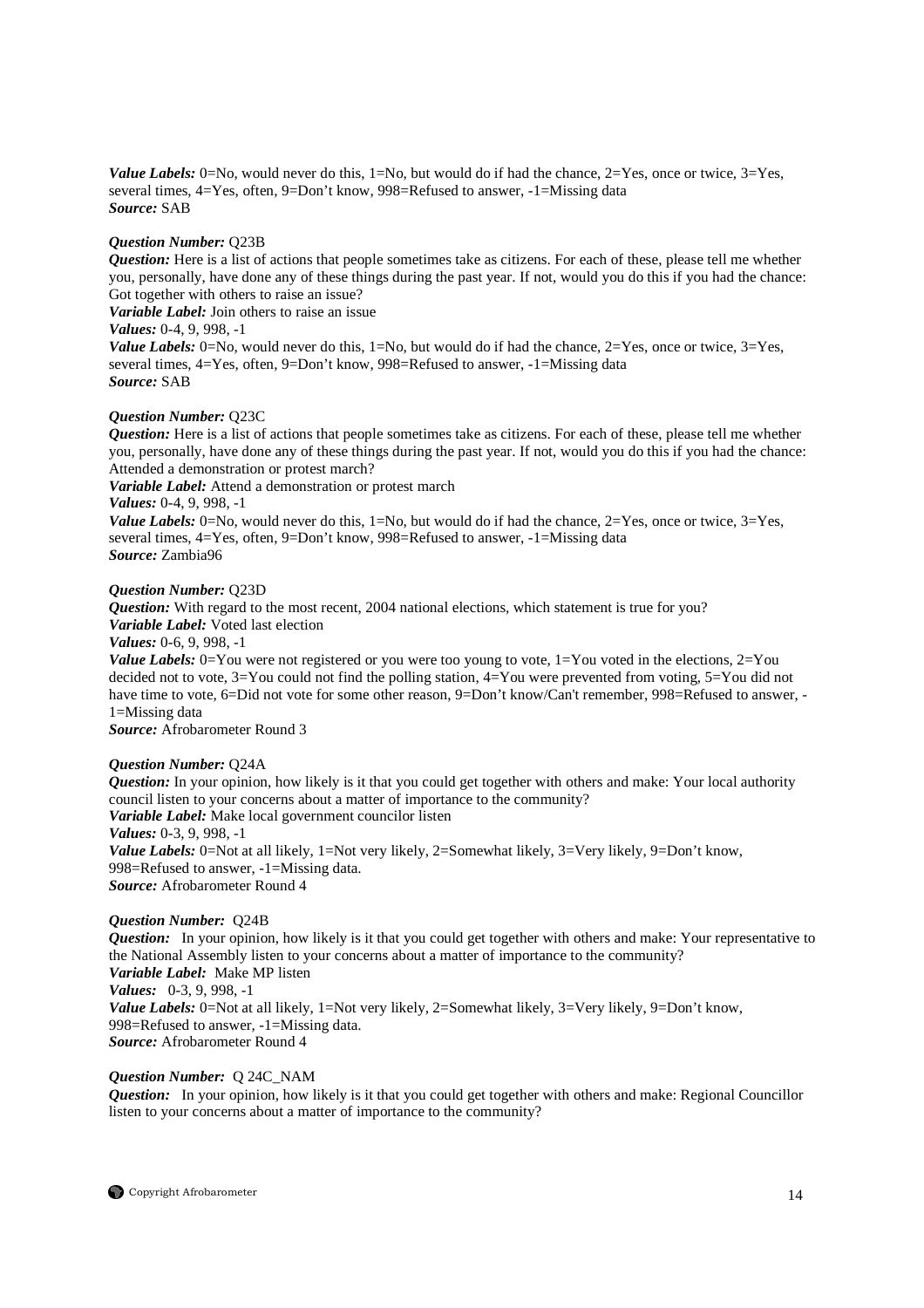*Variable Label:* Make regional councillors listen *Values:* 0-3, 9, 998, -1 *Value Labels:* 0=Not at all likely, 1=Not very likely, 2=Somewhat likely, 3=Very likely, 9=Don't know, 998=Refused to answer, -1=Missing data. *Source:* Afrobarometer Round 4

# *Question Number:* Q25A

*Question:* During the past year, how often have you contacted any of the following persons about some important problem or to give them your views: A Local Authority Councillor? *Variable Label:* Contact local government councillor *Values:* 0-3, 9, 998, -1 *Value Labels:* 0=Never, 1=Only once, 2=A few times, 3=Often, 9=Don't know, 998=Refused to answer, -1=Missing data *Source:* Adapted from Zambia96

# *Question Number:* Q25A1-NAM

*Question:* During the past year, how often have you contacted any of the following persons about some important problem or to give them your views: A Regional Councillor? *Variable Label:* Contact regional councillor *Values:* 0-3, 9, 998, -1 *Value Labels:* 0=Never, 1=Only once, 2=A few times, 3=Often, 9=Don't know, 98=Refused to answer, -1=Missing data *Source:* Adapted from Zambia96

# *Question Number:* Q25A2-NAM

*Question:* During the past year, how often have you contacted any of the following persons about some important problem or to give them your views: A National Council Representative? *Variable Label:* Contact national council representative *Values:* 0-3, 9, 998, -1 *Value Labels:* 0=Never, 1=Only once, 2=A few times, 3=Often, 9=Don't know, 98=Refused to answer, -1=Missing data *Source:* Adapted from Zambia96

# *Question Number:* Q25B

*Question:* During the past year, how often have you contacted any of the following persons about some important problem or to give them your views: A Representative to the National Assembly? *Variable Label:* Contact MP *Values:* 0-3, 9, 998, -1 *Value Labels:* 0=Never, 1=Only once, 2=A few times, 3=Often, 9=Don't know, 998=Refused to answer, -1=Missing data *Source:* Adapted from Zambia96

# *Question Number:* Q25C

*Question:* During the past year, how often have you contacted any of the following persons about some important problem or to give them your views: An official of a government agency? *Variable Label:* Contact official of a government agency *Values:* 0-3, 9, 998, -1 *Value Labels:* 0=Never, 1=Only once, 2=A few times, 3=Often, 9=Don't know, 98=Refused to answer, -1=Missing data *Source:* Adapted from Zambia96

# *Question Number:* Q26A

*Question:* Think of the last time you contacted any of these leaders. Did you go: Alone or with a group? *Variable Label:* Contact formal leader: alone or with group *Values:* 1-2, 7, 9, 998, -1

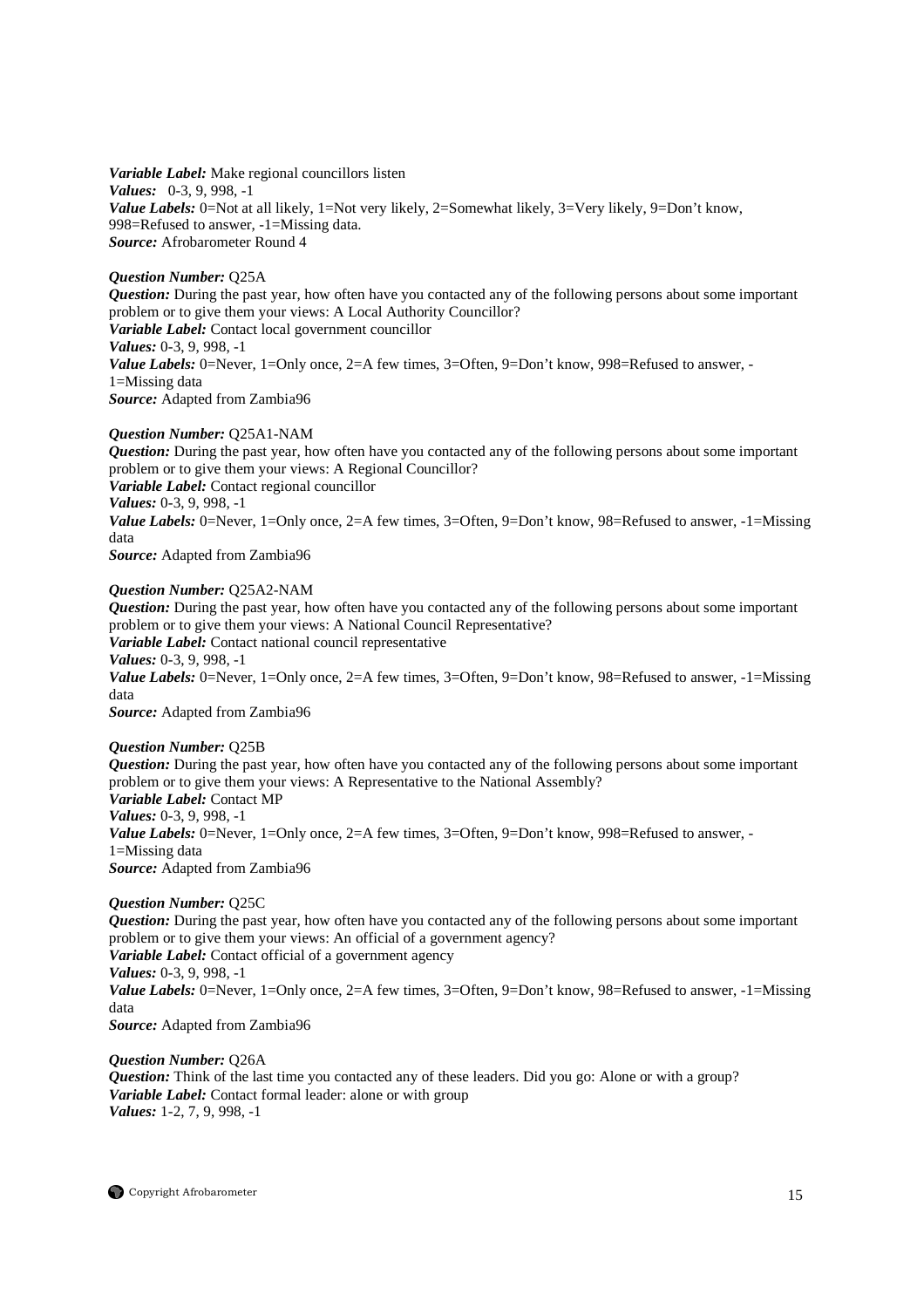*Value Labels:* 1=Alone, 2=With a group, 7=Not applicable (did not contact any), 9=Don't know, 998=Refused to answer, -1=Missing data. *Source:* Afrobarometer Round 4

#### *Question Number:* Q26B

*Question:* Think of the last time you contacted any of these leaders. Did you go: To discuss a community problem or a personal problem? *Variable Label:* Contact formal leader: community or personal problem *Values:* 1-2, 7, 9, 998, -1 *Value Labels:* 1=Community problem, 2=Personal problem, 7=Not applicable (did not contact any), 9=Don't know, 998=Refused to answer, -1=Missing data. *Source:* Afrobarometer Round 4

#### *Question Number:* Q27A

*Question:* During the past year, how often have you contacted any of the following persons about some important problem or to give them your views: A religious leader? *Variable Label:* Contact religious leader *Values:* 0-3, 9, 998, -1 *Value Labels:* 0=Never, 1=Only once, 2=A few times, 3=Often, 9=Don't know, 998=Refused to answer, -1=Missing data *Source:* Adapted from Zambia96

#### *Question Number:* Q27B

*Question:* During the past year, how often have you contacted any of the following persons about some important problem or to give them your views: A traditional ruler? *Variable Label:* Contact traditional ruler *Values:* 0-3, 9, 998, -1 Value Labels: 0=Never, 1=Only once, 2=A few times, 3=Often, 9=Don't know, 998=Refused to answer, -1=Missing data *Source:* Adapted from Zambia96

# *Question Number:* Q27C *Question:* During the past year, how often have you contacted any of the following persons about some important problem or to give them your views: Some other influential person? *Variable Label:* Contact some other influential person *Values:* 0-3, 9, 998, -1 *Value Labels:* 0=Never, 1=Only once, 2=A few times, 3=Often, 9=Don't know, 998=Refused to answer, -1=Missing data *Source:* Adapted from Zambia96 *Note:* Interviewer was instructed to prompt if necessary with "You know, someone with more money or power than you who can speak on your behalf."

# *Question Number:* Q28A

*Question:* Think of the last time you contacted any of these leaders. Did you go: Alone or with a group? *Variable Label:* Contact informal leader: alone or with group *Values:* 1-2, 7, 9, 998, -1 *Value Labels:* 1=Alone, 2=With a group, 7=Not applicable (did not contact any), 9=Don't know, 998=Refused to answer, -1=Missing data. *Source:* Afrobarometer Round 4

*Question Number:* Q28B *Question:* Think of the last time you contacted any of these leaders. Did you go: To discuss a community problem or a personal problem? *Variable Label:* Contact informal leader: community or personal problem *Values:* 1-2, 7, 9, 998, -1

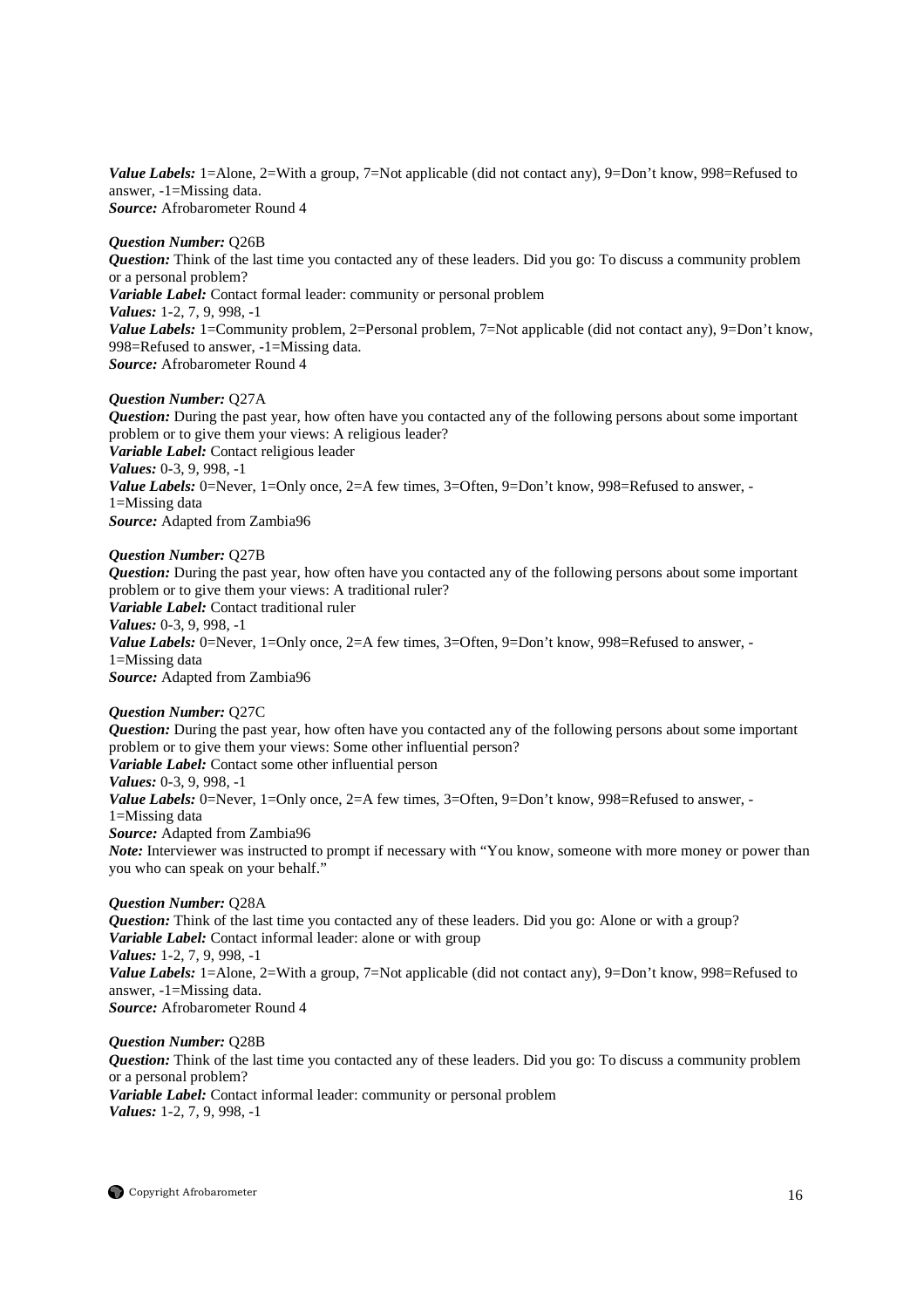*Value Labels:* 1=Community problem, 2=Personal problem, 7=Not applicable (did not contact any), 9=Don't know, 998=Refused to answer, -1=Missing data. *Source:* Afrobarometer Round 4

# *Question Number:* Q29A

*Question:* There are many ways to govern a country. Would you disapprove or approve of the following alternatives: Only one political party is allowed to stand for election and hold office? *Variable Label:* Reject one-party rule *Values:* 1-5, 9, 998, -1 *Value Labels:* 1=Strongly disapprove, 2=Disapprove, 3=Neither approve nor disapprove, 4=Approve, 5=Strongly approve, 9=Don't know, 998=Refused to answer, -1=Missing data *Source:* NDB

*Note:* Interviewer probed for strength of opinion.

# *Question Number:* Q29B

*Question:* There are many ways to govern a country. Would you disapprove or approve of the following alternatives: The army comes in to govern the country? *Variable Label:* Reject military rule *Values:* 1-5, 9, 998, -1 *Value Labels:* 1=Strongly disapprove, 2=Disapprove, 3=Neither approve nor disapprove, 4=Approve, 5=Strongly approve, 9=Don't know, 998=Refused to answer, -1=Missing data *Source:* Adapted from NDB *Note:* Interviewer probed for strength of opinion.

# *Question Number:* Q29C

*Question:* There are many ways to govern a country. Would you disapprove or approve of the following alternatives: Elections and the National Assembly are abolished so that the president can decide everything? *Variable Label:* Reject one-man rule

*Values:* 1-5, 9, 998, -1

*Value Labels:* 1=Strongly disapprove, 2=Disapprove, 3=Neither approve nor disapprove, 4=Approve, 5=Strongly approve, 9=Don't know, 998=Refused to answer, -1=Missing data. *Source:* SAB

*Note:* Interviewer probed for strength of opinion.

# *Question Number:* Q30

*Question:* Which of these three statements is closest to your own opinion?

Statement 1: Democracy is preferable to any other kind of government.

Statement 2: In some circumstances, a non-democratic government can be preferable.

Statement 3: For someone like me, it doesn't matter what kind of government we have.

*Variable Label:* Support for democracy

*Values:* 1-3, 9, 998, -1

*Value Labels:* 1=Statement 3: Doesn't matter, 2=Statement 2: Sometimes non-democratic preferable, 3=Statement 1: Democracy preferable, 9=Don't know, 998=Refused to answer, -1=Missing data *Source:* Latinobarometer (LB)

*Note:* Interviewer was instructed to "read the question in the language of the interview, but always read 'democracy' in English. Translate 'democracy' into local language only if respondent does not understand English term."

# *Question Number:* Q31

*Question:* Which of the following statements is closest to your view? Choose Statement 1 or Statement 2. Statement 1: We should choose our leaders in this country through regular, open and honest elections. Statement 2: Since elections sometimes produce bad results, we should adopt other methods for choosing this country's leaders.

*Variable Label:* Choose leaders through elections vs. other methods *Values:* 1-5, 9, 998, -1

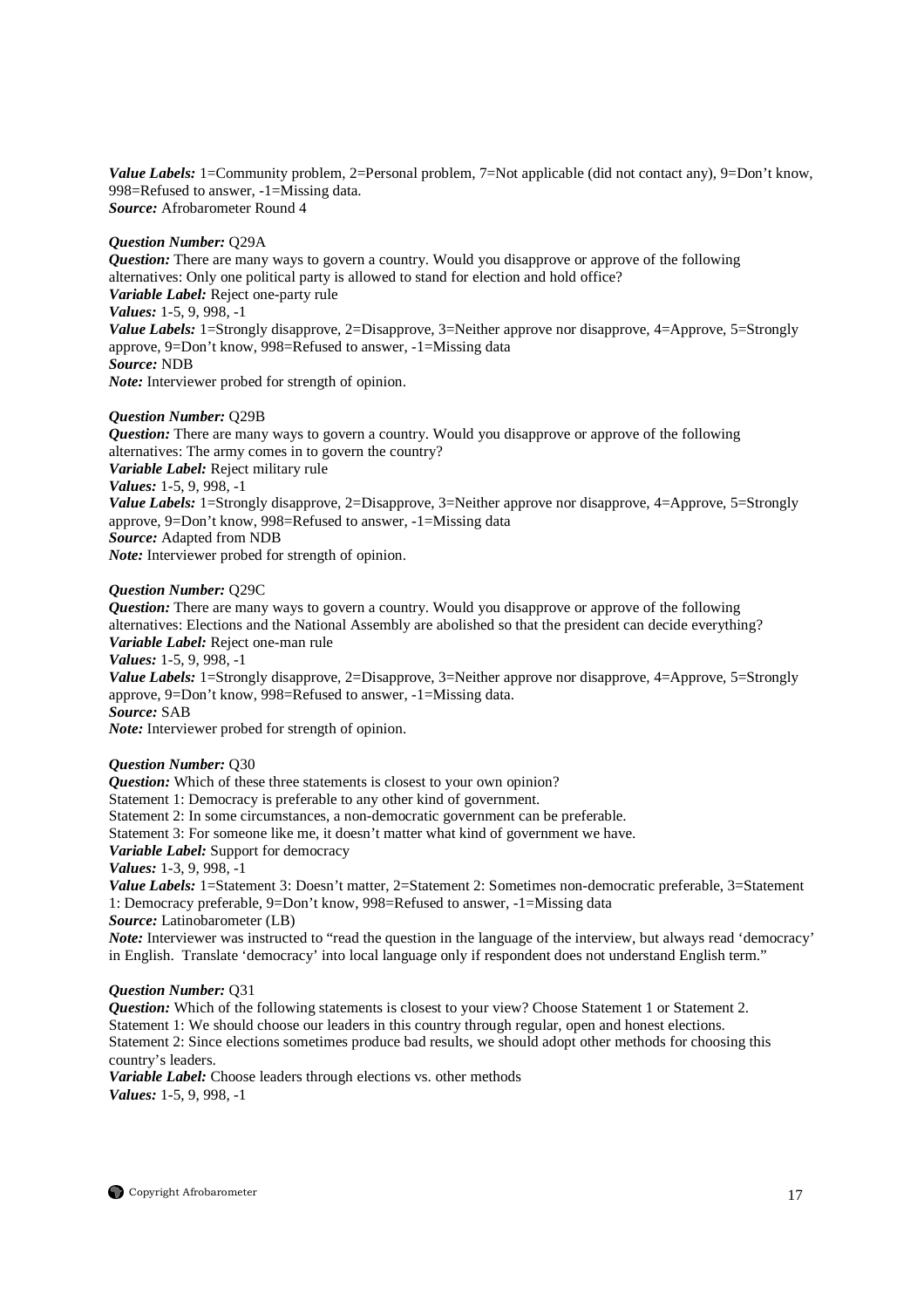*Value Labels:* 1=Agree very strongly with Statement 1, 2=Agree with Statement 1, 3=Agree with Statement 2, 4=Agree very strongly with Statement 2, 5=Agree with neither, 9=Don't know, 998=Refused to answer, -1=Missing data

*Source:* Afrobarometer Round 2

*Note:* Interviewer probed for strength of opinion asking "Do you agree or agree very strongly?"

# *Question Number:* Q32

*Question:* Which of the following statements is closest to your view? Choose Statement 1 or Statement 2.

Statement 1: Political parties create division and confusion; it is therefore unnecessary to have many political parties in Namibia.

Statement 2: Many political parties are needed to make sure that Namibians have real choices in who governs them. *Variable Label:* Political parties divisive vs. many parties needed

# *Values:* 1-5, 9, 998, -1

*Value Labels:* 1=Agree very strongly with Statement 1, 2=Agree with Statement 1, 3=Agree with Statement 2, 4=Agree very strongly with Statement 2, 5=Agree with neither, 9=Don't know, 998=Refused to answer, -1=Missing data

*Source:* Afrobarometer Round 2

*Note:* Interviewer probed for strength of opinion asking "Do you agree or agree very strongly?"

# *Question Number:* Q33

*Question:* Which of the following statements is closest to your view? Choose Statement 1 or Statement 2 Statement 1: The National Assembly should ensure that the President explains to it on a regular basis how his government spends the taxpayers' money.

Statement 2: The President should be able to devote his full attention to developing the country rather than wasting time justifying his actions.

*Variable Label:* President monitored by parliament vs. free to act on own

*Values:* 1-5, 9, 998, -1

*Value Labels:* 1=Agree very strongly with Statement 1, 2=Agree with Statement 1, 3=Agree with Statement 2, 4=Agree very strongly with Statement 2, 5=Agree with neither, 9=Don't know, 998=Refused to answer, -1=Missing data

*Source:* Afrobarometer Round 4

*Note:* Interviewer probed for strength of opinion asking "Do you agree or agree very strongly?"

# *Question Number:* Q34

*Question:* Which of the following statements is closest to your view? Choose Statement 1 or Statement 2 Statement 1: Opposition parties should regularly examine and criticize government policies and actions. Statement 2: Opposition parties should concentrate on cooperating with government and helping it develop the country.

*Variable Label:* Opposition parties examine government vs. cooperate

*Values:* 1-5, 9, 998, -1

*Value Labels:* 1=Agree very strongly with Statement 1, 2=Agree with Statement 1, 3=Agree with Statement 2, 4=Agree very strongly with Statement 2, 5=Agree with neither, 9=Don't know, 998=Refused to answer, -1=Missing data

*Source:* Afrobarometer Round 4

*Note:* Interviewer probed for strength of opinion asking "Do you agree or agree very strongly?"

# *Question Number:* Q35

*Question:* Which of the following statements is closest to your view? Choose Statement 1 or Statement 2 Statement 1: The news media should constantly investigate and report on corruption and the mistakes made by the government.

Statement 2: Too much reporting on negative events, like corruption, only harms the country.

*Variable Label:* Media checks government vs. avoid negative reporting

*Values:* 1-5, 9, 998, -1

*Value Labels:* 1=Agree very strongly with Statement 1, 2=Agree with Statement 1, 3=Agree with Statement 2, 4=Agree very strongly with Statement 2, 5=Agree with neither, 9=Don't know, 998=Refused to answer, -1=Missing data

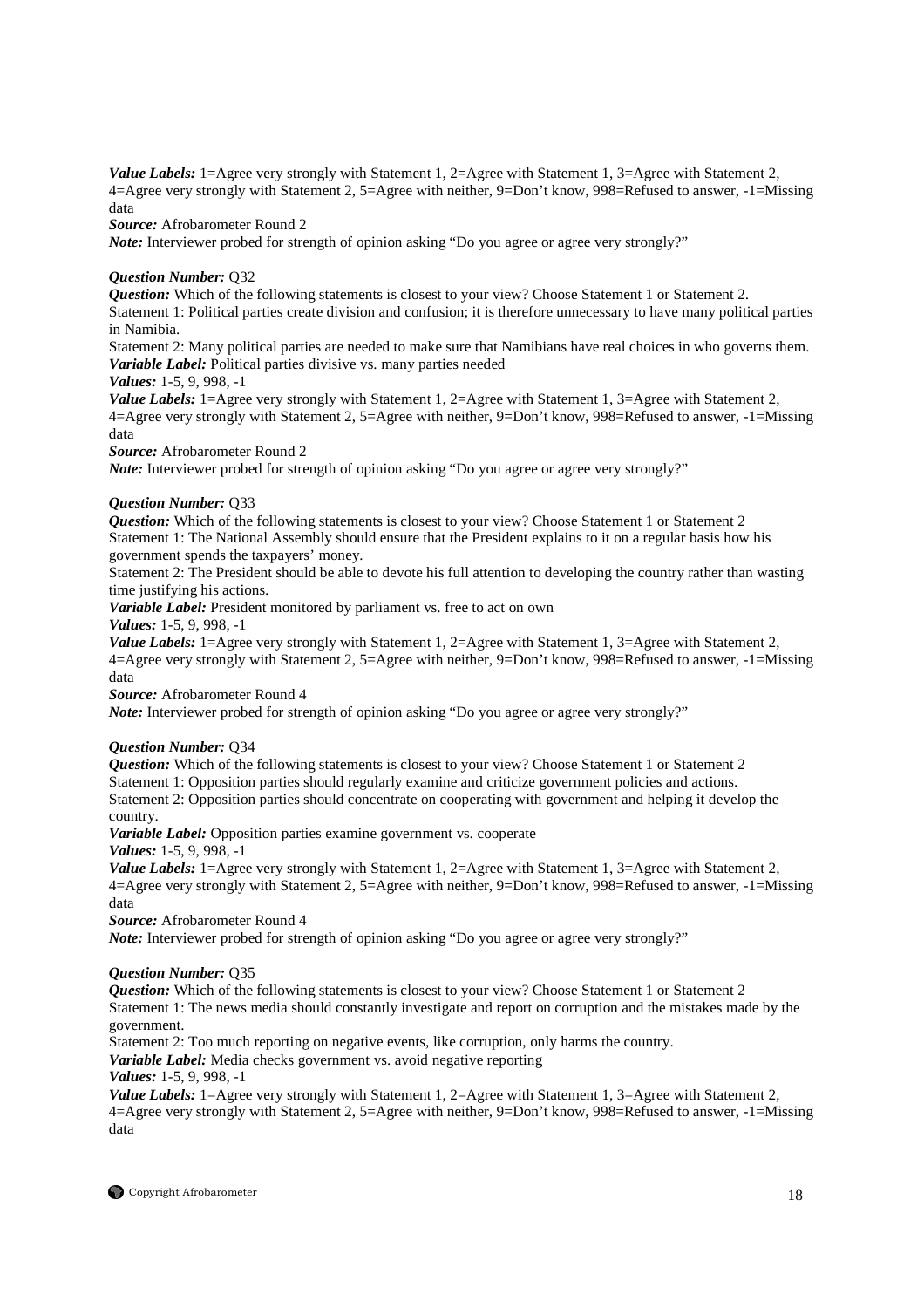*Source:* Afrobarometer Round 4

*Note:* Interviewer probed for strength of opinion asking "Do you agree or agree very strongly?"

# *Question Number:* Q36

*Question:* Which of the following statements is closest to your view? Choose Statement 1 or Statement 2. Statement 1: The representatives to the National Assembly represent the people; therefore they should make laws for this country, even if the President does not agree.

Statement 2: Since the President represents all of us, he should pass laws without worrying about what the National Assembly thinks.

*Variable Label:* Parliament makes laws vs. president does

*Values:* 1-5, 9, 998, -1

*Value Labels:* 1=Agree very strongly with Statement 1, 2=Agree with Statement 1, 3=Agree with Statement 2, 4=Agree very strongly with Statement 2, 5=Agree with neither, 9=Don't know, 998=Refused to answer, -1=Missing data

*Source:* Afrobarometer Round 2

*Note:* Interviewer probed for strength of opinion asking "Do you agree or agree very strongly?"

# *Question Number:* Q37

*Question:* Which of the following statements is closest to your view? Choose Statement 1 or Statement 2. Statement 1: Since the President was elected to lead the country, he should not be bound by laws or court decisions that he thinks are wrong.

Statement 2: The President must always obey the laws and the courts, even if he thinks they are wrong. *Variable Label:* President free to act vs. obey the laws and courts

# *Values:* 1-5, 9, 998, -1

*Value Labels:* 1=Agree very strongly with Statement 1, 2=Agree with Statement 1, 3=Agree with Statement 2, 4=Agree very strongly with Statement 2, 5=Agree with neither, 9=Don't know, 998=Refused to answer, -1=Missing data

*Note:* Interviewer probed for strength of opinion asking "Do you agree or agree very strongly?"

# *Question Number:* Q38

*Question:* Which of the following statements is closest to your view? Choose Statement 1 or Statement 2 Statement 1: The Constitution should limit the president to serving a maximum of two terms in office. Statement 2: There should be no constitutional limit on how long the president can serve. *Variable Label:* Presidential two term limits vs. no term limits

# *Values:* 1-5, 9, 998, -1

*Value Labels:* 1=Agree very strongly with Statement 1, 2=Agree with Statement 1, 3=Agree with Statement 2, 4=Agree very strongly with Statement 2, 5=Agree with neither, 9=Don't know, 998=Refused to answer, -1=Missing data

*Source:* Afrobarometer Round 4

*Note:* Interviewer probed for strength of opinion asking "Do you agree or agree very strongly?"

# *Question Number:* Q39

*Question:* Which of the following statements is closest to your view? Choose Statement 1 or Statement 2. Statement 1: Our present system of elected government should be given more time to deal with inherited problems. Statement 2: If our present system cannot produce results soon, we should try another form of government. *Variable Label:* Time to deal with problems vs. try another form

*Values:* 1-5, 9, 998, -1

*Value Labels:* 1=Agree very strongly with Statement 1, 2=Agree with Statement 1, 3=Agree with Statement 2, 4=Agree very strongly with Statement 2, 5=Agree with neither, 9=Don't know, 998=Refused to answer, -1=Missing data

*Note:* Interviewer probed for strength of opinion asking "Do you agree or agree very strongly?"

# *Question Number:* Q40A

*Question:* If you had to choose, which one of the following things: Is most important? *Variable Label:* Most important national priority *Values:* 1-5, 9, 998, -1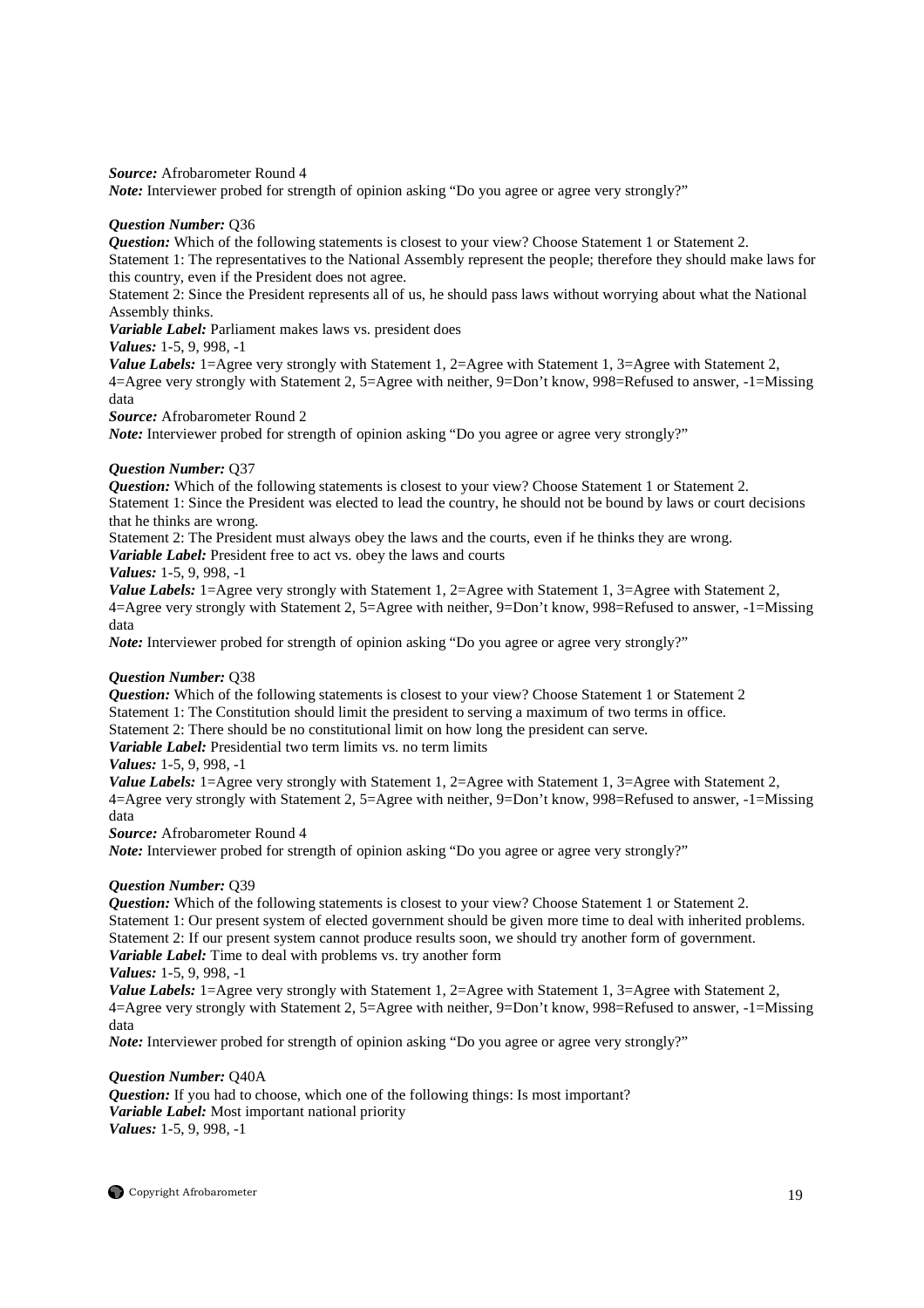*Value Labels:* 1=Maintaining order in the nation, 2=Giving people more say in government decisions, 3=Protecting people's right to live freely, 4=Improving economic conditions for the poor, 5=None of these, 9=Don't know, 998=Refused to answer, -1=Missing data. *Source:* Afrobarometer Round 4

*Question Number:* Q40B *Question:* And which would be the next most important? *Variable Label:* Second most important national priority *Values:* 1-5, 9, 998, -1 *Value Labels:* 1=Maintaining order in the nation, 2=Giving people more say in government decisions, 3=Protecting people's right to live freely, 4=Improving economic conditions for the poor, 5=None of these, 9=Don't know, 998=Refused to answer, -1=Missing data. *Source:* Afrobarometer Round 4

#### *Question Number:* 41A1

**Question:** Can you tell me the name of: Your Elected Regional Councillor? *Values:* String variable *Source:* Afrobarometer Round 3 *Note:* Interviewer recorded respondent's verbatim response, and then coded the answer.

*Question Number:* 41A2 *Question:* Can you tell me the name of: Your Elected Regional Councillor? *Variable Label:* Identify MP (code) *Values:* 1-3, 9, 998, -1 *Value Labels:* 1=Know but can't remember, 2=Incorrect guess, 3=Correct name, 9=Don't know, 998=Refused to answer, -1=Missing data

*Question Number:* 41B1 *Question:* Can you tell me the name of: Your country's Minister of Finance? *Variable Label:* Identify Minister of Finance (verbatim) *Values:* String variable *Source:* Afrobarometer Round 3 *Note:* Interviewer preceded question with the statement: "Now let us speak about the political system in this country." Interviewer recorded respondent's verbatim response, and then coded the answer. Correct answer was Saara Kuugongelwa-Amadhila.

*Question Number:* 41B2 *Question:* Can you tell me the name of: Your country's Minister of Finance? *Variable Label:* Identify Minister of Finance (code) *Values:* 1-3, 9, 998, -1 *Value Labels:* 1=Know but can't remember, 2=Incorrect guess, 3=Correct name, 9=Don't know, 998=Refused to answer, -1=Missing data

*Question Number:* 41C-NAM *Question:* Can you tell me the name of: The Prime Minister? *Variable Label:* Identify Prime Minister (verbatim) *Values:* String variable *Source:* Afrobarometer Round 3 *Note:* Interviewer preceded question with the statement: "Now let us speak about the political system in this country." Interviewer recorded respondent's verbatim response, and then coded the answer. Correct answer was *Nahas Angula*.

*Question Number:* 41C2\_NAM *Question:* Can you tell me the name of: The Prime Minister? *Variable Label:* Identify Prime Minister (code) *Values:* 1-3, 9, 998, -1

 $\bigcirc$  Copyright Afrobarometer 20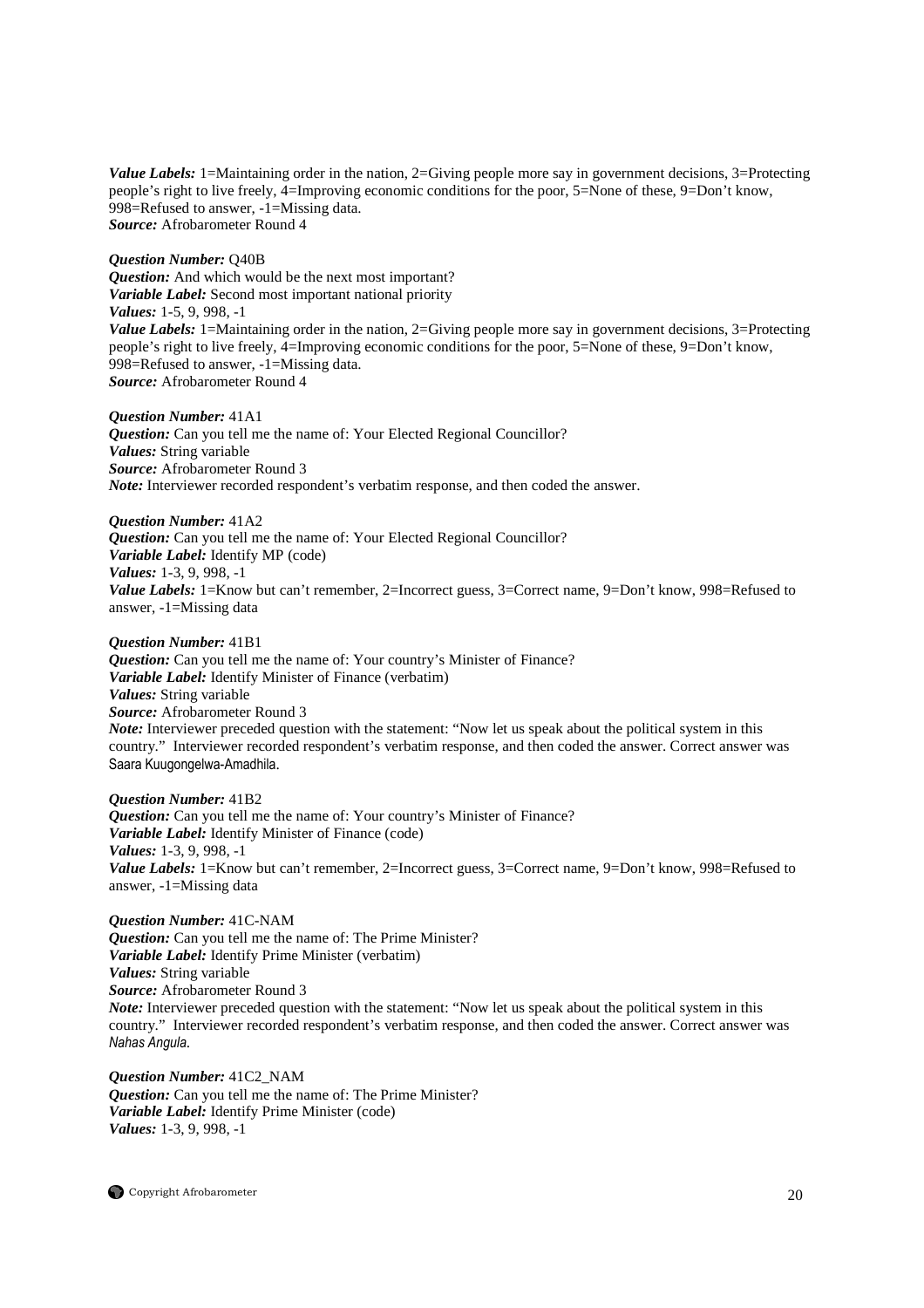*Value Labels:* 1=Know but can't remember, 2=Incorrect guess, 3=Correct name, 9=Don't know, 998=Refused to answer, -1=Missing data

# *Question Number:* Q42A

*Question:* In your opinion how much of a democracy is Namibia today? *Variable Label:* Extent of democracy *Values:* 1-4, 8, 9, 998, -1 *Value Labels:* 1=Not a democracy, 2=A democracy, with major problems, 3=A democracy, but with minor

problems, 4=A full democracy, 8=Do not understand question/ do not understand what 'democracy' is, 9=Don't know, 998=Refused to answer, -1=Missing data

# *Source:* Ghana 97

*Note:* Interviewer was instructed to "read the question in the language of the interview, but always read 'democracy' in English. Translate 'democracy' into local language only if respondent does not understand English term."

# *Question Number:* Q42B

*Question:* Abraham lives in a country with many political parties and free elections. Everyone is free to speak their minds about politics and to vote for the party of their choice. Elections sometimes lead to a change of ruling party. In your opinion, how much of a democracy is Abraham's country?

*Variable Label:* Extent of democracy: Vignette A

# *Values:* 1-4, 8, 9, 998, -1

*Value Labels:* 1=Not a democracy, 2=A democracy, with major problems, 3=A democracy, but with minor problems, 4=A full democracy, 8=Do not understand question/do not understand what 'democracy' is, 9=Don't know, 998=Refused to answer, -1=Missing data

*Source:* Afrobarometer Round 4

*Note:* Interviewer was instructed to "read the question in the language of the interview, but always read 'democracy' in English. Translate 'democracy' into local language only if respondent does not understand English term."

# *Question Number:* Q42C

*Question:* Brenda lives in a country with regular elections. It has one large political party and many small ones. People are free to express their opinions and to vote as they please. But so far, elections have not led to a change of ruling party. In your opinion, how much of a democracy is Brenda's country?

# *Variable Label:* Extent of democracy: Vignette B

*Values:* 1-4, 8, 9, 998, -1

*Value Labels:* 1=Not a democracy, 2=A democracy, with major problems, 3=A democracy, but with minor problems, 4=A full democracy, 8=Do not understand question/do not understand what 'democracy' is, 9=Don't know, 998=Refused to answer,

# -1=Missing data

*Source:* Afrobarometer Round 4

*Note:* Interviewer was instructed to "read the question in the language of the interview, but always read 'democracy' in English. Translate 'democracy' into local language only if respondent does not understand English term."

# *Question Number:* Q42D

*Question:* Claudia lives in a country with regular elections. It has one big political party and many small ones. People are afraid to express political opinions or to vote for the opposition. The opposition is so weak that it seems that it can never win an election. In your opinion, how much of a democracy is Claudia's country? *Variable Label:* Extent of democracy: Vignette C

# *Values:* 1-4, 8, 9, 998, -1

*Value Labels:* 1=Not a democracy, 2=A democracy, with major problems, 3=A democracy, but with minor problems, 4=A full democracy, 8=Do not understand question/do not understand what 'democracy' is, 9=Don't know, 998=Refused to answer, -1=Missing data

# *Source:* Afrobarometer Round 4

*Note*: Interviewer was instructed to "read the question in the language of the interview, but always read 'democracy' in English. Translate 'democracy' into local language only if respondent does not understand English term."

# *Question Number:* Q43

*Question:* Overall, how satisfied are you with the way democracy works in Namibia? Are you: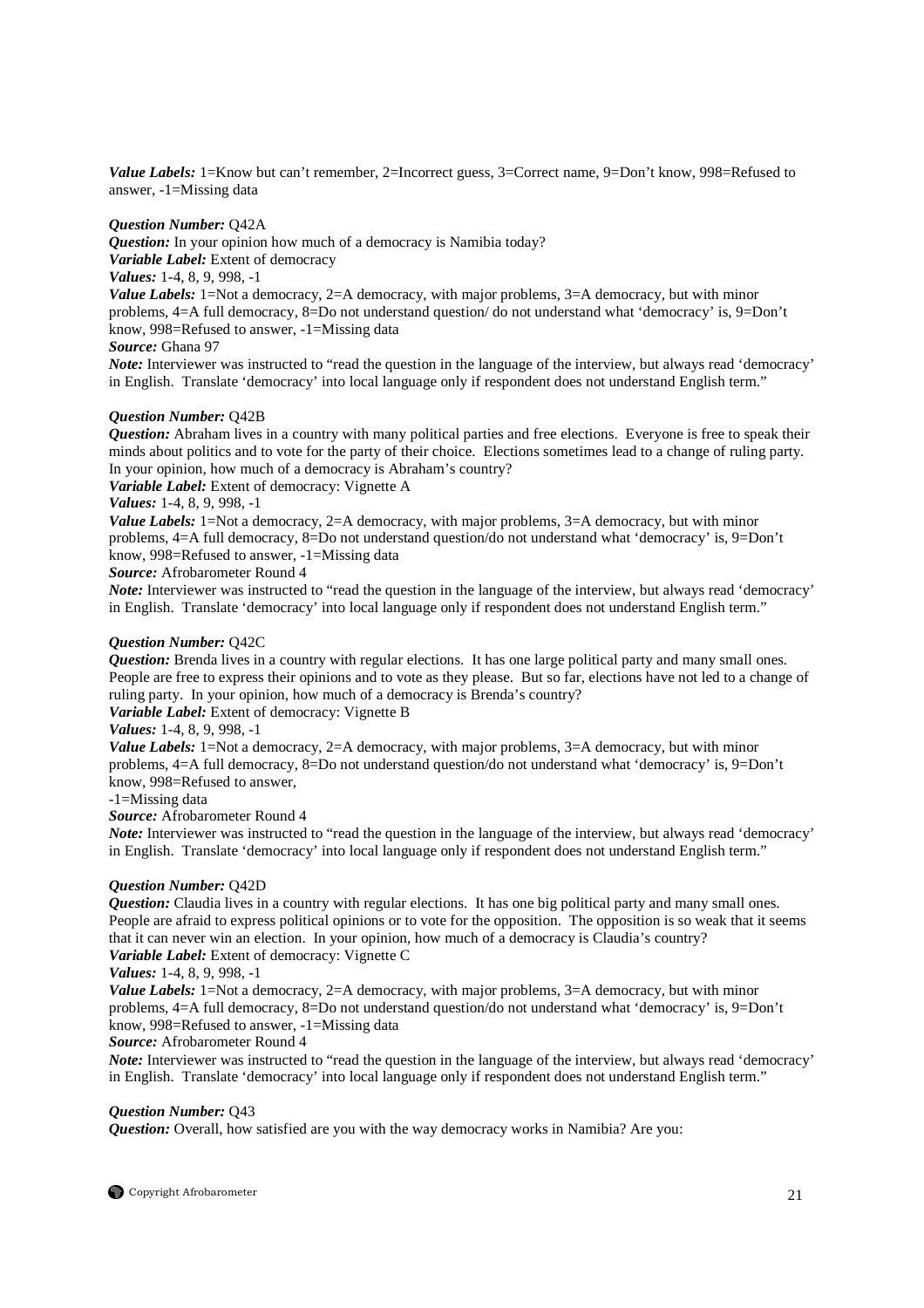*Variable Label:* Satisfaction with democracy *Values:* 0-4, 9, 998, -1 *Value Labels:* 0=Namibia is not a democracy, 1=Not at all satisfied, 2=Not very satisfied, 3=Fairly satisfied, 4=Very satisfied, 9=Don't know, 998=Refused to answer, -1=Missing data *Source:* Eurobarometer *Note:* Interviewer was instructed to "Read the question in the language of the interview, but always read "democracy" in English Translate "democracy" into local language only if respondent does not understand English term"

# *Question Number:* Q44A

*Question:* For each of the following statements, please tell me whether you disagree or agree: The courts have the right to make decisions that people always have to abide by. *Variable Label:* Courts make binding decisions *Values:* 1-5, 9, 998, -1 *Value Labels:* 1=Strongly disagree, 2=Disagree, 3=Neither agree nor disagree, 4=Agree, 5=Strongly agree, 9=Don't know, 998=Refused to answer, -1=Missing data *Source:* Afrobarometer Round 2

*Note:* The interviewer probed for strength of opinion.

# *Question Number:* Q44B

*Question:* For each of the following statements, please tell me whether you disagree or agree: The police always have the right to make people obey the law. *Variable Label:* People must obey the law *Values:* 1-5, 9, 998, -1 *Value Labels:* 1=Strongly disagree, 2=Disagree, 3=Neither agree nor disagree, 4=Agree, 5=Strongly agree, 9=Don't know, 998=Refused to answer, -1=Missing data *Source:* Afrobarometer Round 2 *Note:* The interviewer probed for strength of opinion.

*Question Number:* Q44C

*Question:* For each of the following statements, please tell me whether you disagree or agree: The tax department always has the right to make people pay taxes.

*Variable Label:* People must pay taxes

*Values:* 1-5, 9, 998, -1

*Value Labels:* 1=Strongly disagree, 2=Disagree, 3=Neither agree nor disagree, 4=Agree, 5=Strongly agree, 9=Don't know, 998=Refused to answer, -1=Missing data *Source:* Afrobarometer Round 2

*Note:* The interviewer probed for strength of opinion.

*Question:* In your opinion, how often, in this country: Does competition between political parties lead to violent conflict? *Variable Label:* How often party competition leads to conflict *Values:* 0-3, 9, 998, -1

*Value Labels:* 0=Never, 1=Rarely, 2=Often, 3=Always, 9=Don't know, 998=Refused to answer, -1=Missing data *Source:* Afrobarometer Round 2

# *Question Number:* Q45B

*Question:* In your opinion, how often, in this country: Does the President ignore the laws of the country? *Variable Label:* How often president ignores laws *Values:* 0-3, 9, 998, -1 *Value Labels:* 0=Never, 1=Rarely, 2=Often, 3=Always, 9=Don't know, 998=Refused to answer, -1=Missing data *Source:* Afrobarometer Round 2

*Question Number:* Q45C *Question:* In your opinion, how often, in this country: Are people treated unequally under the law?

**Copyright Afrobarometer** 22

*Question Number:* Q45A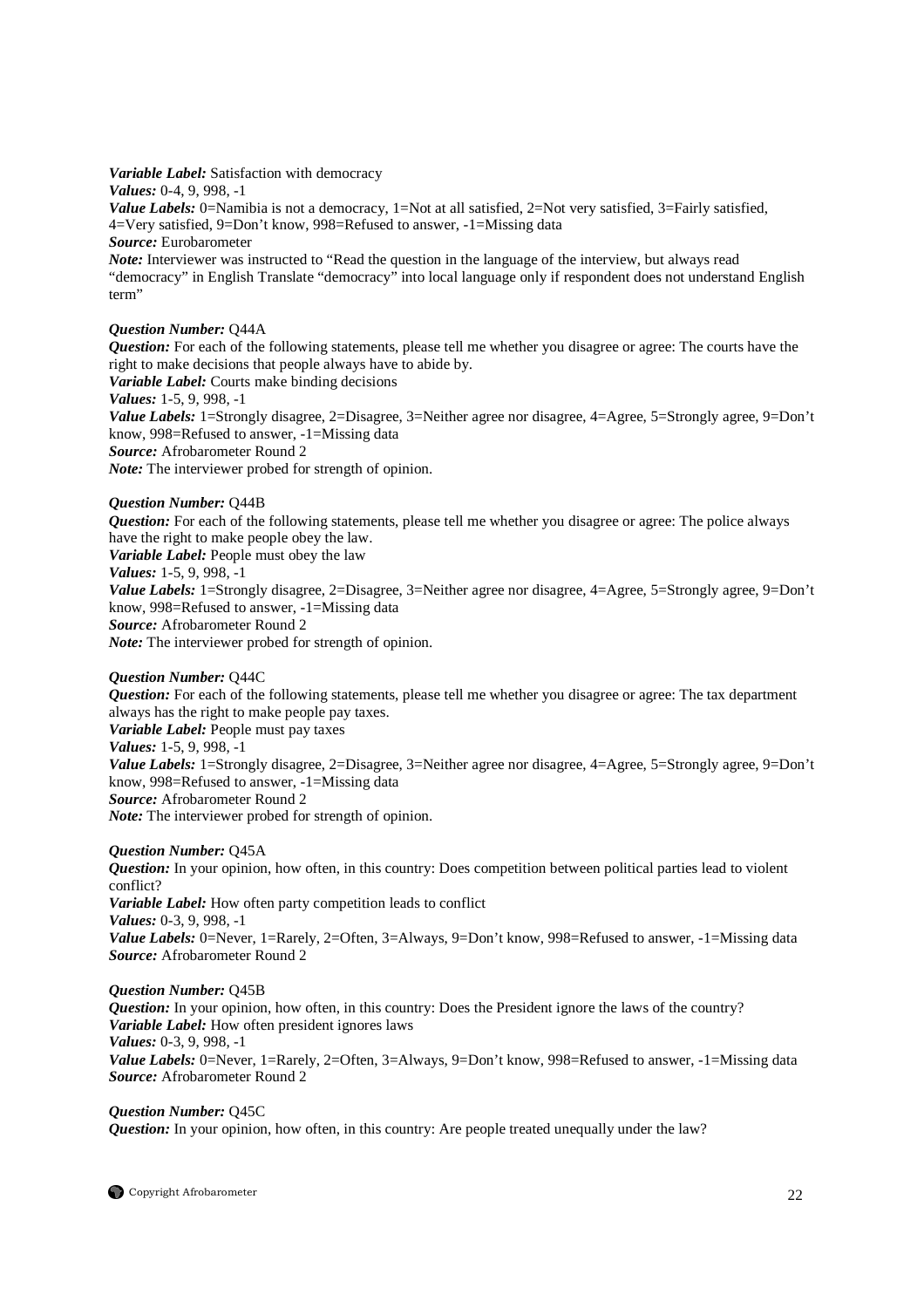*Variable Label:* How often people treated unequally *Values:* 0-3, 9, 998, -1 *Value Labels:* 0=Never, 1=Rarely, 2=Often, 3=Always, 9=Don't know, 998=Refused to answer, -1=Missing data *Source:* Afrobarometer Round 2

# *Question Number:* Q45D

*Question:* In your opinion, how often, in this country: Do officials who commit crimes go unpunished? *Variable Label:* How often officials unpunished *Values:* 0-3, 9, 998, -1 Value Labels: 0=Never, 1=Rarely, 2=Often, 3=Always, 9=Don't know, 998=Refused to answer, -1=Missing data *Source:* Afrobarometer Round 4

# *Question Number:* Q45E

*Question:* In your opinion, how often, in this country: Do ordinary people who break the law go unpunished? *Variable Label:* How often ordinary people unpunished *Values:* 0-3, 9, 998, -1 *Value Labels:* 0=Never, 1=Rarely, 2=Often, 3=Always, 9=Don't know, 998=Refused to answer, -1=Missing data *Source:* Afrobarometer Round 4

# *Question Number:* Q46

*Question:* In this country, how often: do people have to be careful of what they say about politics? *Variable Label:* How often careful what you say *Values:* 0-3, 9, 998, -1 *Value Labels:* 0=Never, 1=Rarely, 2=Often, 3=Always, 9=Don't know, 998=Refused to answer, -1=Missing data *Source:* SAB

#### *Question Number:* Q47

*Question:* During election campaigns in this country, how much do you personally fear becoming a victim of political intimidation or violence? *Variable Label:* How much fear political intimidation or violence *Values:* 0-3, 9, 998, 1- *Value Labels:* 0=A lot, 1=Somewhat, 2=A little bit, 3=Not at all, 9=Don't know, 998=Refused to answer, - $1=$ Missing. *Source:* Afrobarometer Round 4

# *Question Number:* Q48A

*Question:* How likely do you think it is: That powerful people can find out how you voted, even though there is supposed to be a secret ballot in this country? *Variable Label:* How likely powerful find out your vote *Values:* 0-3, 9, 998, -1 *Value Labels:* 0=Not at all likely, 1=Not very likely, 2=Somewhat likely, 3=Very likely, 9=Don't know, 998=Refused to answer, -1=Missing data. *Source:* Afrobarometer Round 4

# *Question Number:* 48B

*Question:* How likely do you think it is: That people can be punished by government officials if they make complaints about poor quality services or misuse of funds? *Variable Label:* How likely punished for making complaints *Values:* 0-3, 9, 998, -1 *Value Labels:* 0=Not at all likely, 1=Not very likely, 2=Somewhat likely, 3=Very likely, 9=Don't know, 998=Refused to answer, -1=Missing data. *Source:* Afrobarometer Round 4

#### *Question Number:* Q49A

*Question:* How much do you trust each of the following, or haven't you heard enough about them to say: The President?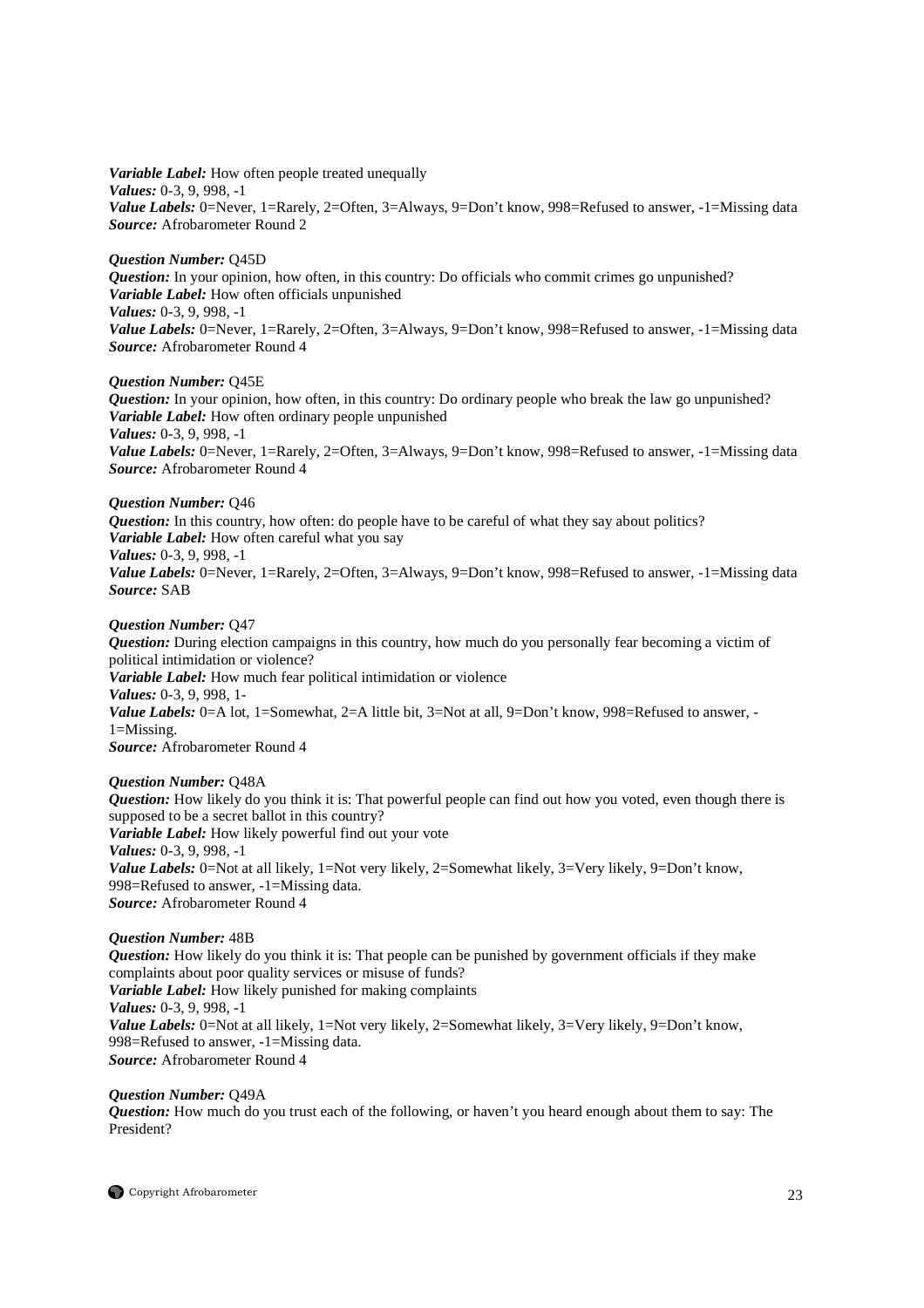*Variable Label:* Trust president *Values:* 0-3, 9, 998, -1 *Value Labels:* 0=Not at all, 1=Just a little, 2=Somewhat, 3=A lot, 9=Don't know/Haven't heard enough, 998=Refused to answer, -1=Missing data *Source:* Zambia96

*Question Number:* Q49B *Question:* How much do you trust each of the following, or haven't you heard enough about them to say: The National Assembly? *Variable Label:* Trust parliament/national assembly *Values:* 0-3, 9, 998, -1 *Value Labels:* 0=Not at all, 1=Just a little, 2=Somewhat, 3=A lot, 9=Don't know/Haven't heard enough, 998=Refused to answer, -1=Missing data *Source:* Adapted from Zambia96

*Question Number:* Q49B1\_NAM *Question:* How much do you trust each of the following, or haven't you heard enough about them to say: The National Council? *Variable Label:* Trust national council *Values:* 0-3, 9, 998, -1 *Value Labels:* 0=Not at all, 1=Just a little, 2=Somewhat, 3=A lot, 9=Don't know/Haven't heard enough, 998=Refused to answer, -1=Missing data *Source:* Adapted from Zambia96

*Question Number:* Q49C *Question:* How much do you trust each of the following, or haven't you heard enough about them to say: The Electoral Commission of Namibia? *Variable Label:* Trust national electoral commission *Values:* 0-3, 9, 998, -1 Value Labels: 0=Not at all, 1=Just a little, 2=Somewhat, 3=A lot, 9=Don't know/Haven't heard enough, 998=Refused to answer, -1=Missing data *Source:* Adapted from Zambia96

*Question Number:* Q49C1\_NAM *Question:* How much do you trust each of the following, or haven't you heard enough about them to say: The Elected Regional Council? *Variable Label:* Trust elected regional council *Values:* 0-3, 9, 998, -1 *Value Labels:* 0=Not at all, 1=Just a little, 2=Somewhat, 3=A lot, 9=Don't know/Haven't heard enough, 998=Refused to answer, -1=Missing data *Source:* Adapted from Zambia96

*Question Number:* Q49D *Question:* How much do you trust each of the following, or haven't you heard enough about them to say: Your Elected Local Authority Council? *Variable Label:* Trust your elected local government council *Values:* 0-3, 9, 998, -1 *Value Labels:* 0=Not at all, 1=Just a little, 2=Somewhat, 3=A lot, 9=Don't know/Haven't heard enough, 998=Refused to answer, -1=Missing data *Source:* Adapted from Zambia96

*Question Number:* Q49E *Question:* How much do you trust each of the following, or haven't you heard enough about them to say: The Ruling Party?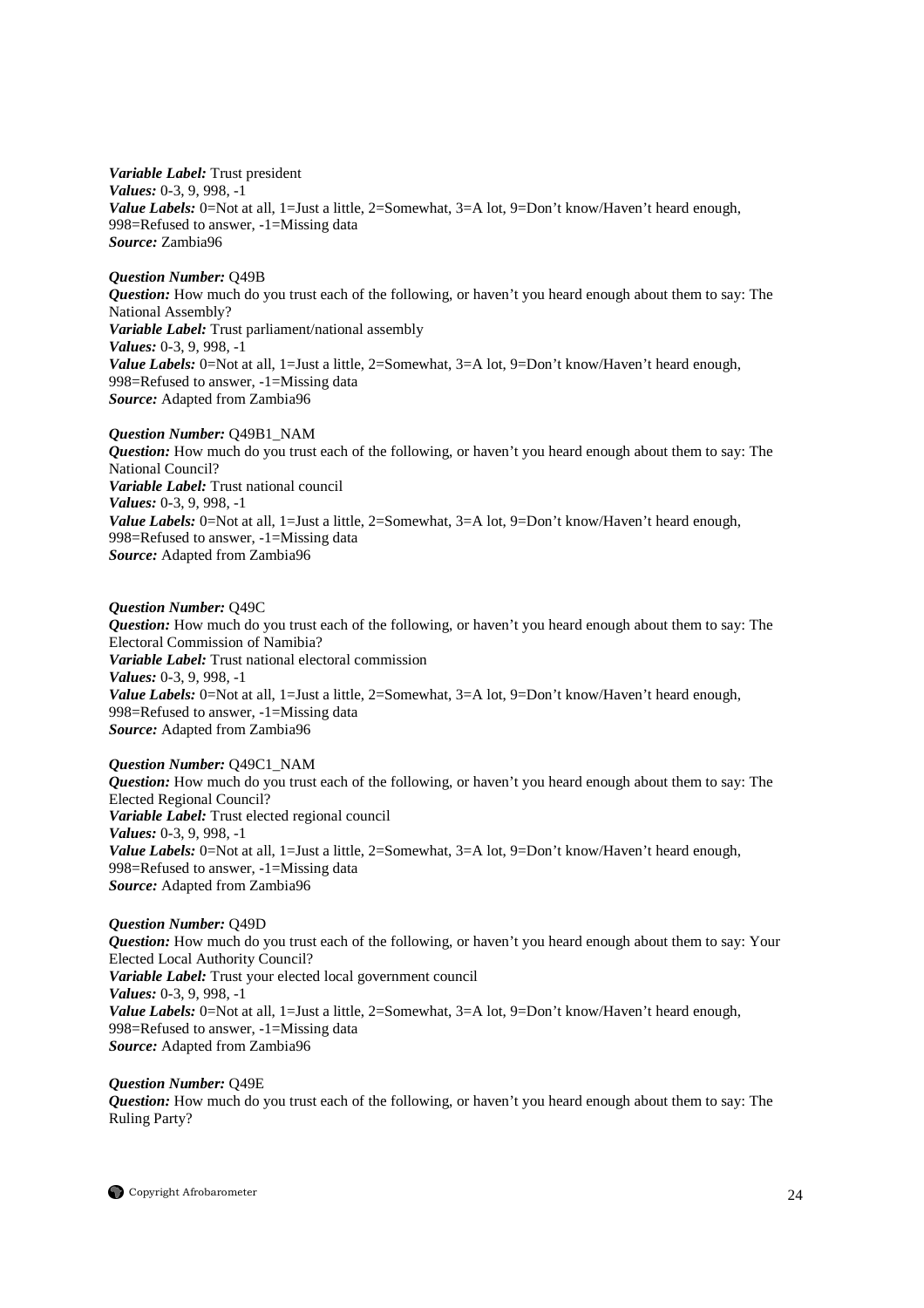*Variable Label:* Trust the ruling party *Values:* 0-3, 9, 998, -1 *Value Labels:* 0=Not at all, 1=Just a little, 2=Somewhat, 3=A lot, 9=Don't know/Haven't heard enough, 998=Refused to answer, -1=Missing data *Source:* Adapted from Zambia96

#### *Question Number:* Q49F

*Question:* How much do you trust each of the following, or haven't you heard enough about them to say: Opposition Political Parties? *Variable Label:* Trust opposition political parties *Values:* 0-3, 9, 998, -1 *Value Labels:* 0=Not at all, 1=Just a little, 2=Somewhat, 3=A lot, 9=Don't know/Haven't heard enough, 998=Refused to answer, -1=Missing data *Source:* Adapted from Zambia 96

# *Question Number:* Q49G

*Question:* How much do you trust each of the following, or haven't you heard enough about them to say: The Police? *Variable Label:* Trust police *Values:* 0-3, 9, 998, -1 *Value Labels:* 0=Not at all, 1=Just a little, 2=Somewhat, 3=A lot, 9=Don't know/Haven't heard enough, 998=Refused to answer, -1=Missing data *Source:* Zambia 96

#### *Question Number:* Q49H

*Question:* How much do you trust each of the following, or haven't you heard enough about them to say: Courts of law? *Variable Label:* Trust courts of law *Values:* 0-3, 9, 998, -1 *Value Labels:* 0=Not at all, 1=Just a little, 2=Somewhat, 3=A lot, 9=Don't know/Haven't heard enough, 998=Refused to answer, -1=Missing data *Source:* Zambia 96

#### *Question Number:* Q49I

*Question:* How much do you trust each of the following, or haven't you heard enough about them to say: Traditional leaders *Variable Label:* Trust traditional leaders *Values:* 0-3, 9, 998, -1 *Value Labels:* 0=Not at all, 1=Just a little, 2=Somewhat, 3=A lot, 9=Don't know/Haven't heard enough, 998=Refused to answer, -1=Missing data *Source:* Zambia 96

# *Question Number:* Q50A

*Question:* How many of the following people do you think are involved in corruption, or haven't you heard enough about them to say: The President and Officials in his Office? *Variable Label:* Corruption: office of the Presidency *Values:* 0-3, 9, 998, -1 *Value Labels:* 0=None, 1=Some of them, 2=Most of them, 3=All of them, 9=Don't know, 998=Refused to answer, -1=Missing data *Source:* SAB

#### *Question Number:* Q50B

*Question:* How many of the following people do you think are involved in corruption, or haven't you heard enough about them to say: Representatives to the National Assembly? *Variable Label:* Corruption: Members of Parliament *Values:* 0-3, 9, 998, -1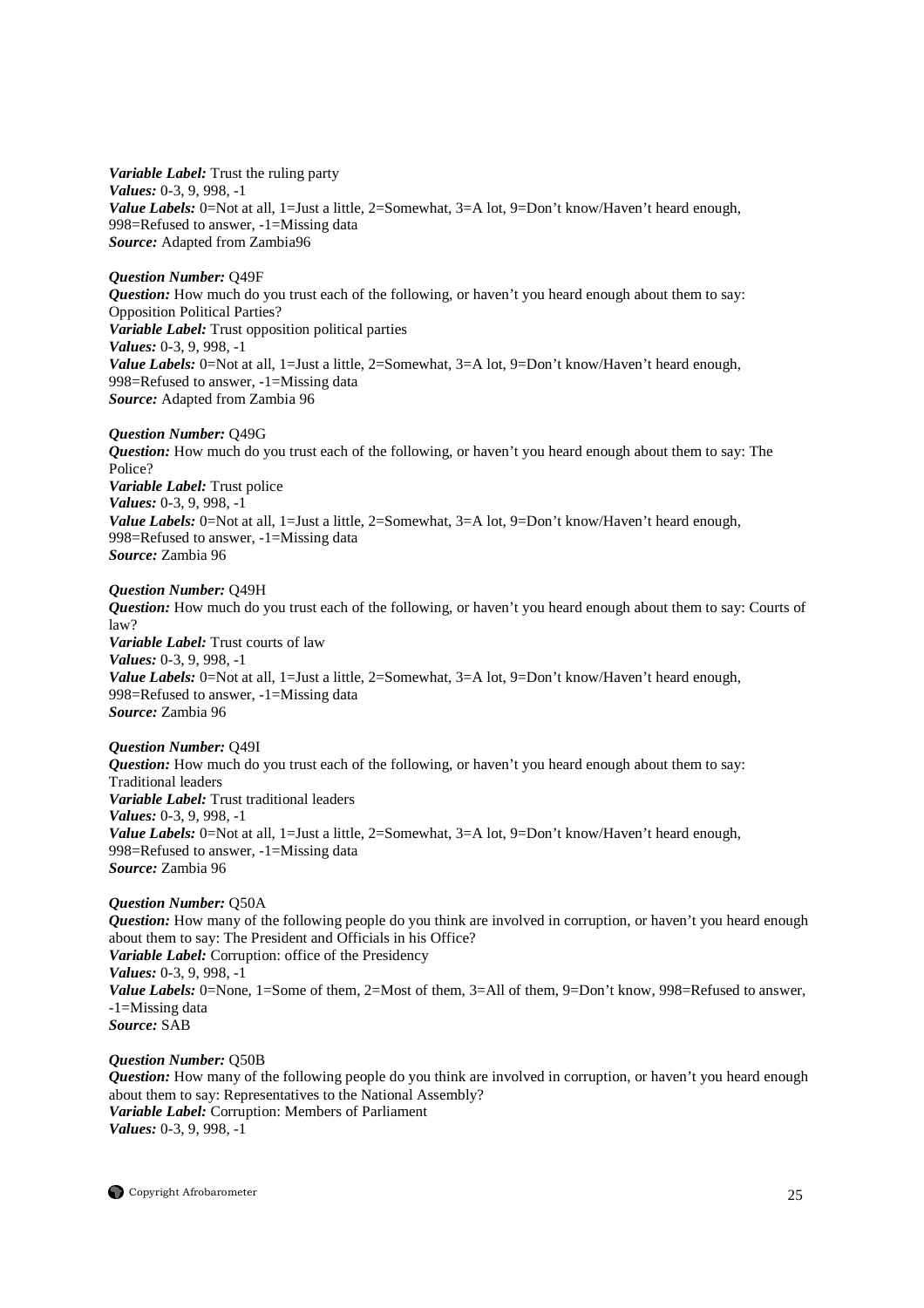*Value Labels:* 0=None, 1=Some of them, 2=Most of them, 3=All of them, 9=Don't know, 998=Refused to answer, -1=Missing data. *Source:* SAB

*Question Number:* Q50B1\_NAM

*Question:* How many of the following people do you think are involved in corruption, or haven't you heard enough about them to say: Representatives to the National Council? *Variable Label:* Corruption: representatives to National Council *Values:* 0-3, 9, 998, -1 *Value Labels:* 0=None, 1=Some of them, 2=Most of them, 3=All of them, 9=Don't know, 998=Refused to answer, -1=Missing data. *Source:* SAB

# *Question Number:* Q50B2\_NAM

*Question:* How many of the following people do you think are involved in corruption, or haven't you heard enough about them to say: Elected Regional Councillors? *Variable Label:* Corruption: regional councillors *Values:* 0-3, 9, 998, -1 *Value Labels:* 0=None, 1=Some of them, 2=Most of them, 3=All of them, 9=Don't know, 998=Refused to answer, -1=Missing data. *Source:* SAB

# *Question Number:* Q50C

*Question:* How many of the following people do you think are involved in corruption, or haven't you heard enough about them to say: Elected Local Authority Councillors? *Variable Label:* Corruption: local government councilors *Values:* 0-3, 9, 998, -1 *Value Labels:* 0=None, 1=Some of them, 2=Most of them, 3=All of them, 9=Don't know, 998=Refused to answer, -1=Missing data *Source:* SAB

# *Question Number:* Q50D

*Question:* How many of the following people do you think are involved in corruption, or haven't you heard enough about them to say: Government Officials? *Variable Label:* Corruption: government officials *Values:* 0-3, 9, 998, -1 *Value Labels:* 0=None, 1=Some of them, 2=Most of them, 3=All of them, 9=Don't know, 998=Refused to answer, -1=Missing data. *Source:* Afrobarometer Round 4

# *Question Number:* Q50E

*Question:* How many of the following people do you think are involved in corruption, or haven't you heard enough about them to say: Police? *Variable Label:* Corruption: police *Values:* 0-3, 9, 998, -1 *Value Labels:* 0=None, 1=Some of them, 2=Most of them, 3=All of them, 9=Don't know, 998=Refused to answer, -1=Missing data *Source:* SAB

# *Question Number:* Q50F

*Question:* How many of the following people do you think are involved in corruption, or haven't you heard enough about them to say: Tax Officials (e.g. Ministry of Finance officials or Local Government tax collectors) *Variable Label:* Corruption: tax officials *Values:* 0-3, 9, 998, -1 *Value Labels:* 0=None, 1=Some of them, 2=Most of them, 3=All of them, 9=Don't know, 998=Refused to answer, -1=Missing data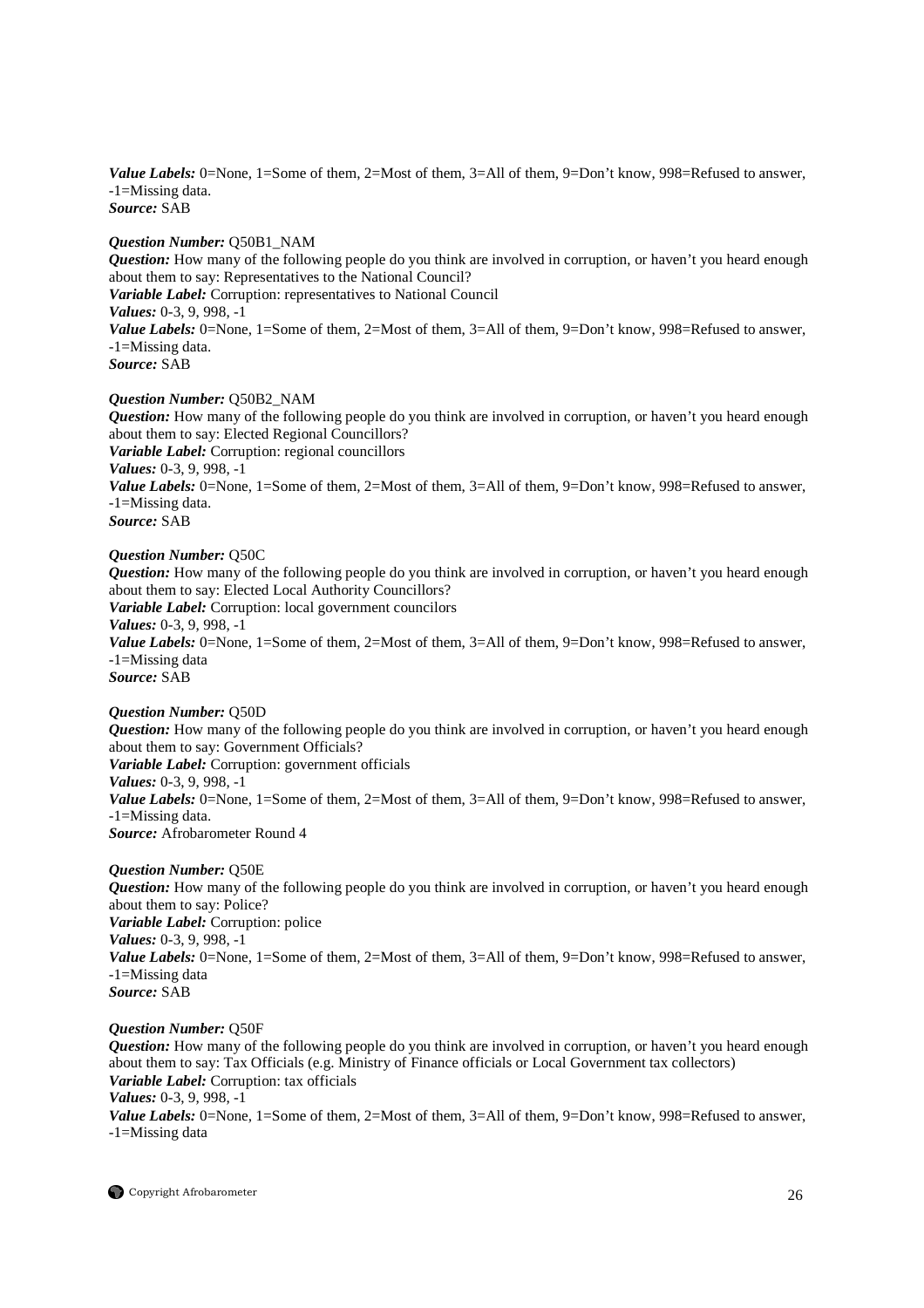*Source:* SAB

#### *Question Number:* Q50G

*Question:* How many of the following people do you think are involved in corruption, or haven't you heard enough about them to say: Judges and Magistrates? *Variable Label:* Corruption: judges and magistrates *Values:* 0-3, 9, 998, -1 Value Labels: 0=None, 1=Some of them, 2=Most of them, 3=All of them, 9=Don't know, 998=Refused to answer, -1=Missing data *Source:* SAB

#### *Question Number:* Q50H

*Question:* How many of the following people do you think are involved in corruption, or haven't you heard enough about them to say: Traditional leaders? *Variable Label:* Corruption: traditional leaders *Values:* 0-3, 9, 998, -1 *Value Labels:* 0=None, 1=Some of them, 2=Most of them, 3=All of them, 9=Don't know, 998=Refused to answer, -1=Missing data *Source:* Afrobarometer Round 4

#### *Question Number:* Q51A

*Question:* In the past year, how often (if ever) have you had to pay a bribe, give a gift, or do a favor to government officials in order to: Get a document or a permit? *Variable Label:* Pay bribe for: document or permit *Values:* 0-3, 7, 9, 998, -1 *Value Labels:* 0=Never, 1=Once or twice, 2=A few times, 3=Often, 7=No experience with this in the past year, 9=Don't know, 998=Refused to answer, -1=Missing data *Source:* NDB

# *Question Number:* Q51B

*Question:* In the past year, how often (if ever) have you had to pay a bribe, give a gift, or do a favor to government officials in order to: Get water or sanitation services?

*Variable Label:* Pay bribe for: water or sanitation services

*Values:* 0-3, 7, 9, 998, -1

*Value Labels:* 0=Never, 1=Once or twice, 2=A few times, 3=Often, 7=No experience with this in the past year, 9=Don't know, 998=Refused to answer, -1=Missing data *Source:* NDB

#### *Question Number:* Q51C

*Question:* In the past year, how often (if ever) have you had to pay a bribe, give a gift, or do a favor to government officials in order to: Avoid a problem with the police (like passing a checkpoint or avoiding a fine or arrest)? *Variable Label:* Pay bribe for: avoid problem with police *Values:* 0-3, 7, 9, 998, -1

*Value Labels:* 0=Never, 1=Once or twice, 2=A few times, 3=Often, 7=No experience with this in the past year, 9=Don't know, 998=Refused to answer, -1=Missing data *Source:* NDB

# *Question Number:* Q52

*Question:* Representatives to the National Assembly have different responsibilities. Which of the following do you think is the most important responsibility of your representatives to the National Assembly? *Variable Label:* Most important responsibility of MP

*Values:* 1-5, 9, 998, -1

*Value Labels:* 1=Listen to constituents and represent their needs**,** 2=Deliver jobs or development, 3=Make laws for the good of the country, 4=Monitor the president and his government, 5=None of these, 9=Don't know, 998=Refused to answer, -1=Missing data.

*Source:* Afrobarometer Round 4

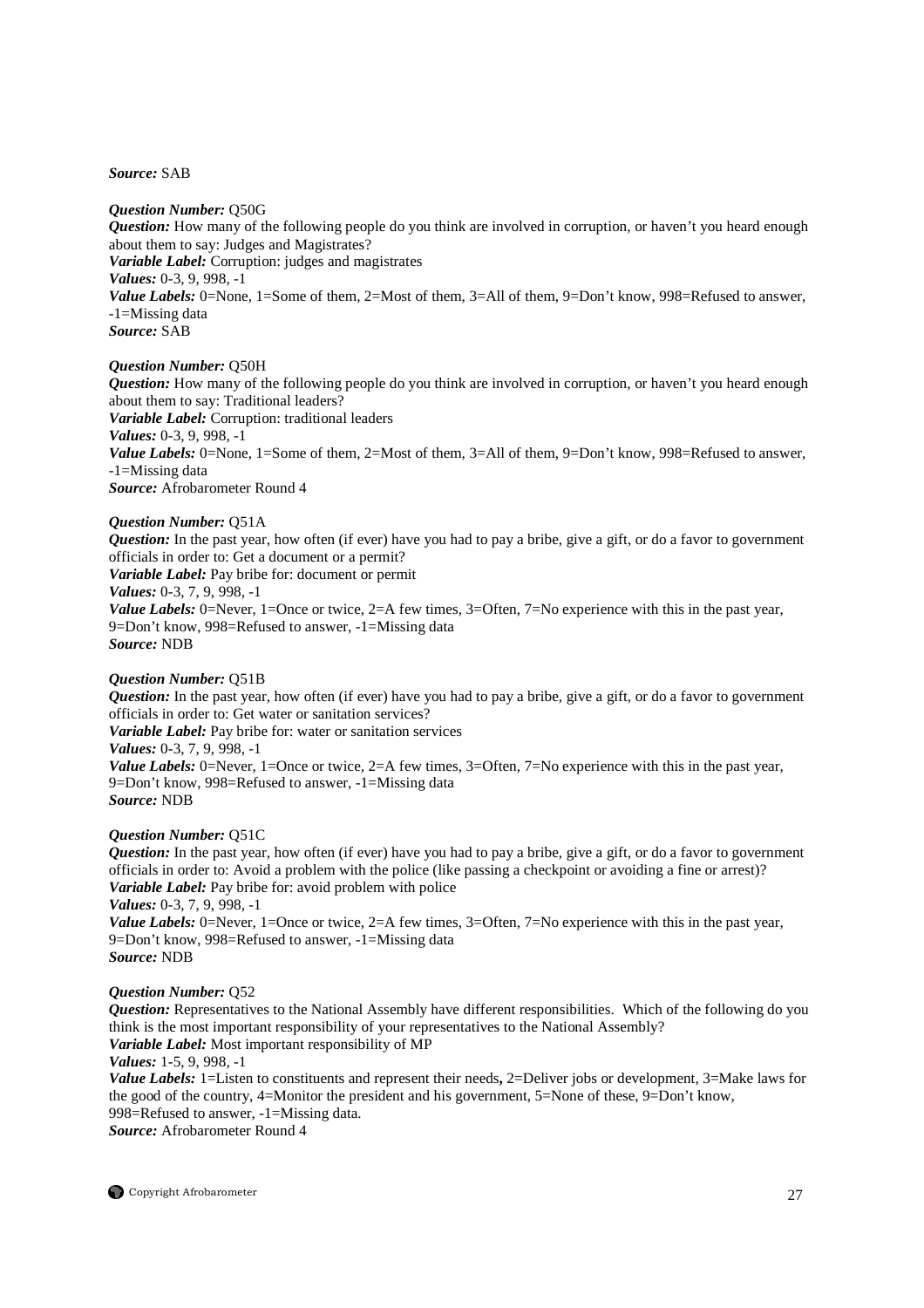#### *Question Number:* Q53A

*Question:* How much time: Should representatives to the National Assembly spend in this constituency to visit the community and its citizens? *Variable Label:* Time MP should spend *Values:* 0-4, 9, 998, -1 *Value Labels:* 0=Never, 1=At least once a year, 2=At least once a month, 3=At least weekly, 4=Almost all of their time, 9=Don't know, 98=Refused to answer, -1=Missing data *Source:* Afrobarometer Round 3

*Question Number:* Q53B

*Question:* How much time: Do representatives to the National Assembly spend visiting communities and citizens? *Variable Label:* Time MP does spend *Values:* 0-4, 9, 998, -1 *Value Labels:* 0=Never, 1=At least once a year, 2=At least once a month, 3=At least weekly, 4=Almost all of their time, 9=Don't know, 98=Refused to answer, -1=Missing data

*Source:* Afrobarometer Round 3

*Question Number:* Q54A *Question:* How much of the time do you think the following try their best to listen to what people like you have to say: Representatives to the National Assembly? *Variable Label:* MPs listen *Values:* 0-3, 9, 998, -1 Value Labels: 0=Never 1=Only sometimes, 2=Often, 3=Always, 9=Don't know, 998=Refused to answer, -1=Missing data *Source:* Afrobarometer Round 3

# *Question Number:* Q54A1\_NAM

*Question:* How much of the time do you think the following try their best to listen to what people like you have to say: Representatives to the National Council? *Variable Label:* Representatives to National Council listen *Values:* 0-3, 9, 998, -1 *Value Labels:* 0=Never 1=Only sometimes, 2=Often, 3=Always, 9=Don't know, 998=Refused to answer. -1=Missing data *Source:* Afrobarometer Round 3

*Question Number:* Q54A2\_NAM *Question:* How much of the time do you think the following try their best to listen to what people like you have to say: Elected Regional Councillors? *Variable Label:* Regional councillors listen *Values:* 0-3, 9, 998, -1 Value Labels: 0=Never 1=Only sometimes, 2=Often, 3=Always, 9=Don't know, 998=Refused to answer, -1=Missing data *Source:* Afrobarometer Round 3

*Question Number:* Q54B *Question:* How much of the time do you think the following try their best to listen to what people like you have to say: Elected Local Authority Councilors? *Variable Label:* Local government councilors listen *Values:* 0-3, 9, 998, -1 Value Labels: 0=Never 1=Only sometimes, 2=Often, 3=Always, 9=Don't know, 998=Refused to answer, -1=Missing data *Source:* Afrobarometer Round 3

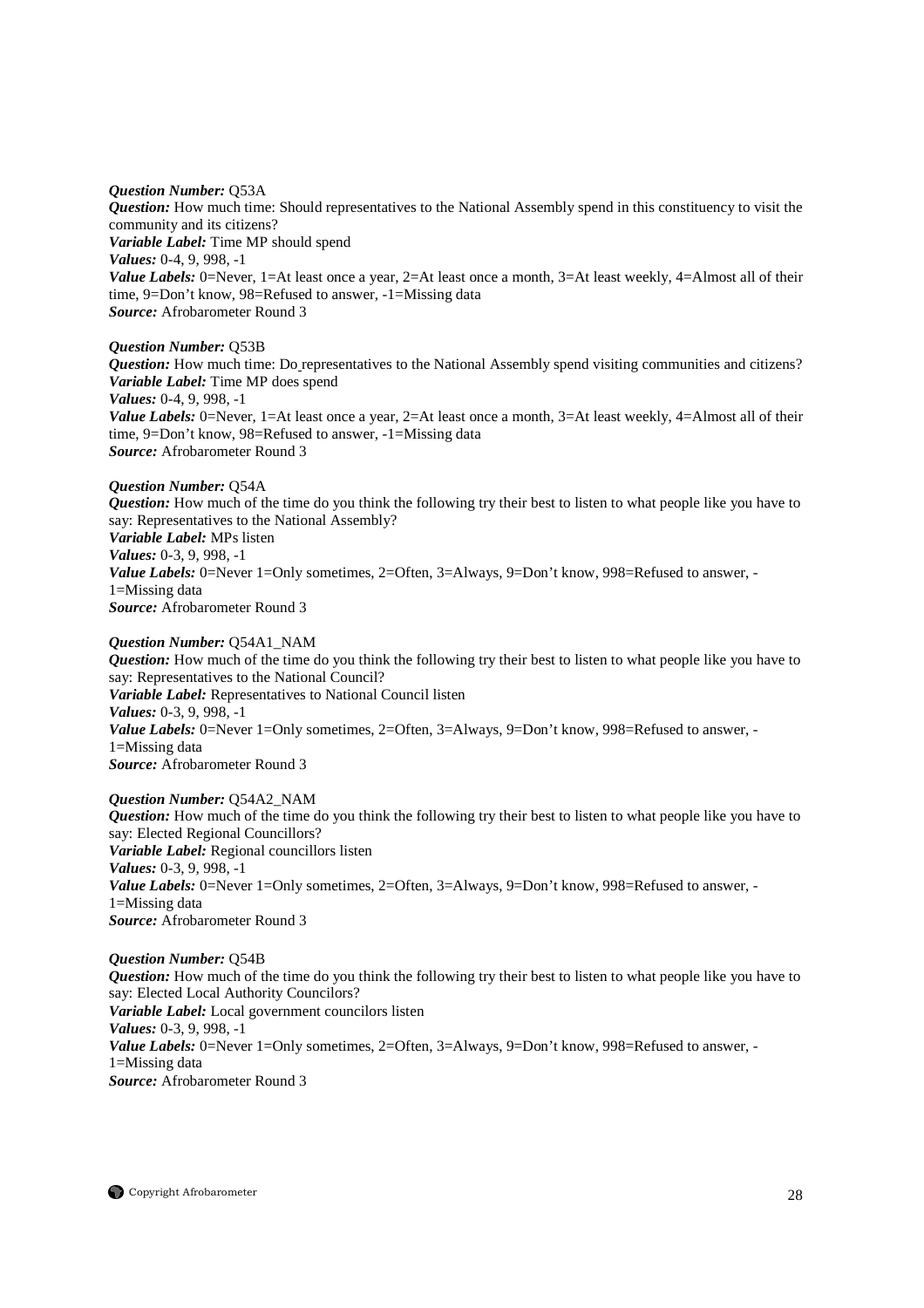# *Question Number:* Q54C-NAM

*Question:* How much of the time do you think the following try their best to listen to what people like you have to say: Traditional leaders

*Variable Label:* Traditional leaders listen

*Values:* 0-3, 9, 998, -1

*Value Labels:* 0=Never 1=Only sometimes, 2=Often, 3=Always, 9=Don't know, 998=Refused to answer, -1=Missing data

*Source:* Afrobarometer Round 4

# *Question Number:* Q55

*Question:* Which of the following statements is closest to your view? Choose Statement 1 or Statement 2. Statement 1: In electing a representative to the National Assembly, I prefer to vote for a candidate who can deliver goods and services to people in this community.

Statement 2: In electing a representative to the National Assembly, I prefer to vote for a candidate who can make policies that benefit everyone in our country.

*Variable Label:* MPs benefit local community vs. whole country

*Values:* 1-5, 9, 998, -1

*Value Labels:* 1=Agree very strongly with Statement 1, 2=Agree with Statement 1, 3=Agree with Statement 2, 4=Agree very strongly with Statement 2, 5=Agree with neither, 9=Don't know, 998=Refused to answer, -1=Missing data

*Source:* Afrobarometer Round 4

*Note:* Interviewer probed for strength of opinion asking "Do you agree or agree very strongly?"

# *Question Number:* Q56PT1

*Question:* In your opinion, what are the most important problems facing this country that government should address?

*Variable Label:* Most important problems  $-1<sup>st</sup>$  response

*Values:* 0-32, 995-996, 998-999, -1

*Value Labels:* 0=Nothing/no problems, 1=Management of the economy, 2=Wages, income and salaries, 3=Unemployment, 4=Poverty/destitution, 5=Rates and taxes, 6=Loans /credit , 7=Farming/agriculture, 8=Food shortage/famine, 9=Drought, 10=Land, 11=Transportation, 12=Communications, 13=Infrastructure/roads, 14=Education, 15=Housing, 16=Electricity, 17=Water supply, 18=Orphans/street children/homeless children, 19=Services (other), 20=Health, 21=AIDS, 22=Sickness/disease, 23=Crime and security, 24=Corruption, 25=Political violence, 26=Political instability/political divisions/ethnic tensions, 27=Discrimination/inequality, 28=Gender issues/women's rights, 29=Democracy/political rights, 30=War(international), 31=Civil War, 32=Agricultural marketing, 995=Other (i.e, some other problem), 998=Refused to answer, 999=Don't know, - 1=Missing data.

*Source:* SAB

*Note:* Interviewer was instructed to " Accept up to three answers. If respondent offers more than three options, ask 'Which three of these are the most important?'; if respondent offers one or two answers, ask 'Anything else?'"

# *Question Number:* Q56PT2

*Question:* In your opinion, what are the most important problems facing this country that government should address?

# *Variable Label:* Most important problems  $-2^{nd}$  response

*Values:* 0-32, 995-996, 998-999, -1

*Value Labels:* 1=Management of the economy, 2=Wages, income and salaries, 3=Unemployment,

4=Poverty/destitution, 5=Rates and taxes, 6=Loans /credit , 7=Farming/agriculture, 8=Food shortage/famine,

9=Drought, 10=Land, 11=Transportation, 12=Communications, 13=Infrastructure/roads, 14=Education,

15=Housing, 16=Electricity, 17=Water supply, 18=Orphans/street children/homeless children, 19=Services (other), 20=Health, 21=AIDS, 22=Sickness/disease, 23=Crime and security, 24=Corruption, 25=Political violence,

26=Political instability/political divisions/ethnic tensions, 27=Discrimination/inequality, 28=Gender issues/women's rights, 29=Democracy/political rights, 30=War(international), 31=Civil War, 32=Agricultural marketing, 995=Other (i.e, some other problem), 996=No further reply, 998=Refused to answer, 999=Don't know, -1=Missing data. *Source:* SAB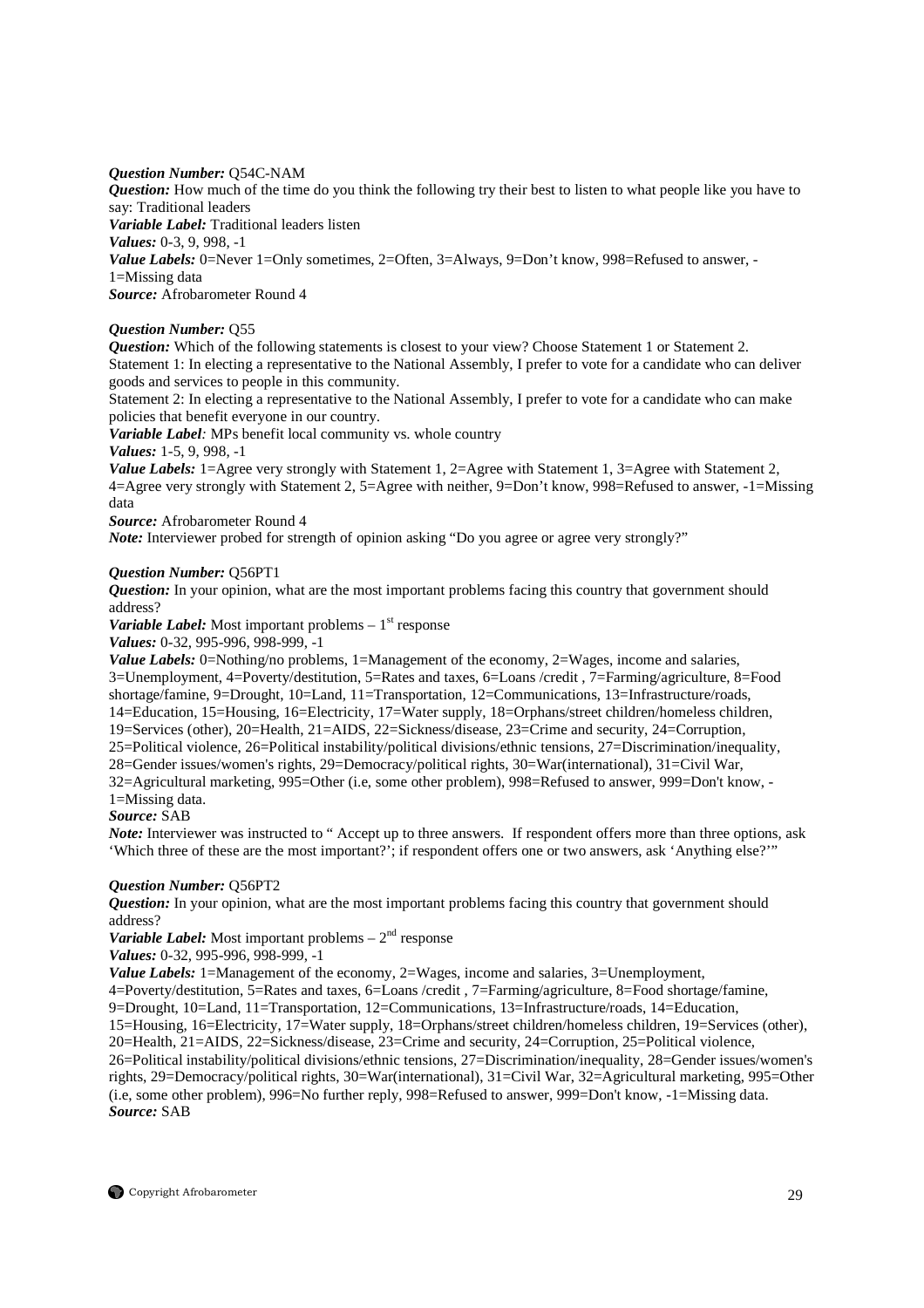*Note:* Interviewer was instructed to " Accept up to three answers. If respondent offers more than three options, ask 'Which three of these are the most important?'; if respondent offers one or two answers, ask 'Anything else?'"

#### *Question Number:* Q56PT3

*Question:* In your opinion, what are the most important problems facing this country that government should address?

*Variable Label:* Most important problems  $-3<sup>rd</sup>$  response

*Values:* 0-31, 995-996, 998-999, -1

*Value Labels:* 1=Management of the economy, 2=Wages, income and salaries, 3=Unemployment,

4=Poverty/destitution, 5=Rates and taxes, 6=Loans /credit , 7=Farming/agriculture, 8=Food shortage/famine, 9=Drought, 10=Land, 11=Transportation, 12=Communications, 13=Infrastructure/roads, 14=Education, 15=Housing, 16=Electricity, 17=Water supply, 18=Orphans/street children/homeless children, 19=Services (other), 20=Health, 21=AIDS, 22=Sickness/disease, 23=Crime and security, 24=Corruption, 25=Political violence, 26=Political instability/political divisions/ethnic tensions, 27=Discrimination/inequality, 28=Gender issues/women's rights, 29=Democracy/political rights, 30=War(international), 31=Civil War, 32=Agricultural marketing, 995=Other (i.e, some other problem), 996=No further reply, 998=Refused to answer, 999=Don't know, -1=Missing data. *Source:* SAB

*Note:* Interviewer was instructed to " Accept up to three answers. If respondent offers more than three options, ask 'Which three of these are the most important?'; if respondent offers one or two answers, ask 'Anything else?'"

#### *Question Number:* Q57A

*Question:* Now let's speak about the present government of this country. How well or badly would you say the current government is handling the following matters, or haven't you heard enough to say: Managing the economy? *Variable Label:* Handling managing the economy

*Values:* 1-4, 9, 998, -1

Value Labels: 1=Very badly, 2=Fairly badly, 3=Fairly well, 4=Very well, 9=Don't know/Haven't heard enough, 998=Refused to answer, -1=Missing data

*Source:* SAB

*Note:* Interviewer probed for strength of opinion.

# *Question Number:* Q57B

*Question:* Now let's speak about the present government of this country. How well or badly would you say the current government is handling the following matters, or haven't you heard enough to say: Improving the living standards of the poor. *Variable Label:* Handling improving living standards of the poor *Values:* 1-4, 9, 998, -1 *Value Labels:* 1=Very badly, 2=Fairly badly, 3=Fairly well, 4=Very well, 9=Don't know/Haven't heard enough,

998=Refused to answer, -1=Missing data

*Source:* Afrobarometer Round 4

*Note:* Interviewer probed for strength of opinion.

# *Question Number:* Q57C

*Question:* How well or badly would you say the current government is handling the following matters, or haven't you heard enough to say: Creating jobs?

*Variable Label:* Handling creating jobs

*Values:* 1-4, 9, 998, -1

*Value Labels:* 1=Very badly, 2=Fairly badly, 3=Fairly well, 4=Very well, 9=Don't know/Haven't heard enough, 998=Refused to answer, -1=Missing data

*Source:* NDB

*Note:* Interviewer probed for strength of opinion.

# *Question Number:* Q57D

*Question:* How well or badly would you say the current government is handling the following matters, or haven't you heard enough to say: Keeping prices down? *Variable Label:* Handling keeping prices down *Values:* 1-4, 9, 998, -1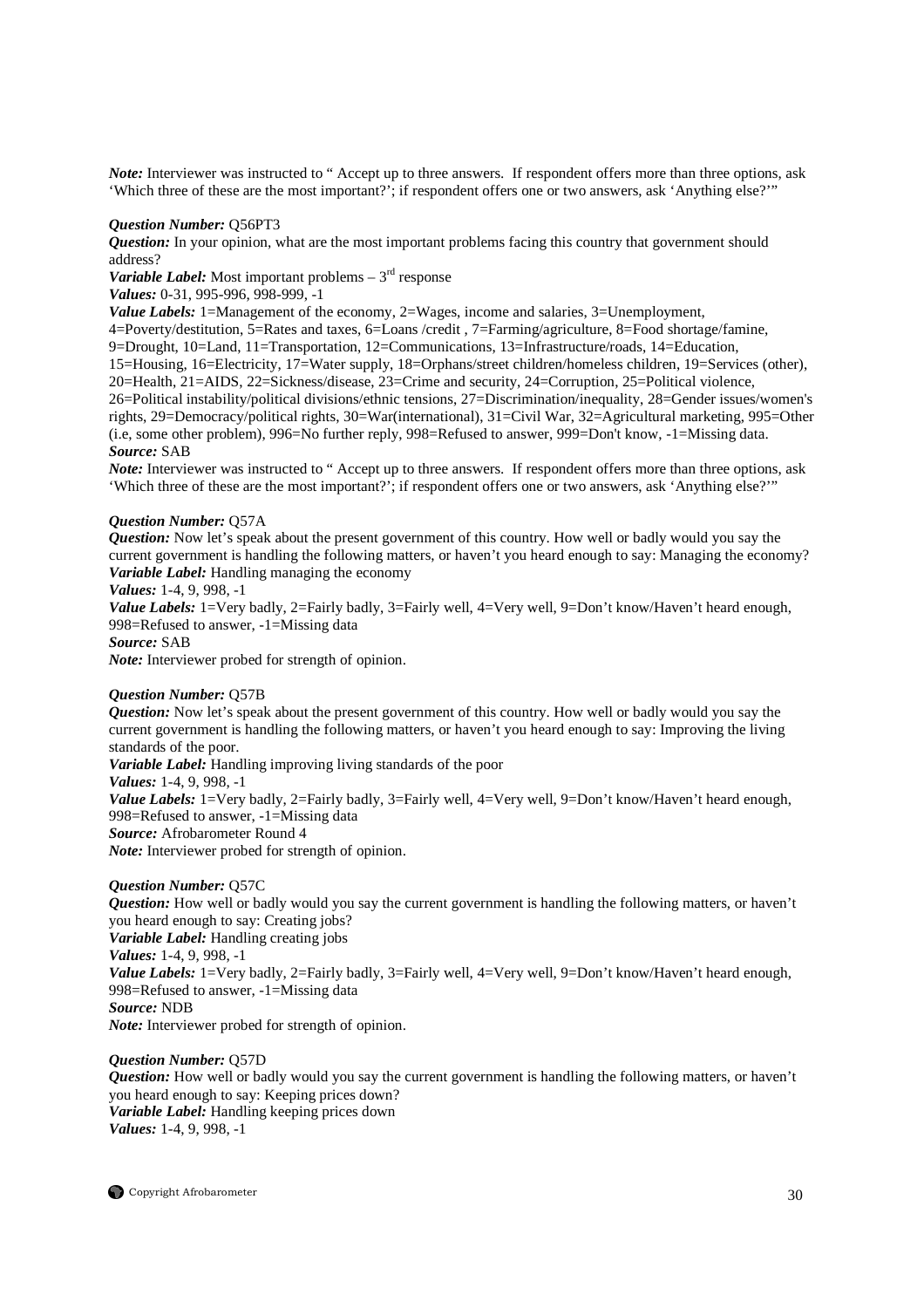Value Labels: 1=Very badly, 2=Fairly badly, 3=Fairly well, 4=Very well, 9=Don't know/Haven't heard enough, 998=Refused to answer, -1=Missing data *Source:* NDB *Note:* Interviewer probed for strength of opinion.

# *Question Number:* Q57E

*Question:* How well or badly would you say the current government is handling the following matters, or haven't you heard enough to say: Narrowing gaps between rich and poor? *Variable Label:* Handling narrowing income gaps *Values:* 1-4, 9, 998, -1 Value Labels: 1=Very badly, 2=Fairly badly, 3=Fairly well, 4=Very well, 9=Don't know/Haven't heard enough, 998=Refused to answer, -1=Missing data *Source:* SAB

*Note:* Interviewer probed for strength of opinion.

# *Question Number:* Q57F

*Question:* How well or badly would you say the current government is handling the following matters, or haven't you heard enough to say: Reducing crime? *Variable Label:* Handling reducing crime *Values:* 1-4, 9, 998, -1 *Value Labels:* 1=Very Badly, 2=Fairly badly, 3=Fairly well, 4=Very well, 9=Don't know/Haven't heard enough, 998=Refused to answer, -1=Missing data *Source:* NDB *Note:* Interviewer probed for strength of opinion.

# *Question Number:* Q57G

*Question:* How well or badly would you say the current government is handling the following matters, or haven't you heard enough to say: Improving basic health services? *Variable Label:* Handling improving basic health services *Values:* 1-4, 9, 998, -1 Value Labels: 1=Very badly, 2=Fairly badly, 3=Fairly well, 4=Very well, 9=Don't know/Haven't heard enough, 998=Refused to answer, -1=Missing data *Source:* NDB *Note:* Interviewer probed for strength of opinion.

# *Question Number:* Q57H

*Question:* How well or badly would you say the current government is handling the following matters, or haven't you heard enough to say: Addressing educational needs? *Variable Label:* Handling addressing educational needs *Values:* 1-4, 9, 998, -1 Value Labels: 1=Very badly, 2=Fairly badly, 3=Fairly well, 4=Very well, 9=Don't know/Haven't heard enough, 998=Refused to answer, -1=Missing data *Source:* NDB *Note:* Interviewer probed for strength of opinion.

# *Question Number:* Q57I

*Question:* How well or badly would you say the current government is handling the following matters, or haven't you heard enough to say: Providing water and sanitation services? *Variable Label:* Handling providing water and sanitation services *Values:* 1-4, 9, 998, -1 Value Labels: 1=Very badly, 2=Fairly badly, 3=Fairly well, 4=Very well, 9=Don't know/Haven't heard enough, 998=Refused to answer, -1=Missing data. *Source:* SAB *Note:* Interviewer probed for strength of opinion.

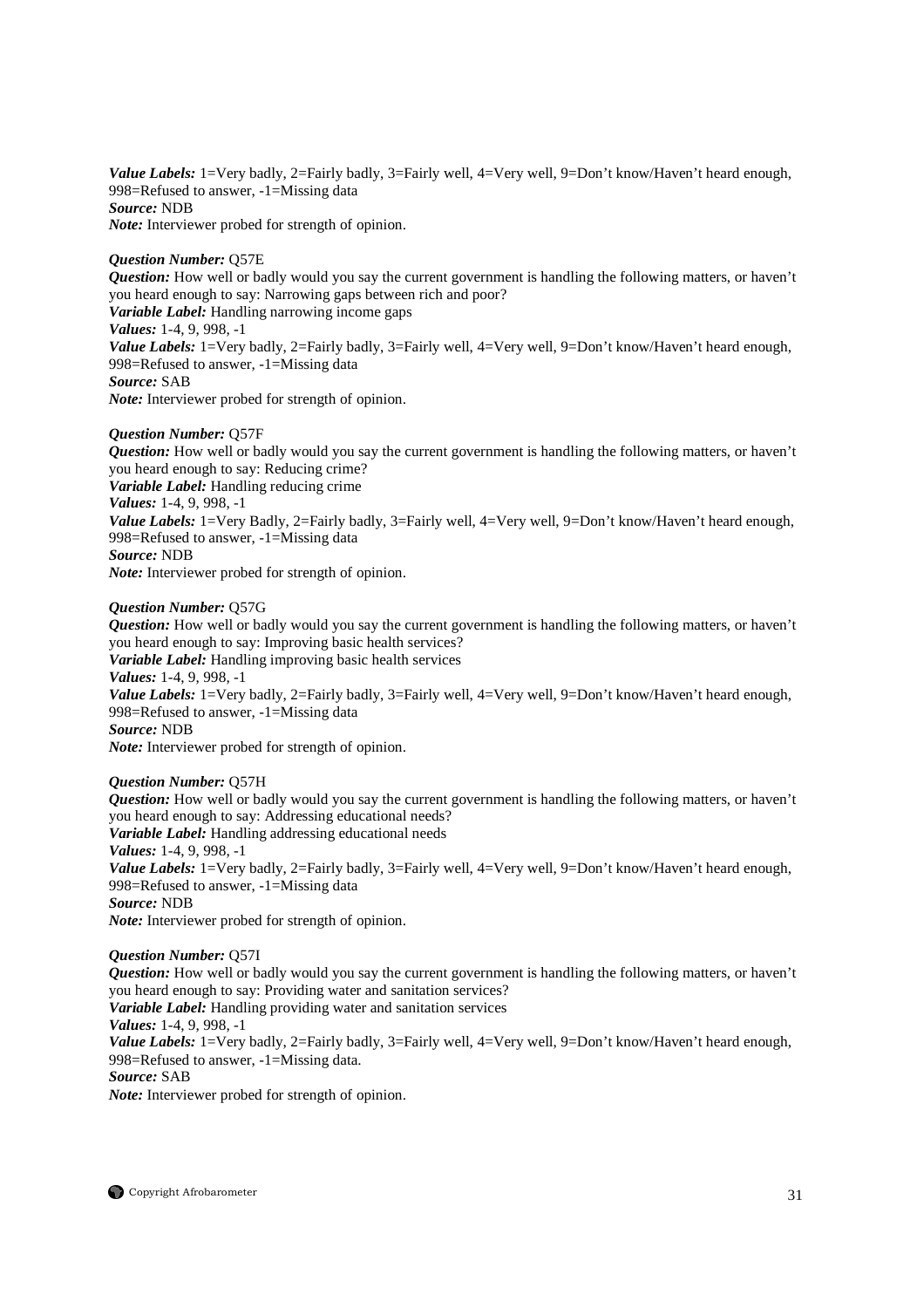# *Question Number:* Q57J

*Question:* How well or badly would you say the current government is handling the following matters, or haven't you heard enough to say: Ensuring everyone has enough to eat? *Variable Label:* Handling ensuring enough to eat *Values:* 1-4, 9, 998, -1 *Value Labels:* 1=Very badly, 2=Fairly badly, 3=Fairly well, 4=Very well, 9=Don't know/Haven't heard enough, 998=Refused to answer, -1=Missing data. *Source:* SAB *Note:* Interviewer probed for strength of opinion.

# *Question Number:* Q57K

*Question:* How well or badly would you say the current government is handling the following matters, or haven't you heard enough to say: Fighting corruption in government? *Variable Label:* Handling fighting corruption *Values:* 1-4, 9, 998, -1 Value Labels: 1=Very badly, 2=Fairly badly, 3=Fairly well, 4=Very well, 9=Don't know/Haven't heard enough, 998=Refused to answer, -1=Missing data. *Source:* SAB *Note:* Interviewer probed for strength of opinion.

*Question Number:* Q57L *Question:* How well or badly would you say the current government is handling the following matters, or haven't you heard enough to say: Combating HIV/AIDS? *Variable Label:* Handling combating HIV/AIDS *Values:* 1-4, 9, 998, -1 *Value Labels:* 1=Very badly, 2=Fairly badly, 3=Fairly well, 4=Very well, 9=Don't know/Haven't heard enough, 998=Refused to answer, -1=Missing data. *Source:* SAB *Note:* Interviewer probed for strength of opinion.

# *Question Number:* Q57M

*Question:* How well or badly would you say the current government is handling the following matters, or haven't you heard enough to say: Maintaining roads and bridges? *Variable Label:* Handling and maintaining roads and bridges *Values:* 1-4, 9, 998, -1 *Value Labels:* 1=Very badly, 2=Fairly badly, 3=Fairly well, 4=Very well, 9=Don't know/Haven't heard enough, 998=Refused to answer, -1=Missing data *Source:* Afrobarometer Round 4 *Note:* Interviewer probed for strength of opinion.

# *Question Number:* Q57N

*Question:* How well or badly would you say the current government is handling the following matters, or haven't you heard enough to say: Providing a reliable supply of electricity? *Variable Label:* Handling providing reliable electric supply *Values:* 1-4, 9, 998, -1 Value Labels: 1=Very badly, 2=Fairly badly, 3=Fairly well, 4=Very well, 9=Don't know/Haven't heard enough, 998=Refused to answer, -1=Missing data *Source:* Afrobarometer Round 4 *Note:* Interviewer probed for strength of opinion.

# *Question Number:* Q57O

*Question:* How well or badly would you say the current government is handling the following matters, or haven't you heard enough to say: Protecting our rivers and forests? *Variable Label:* Handling protecting rivers and forests *Values:* 1-4, 9, 998, -1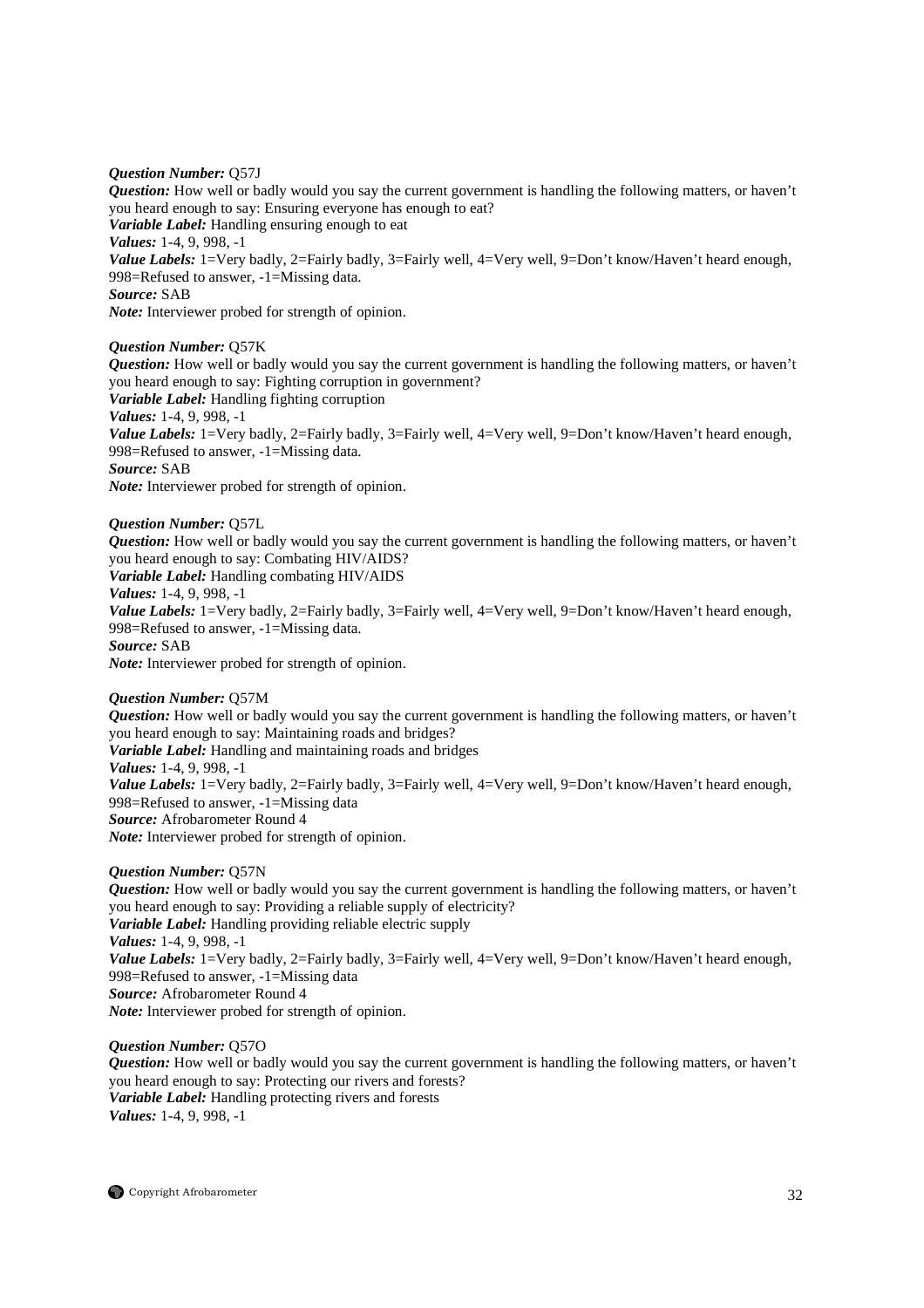Value Labels: 1=Very badly, 2=Fairly badly, 3=Fairly well, 4=Very well, 9=Don't know/Haven't heard enough, 998=Refused to answer, -1=Missing data *Source:* Afrobarometer Round 4 *Note:* Interviewer probed for strength of opinion.

# *Question Number:* Q57P

*Question:* How well or badly would you say the current government is handling the following matters, or haven't you heard enough to say: Empowering women? *Variable Label:* Handling empowering women *Values:* 1-4, 9, 998, -1 *Value Labels:* 1=Very badly, 2=Fairly badly, 3=Fairly well, 4=Very well, 9=Don't know/Haven't heard enough, 998=Refused to answer, -1=Missing data *Source:* Afrobarometer Round 4 *Note:* Interviewer probed for strength of opinion.

# *Question Number:* 58A

*Question:* Who do you think actually has *primary* responsibility for managing each of the following tasks. Is it the national government, the local government (your municipality or elected local authority council), traditional leaders, or members of your community: Keeping the community clean? *Variable Label:* Primary responsibility: keeping the community clean *Values:* 1-5, 9, 998, -1 *Value Labels:* 1=Central government, 2=Local government, 3=Traditional leaders, 4=Members of the community, 5=None of them, 9=Don't know, 998=Refused to answer, -1=Missing data. *Source:* Afrobarometer Round 4

# *Question Number:* 58B

*Question:* Who do you think actually has *primary* responsibility for managing each of the following tasks. Is it the national government, the local government (your municipality or elected local authority council), traditional leaders, or members of your community: Managing schools?

*Variable Label:* Primary responsibility: managing schools

*Values:* 1-5, 9, 998, -1

*Value Labels:* 1=Central government, 2=Local government, 3=Traditional leaders, 4=Members of the community, 5=None of them, 9=Don't know, 998=Refused to answer, -1=Missing data. . *Source:* Afrobarometer Round 4

# *Question Number:* 58C

*Question:* Who do you think actually has *primary* responsibility for managing each of the following tasks. Is it the national government, the local government (your municipality or elected local authority council), traditional leaders, or members of your community: Managing health clinics?

*Variable Label:* Primary responsibility: managing health clinics *Values:* 1-5, 9, 998, -1

*Value Labels:* 1=Central government, 2=Local government, 3=Traditional leaders, 4=Members of the community, 5=None of them, 9=Don't know, 998=Refused to answer, -1=Missing data. *Source:* Afrobarometer Round 4

# *Question Number:* 58D

*Question:* Who do you think actually has *primary* responsibility for managing each of the following tasks. Is it the national government, the local government (your municipality or elected local authority council), traditional leaders, or members of your community: Collecting income taxes?

*Variable Label:* Primary responsibility: collecting income taxes

*Values:* 1-5, 9, 998, -1

*Value Labels:* 1=Central government, 2=Local government, 3=Traditional leaders, 4=Members of the community, 5=None of them, 9=Don't know, 998=Refused to answer, -1=Missing data. *Source:* Afrobarometer Round 4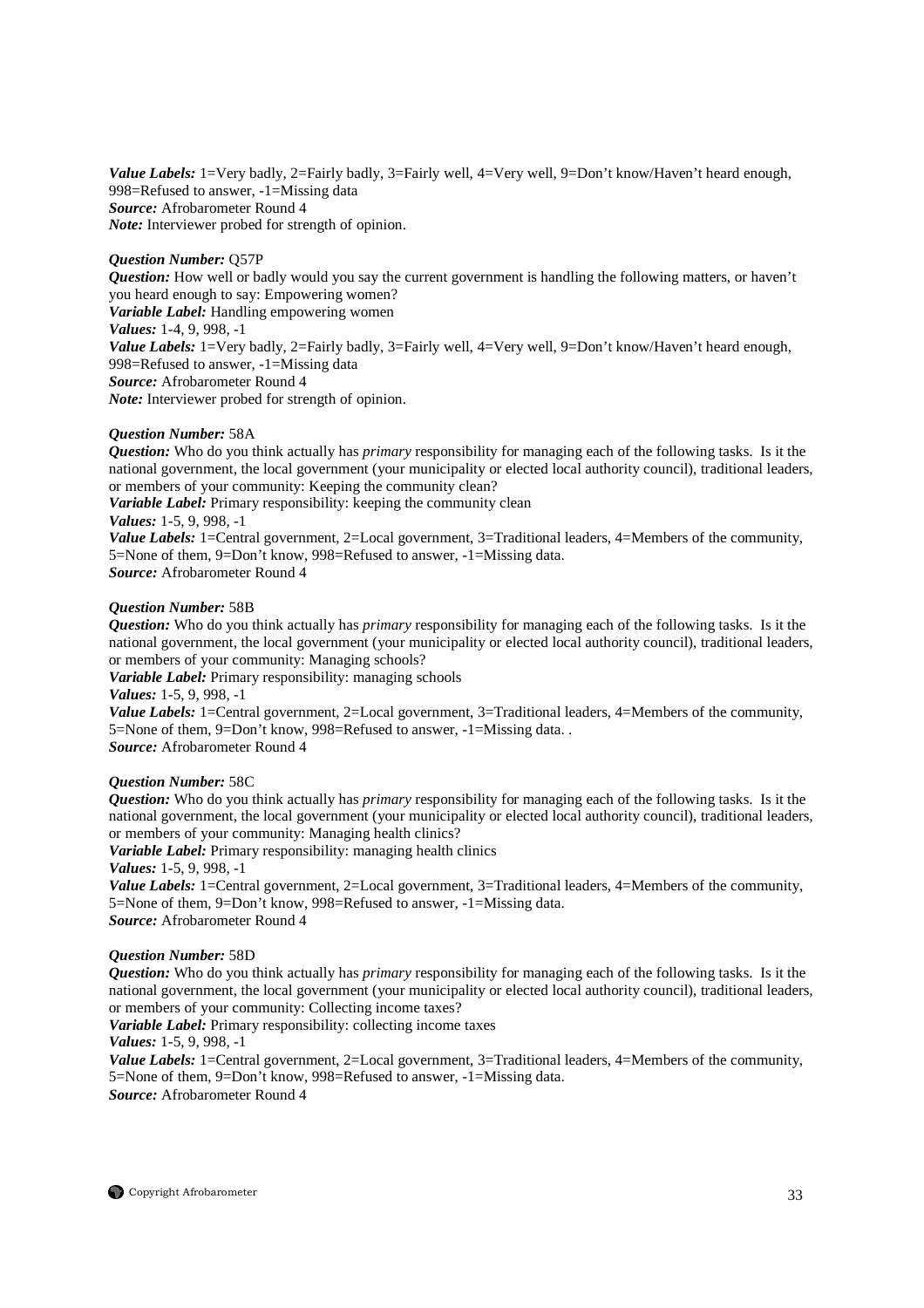# *Question Number:* 58E

*Question:* Who do you think actually has *primary* responsibility for managing each of the following tasks. Is it the national government, the local government (your municipality or elected local authority council), traditional leaders, or members of your community: Solving local disputes?

*Variable Label:* Primary responsibility: solving local disputes

*Values:* 1-5, 9, 998, -1

*Value Labels:* 1=Central government, 2=Local government, 3=Traditional leaders, 4=Members of the community, 5=None of them, 9=Don't know, 998=Refused to answer, -1=Missing data. *Source:* Afrobarometer Round 4

*Question Number:* 58F

*Question:* Who do you think actually has *primary* responsibility for managing each of the following tasks. Is it the national government, the local government (your municipality or elected local authority council), traditional leaders, or members of your community: Allocating land?

*Variable Label:* Primary responsibility: allocating land

*Values:* 1-5, 9, 998, -1

*Value Labels:* 1=Central government, 2=Local government, 3=Traditional leaders, 4=Members of the community, 5=None of them, 9=Don't know, 998=Refused to answer, -1=Missing data. *Source:* Afrobarometer Round 4

# *Question Number:* 58G

*Question:* Who do you think actually has *primary* responsibility for managing each of the following tasks. Is it the national government, the local government (your municipality or elected local authority council), traditional leaders, or members of your community: Protecting rivers and forests?

*Variable Label:* Primary responsibility: protecting rivers and forests

*Values:* 1-5, 9, 998, -1

*Value Labels:* 1=Central government, 2=Local government, 3=Traditional leaders, 4=Members of the community, 5=None of them, 9=Don't know, 998=Refused to answer, -1=Missing data. *Source:* Afrobarometer Round 4

# *Question Number:* 58H

*Question:* Who do you think actually has *primary* responsibility for managing each of the following tasks. Is it the national government, the local government (your municipality or elected local authority council), traditional leaders, or members of your community: Maintaining law and order?

*Variable Label:* Primary responsibility: maintaining law and order

*Values:* 1-5, 9, 998, -1

*Value Labels:* 1=Central government, 2=Local government, 3=Traditional leaders, 4=Members of the community, 5=None of them, 9=Don't know, 998=Refused to answer, -1=Missing data. *Source:* Afrobarometer Round 4

# *Question Number:* Q59A

*Question:* What about local government? I do not mean the national government. I mean your municipal or elected local authority council. How well or badly would you say your local authority is handling the following matters, or haven't you heard enough about them to say: Maintaining local roads?

*Variable Label:* Local govt. handling maintaining roads

*Values:* 1-4, 9, 998, -1

*Value Labels:* 1=Very badly, 2=Fairly badly, 3=Fairly well, 4=Very well, 9=Don't know/Haven't heard enough, 998=Refused to answer, -1=Missing data

*Source:* Afrobarometer Round 3

*Note:* Interviewer probed for strength of opinion.

# *Question Number:* Q59B

*Question:* What about local government? I do not mean the national government. I mean your municipal or elected local authority council. How well or badly would you say your local authority is handling the following matters, or haven't you heard enough about them to say: Maintaining local market places?

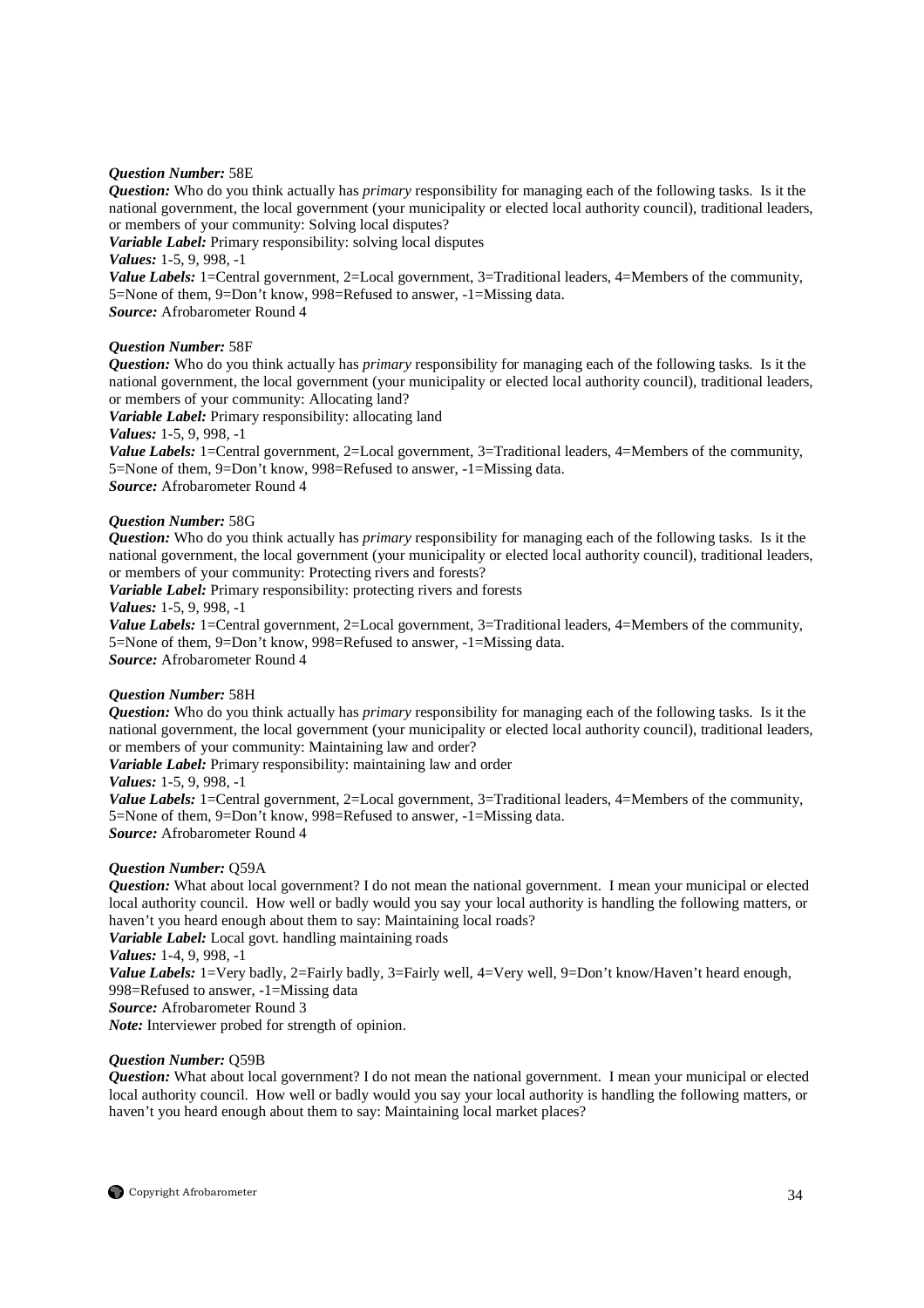*Variable Label:* Local govt. handling maintaining local markets *Values:* 1-4, 9, 998, -1 Value Labels: 1=Very badly, 2=Fairly badly, 3=Fairly well, 4=Very well, 9=Don't know/Haven't heard enough, 998=Refused to answer, -1=Missing data *Source:* Afrobarometer Round 4 *Note:* Interviewer probed for strength of opinion.

# *Question Number:* Q59C

*Question:* What about local government? I do not mean the national government. I mean your municipal or elected local authority council. How well or badly would you say your local authority is handling the following matters, or haven't you heard enough about them to say: Maintaining health standards in public restaurants and food stalls? *Variable Label:* Local govt. handling health standards in restaurants

*Values:* 1-4, 9, 998, -1 Value Labels: 1=Very badly, 2=Fairly badly, 3=Fairly well, 4=Very well, 9=Don't know/Haven't heard enough, 998=Refused to answer, -1=Missing data *Source:* Afrobarometer Round 4 *Note:* Interviewer probed for strength of opinion.

# *Question Number:* Q59D

*Question:* What about local government? I do not mean the national government. I mean your municipal or elected local authority council. How well or badly would you say your local authority is handling the following matters, or haven't you heard enough about them to say: Keeping our community clean (e.g., refuse removed)? *Variable Label:* Local govt. handling keeping community clean

*Values:* 1-4, 9, 998, -1

Value Labels: 1=Very badly, 2=Fairly badly, 3=Fairly well, 4=Very well, 9=Don't know/Haven't heard enough, 998=Refused to answer, -1=Missing data

*Source:* Afrobarometer Round 3

*Note:* Interviewer probed for strength of opinion.

# *Question Number:* Q59E

*Question:* What about local government? I do not mean the national government. I mean your municipal or elected local authority council. How well or badly would you say your local authority is handling the following matters, or haven't you heard enough about them to say: Collecting license fees on bicycles, carts and barrows? *Variable Label:* Local govt. handling collecting license fees

*Values:* 1-4, 9, 998, -1

*Value Labels:* 1=Very badly, 2=Fairly badly, 3=Fairly well, 4=Very well, 9=Don't know/Haven't heard enough, 998=Refused to answer, -1=Missing data

*Source:* Afrobarometer Round 4

*Note:* Interviewer probed for strength of opinion.

# *Question Number:* Q59F

*Question:* What about local government? I do not mean the national government. I mean your municipal or elected local authority council. How well or badly would you say your local authority is handling the following matters, or haven't you heard enough about them to say: Collecting rates on privately owned houses?

*Variable Label:* Local govt. handling collecting rates on private houses

*Values:* 1-4, 9, 998, -1

*Value Labels:* 1=Very badly, 2=Fairly badly, 3=Fairly well, 4=Very well, 9=Don't know/Haven't heard enough, 998=Refused to answer, -1=Missing data

*Source:* Afrobarometer Round 4

*Note:* Interviewer probed for strength of opinion.

# *Question Number:* Q60A

*Question:* How well or badly do you think your elected local authority council is practicing the following procedures? Or haven't you heard enough to have an opinion: Making the Assembly's program of work known to ordinary people?

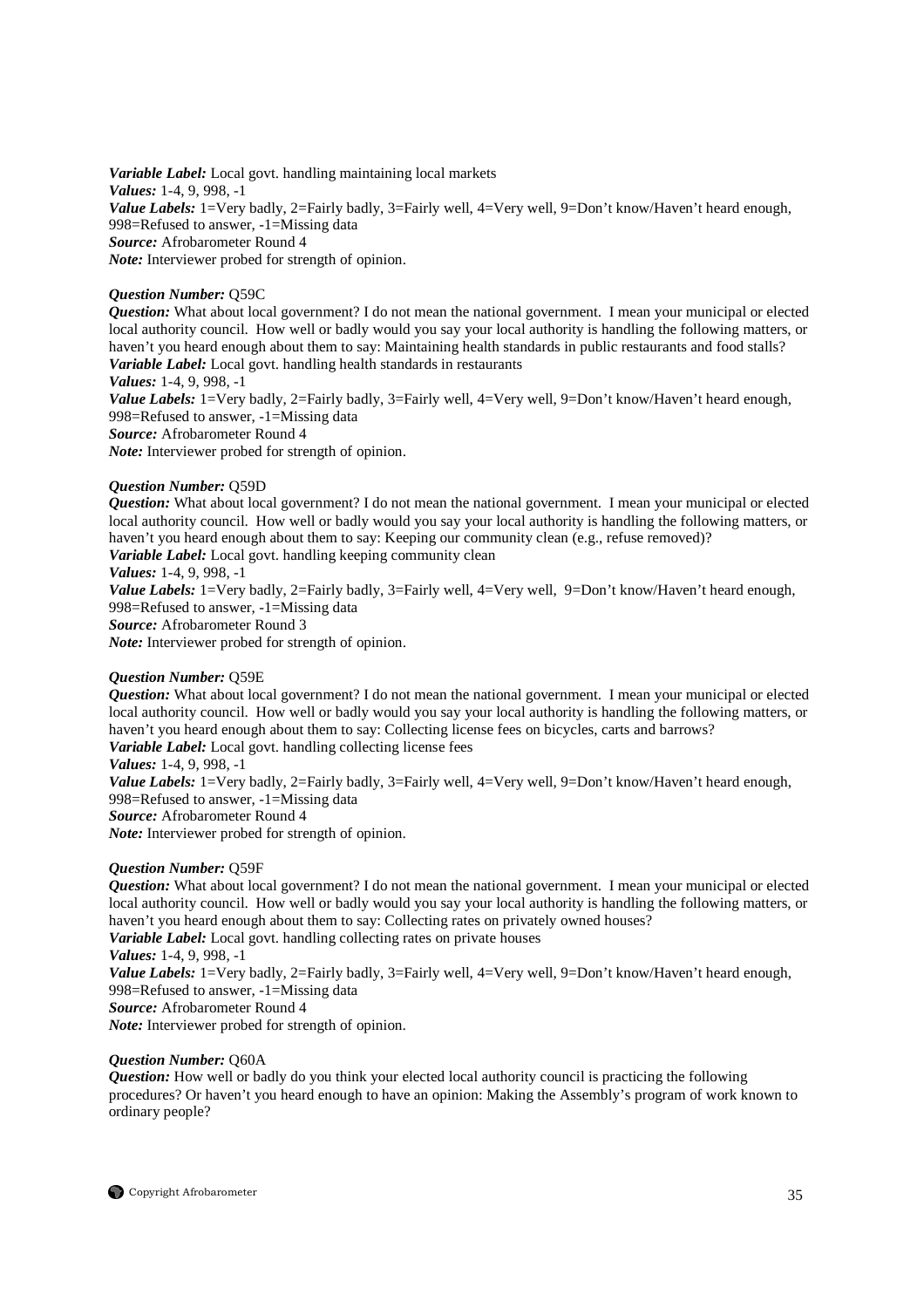*Variable Label:* How well local council making work known *Values:* 1-4, 9, 998, -1 *Value Labels:* 1=Very badly, 2=Fairly badly, 3=Fairly well, 4=Very well, 9=Don't know/Haven't heard enough, 998=Refused to answer, -1=Missing data *Source:* Nigeria Afrobarometer Round 3.5 *Note:* Interviewer probed for strength of opinion

# *Question Number:* Q60B

*Question:* How well or badly do you think your elected local authority council is practicing the following procedures? Or haven't you heard enough to have an opinion: Providing citizens with the information about the Assembly's budget (i.e. revenues and expenditures)? *Variable Label:* How well local council providing budget information *Values:* 1-4, 9, 998, -1 Value Labels: 1=Very badly, 2=Fairly badly, 3=Fairly well, 4=Very well, 9=Don't know/Haven't heard enough, 998=Refused to answer, -1=Missing data *Source:* Nigeria Afrobarometer Round 3.5 *Note:* Interviewer probed for strength of opinion

# *Question Number:* Q60C

*Question:* How well or badly do you think your elected local authority councilis practicing the following procedures? Or haven't you heard enough to have an opinion: Allowing citizens like yourself to participate in the Assembly decisions? *Variable Label:* How well local council allowing citizen participation *Values:* 1-4, 9, 998, -1 *Value Labels:* 1=Very badly, 2=Fairly badly, 3=Fairly well, 4=Very well, 9=Don't know/Haven't heard enough, 998=Refused to answer, -1=Missing data *Source:* Nigeria Afrobarometer Round 3.5 *Note:* Interviewer probed for strength of opinion

# *Question Number:* Q60D

*Question:* How well or badly do you think your elected local authority council is practicing the following procedures? Or haven't you heard enough to have an opinion: Consulting others (including traditional, civic and community leaders) before making decisions? *Variable Label:* How well local council consulting others *Values:* 1-4, 9, 998, -1

*Value Labels:* 1=Very badly, 2=Fairly badly, 3=Fairly well, 4=Very well, 9=Don't know/Haven't heard enough, 998=Refused to answer, -1=Missing data

*Source:* Nigeria Afrobarometer Round 3.5 *Note:* Interviewer probed for strength of opinion

# *Question Number:* Q60E

*Question:* How well or badly do you think your elected local authority council is practicing the following procedures? Or haven't you heard enough to have an opinion: Providing effective ways to handle complaints about Assembly men/women or local officials? *Variable Label:* How well local council handling complaints

*Values:* 1-4, 9, 998, -1

*Value Labels:* 1=Very badly, 2=Fairly badly, 3=Fairly well, 4=Very well, 9=Don't know/Haven't heard enough, 998=Refused to answer, -1=Missing data *Source:* Nigeria Afrobarometer Round 3.5

*Note:* Interviewer probed for strength of opinion

# *Question Number:* Q60F

*Question:* How well or badly do you think your elected local authority council is practicing the following procedures? Or haven't you heard enough to have an opinion: Guaranteeing that local government revenues are used for public services and not for private gain?

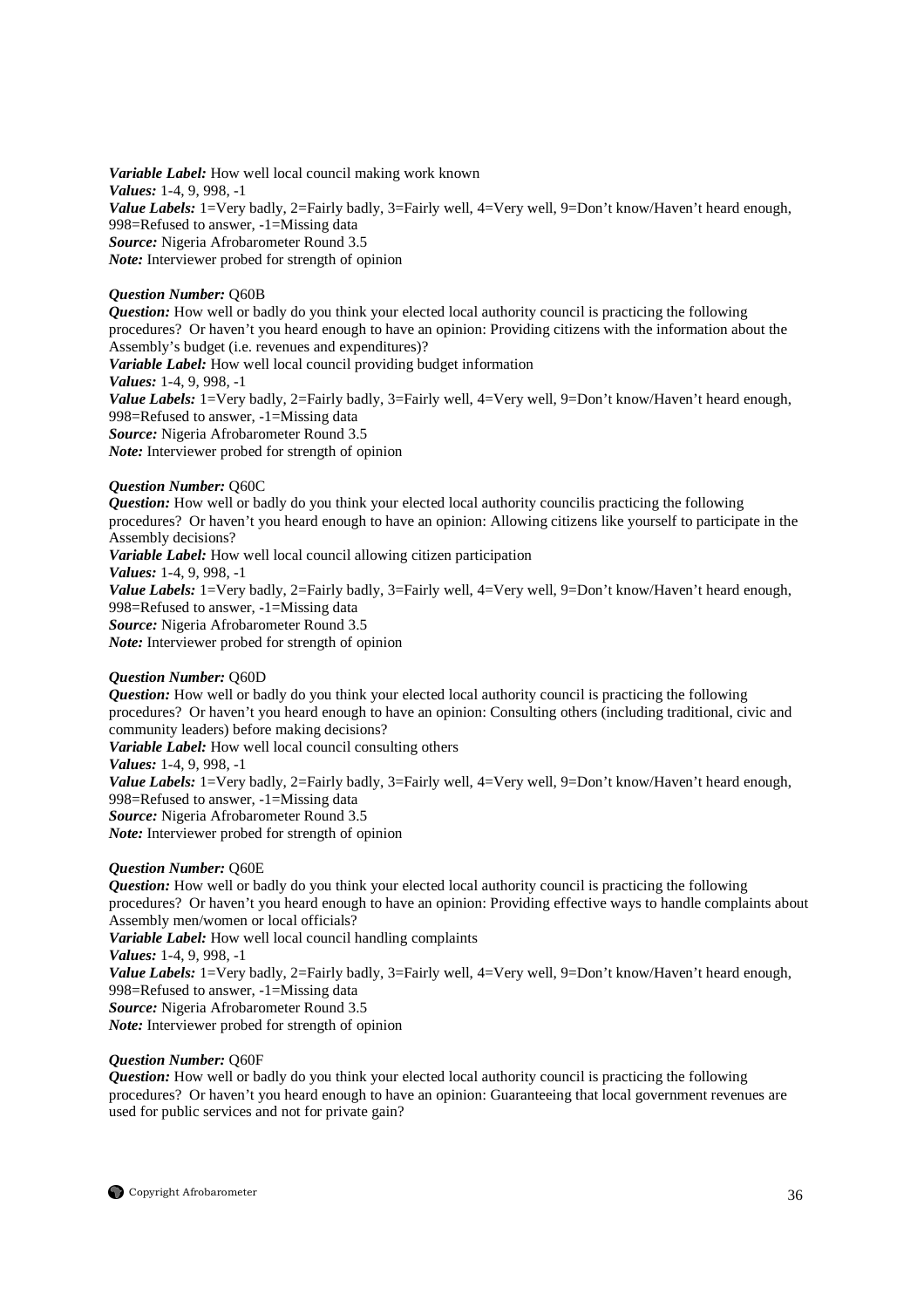*Variable Label:* How well local council using government revenues *Values:* 1-4, 9, 998, -1 *Value Labels:* 1=Very badly, 2=Fairly badly, 3=Fairly well, 4=Very well, 9=Don't know/Haven't heard enough, 998=Refused to answer, -1=Missing data *Source:* Nigeria Afrobarometer Round 3.5 *Note:* Interviewer probed for strength of opinion

# *Question Number:* Q61

*Question:* When there are problems with how local authority is run in your community, how much can an ordinary person do to improve the situation? *Variable Label:* How much ordinary person can do to solve local problems *Values:* 1-4, 9, 998, -1 Value Labels: 1=Nothing, 2=A small amount, 3=Some, 4=A great deal, 9=Don't know, 998=Refused to answer, -1=Missing data. *Source:* Afrobarometer Round 4

# *Question Number:* Q62A1

*Question:* If you yourself have seen problems in how local government is run? *Variable Label:* Any problems with how local gov't is run in the past year *Values:* 0-1, 9, 998, -1 *Value Labels:* 0=No, 1=Yes, 9=Don't know, 998=Refused to answer, -1=Missing. *Source:* Afrobarometer Round 4

# *Question Number:* Q62A

*Question:* If you yourself have seen problems in how local authority is run in the past year, how often, if at all, did you do any of the following: Discuss the problem with other people in your community? *Variable Label:* How often: discuss with others *Values:* 0-3, 7, 9, 998, -1 *Value Labels:* 0=Never, 1=Once or twice, 2=Several times, 3=Many times, 7=Not applicable/saw no problems, 9=Don't know, 998=Refused to answer, -1=Missing. *Source:* Afrobarometer Round 4

Note: Interviewer instructed to ask "How often, if at all, did you do any of the following?" if respondent answered "yes" or "Don't know" to Q62A1

# *Question Number:* Q62B

*Question:* If you yourself have seen problems in how local authority is run in the past year, how often, if at all, did you do any of the following: Join with others in your community to address the problem? *Variable Label:* How often: join others to respond *Values:* 0-3, 7, 9, 998, -1 *Value Labels:* 0=Never, 1=Once or twice, 2=Several times, 3=Many times, 7=Not applicable/saw no problems,

9=Don't know, 998=Refused to answer, -1=Missing data. *Source:* Afrobarometer Round 4

# *Question Number:* Q62C

*Question:* If you yourself have seen problems in how local authority is run in the past year, how often, if at all, did you do any of the following: Discuss the problems with other community, religious, or traditional leaders? *Variable Label:* How often: discuss with community leaders *Values:* 0-3, 7, 9, 998, -1

*Value Labels:* 0=Never, 1=Once or twice, 2=Several times, 3=Many times, 7=Not applicable/saw no problems,

9=Don't know, 998=Refused to answer, -1=Missing data.

*Source:* Afrobarometer Round 4

# *Question Number:* Q62D

*Question:* If you yourself have seen problems in how local authority is run in the past year, how often, if at all, did you do any of the following: Write a letter to a newspaper or call a radio show?

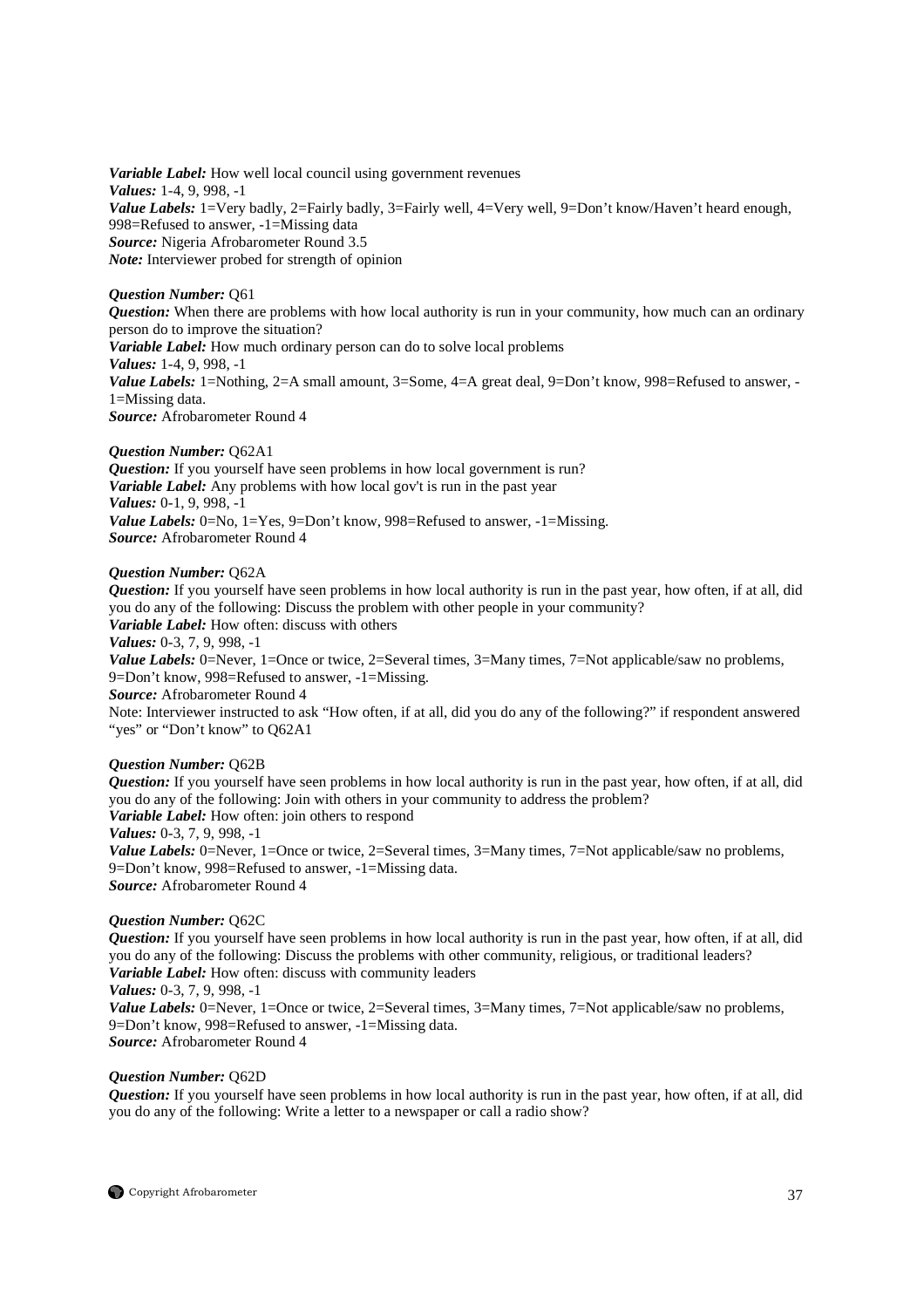*Variable Label:* How often: write newspaper letter or call radio show *Values:* 0-3, 7, 9, 998, -1 *Value Labels:* 0=Never, 1=Once or twice, 2=Several times, 3=Many times, 7=Not applicable/saw no problems, 9=Don't know, 998=Refused to answer, -1=Missing data. *Source:* Afrobarometer Round 4

# *Question Number:* Q62E

*Question:* If you yourself have seen problems in how local authority is run in the past year, how often, if at all, did you do any of the following: Make a complaint to local government officials, for example, by going in person or by writing a letter? *Variable Label:* How often: make complaint to local government officials *Values:* 0-3, 7, 9, 998, -1 *Value Labels:* 0=Never, 1=Once or twice, 2=Several times, 3=Many times, 7=Not applicable/saw no problems, 9=Don't know, 998=Refused to answer, -1=Missing data.

*Source:* Afrobarometer Round 4

# *Question Number:* Q62F

*Question:* If you yourself have seen problems in how local authority is run in the past year, how often, if at all, did you do any of the following: Make a complaint to other government officials, for example, by going in person or by writing a letter?

*Variable Label:* How often: make complaint to other government officials *Values:* 0-3, 7, 9, 998, -1

*Value Labels:* 0=Never, 1=Once or twice, 2=Several times, 3=Many times, 7=Not applicable/saw no problems, 9=Don't know, 998=Refused to answer, -1=Missing data. *Source:* Afrobarometer Round 4

# *Question Number:* Q63A

*Question:* Looking at the group of elected local authority councillors who are presently serving on your local authority council, how qualified do you think they are to do their jobs? Please rate them according to the following types of qualification. Or haven't you heard enough to have an opinion: Their level of education? *Variable Label:* Local councilor qualifications: education

*Values:* 1-4, 9, 998, -1

*Value Labels:* 1=Very unqualified, 2=Fairly unqualified, 3=Fairly qualified, 4=Very qualified, 9=Don't know/Haven't heard enough, 998=Refused to answer, -1=Missing data *Source:* Nigeria Afrobarometer Round 3.5

# *Question Number:* Q63B

*Question:* Looking at the group of elected local authority councillors who are presently serving on your local authority council, how qualified do you think they are to do their jobs? Please rate them according to the following types of qualification. Or haven't you heard enough to have an opinion: The extent that they care about the community?

*Variable Label:* Local councilor qualifications: care about community *Values:* 1-4, 9, 998, -1 *Value Labels:* 1=Very unqualified, 2=Fairly unqualified, 3=Fairly qualified, 4=Very qualified, 9=Don't know/Haven't heard enough, 998=Refused to answer, -1=Missing data *Source:* Nigeria Afrobarometer Round 3.5

# *Question Number:* Q63C

*Question:* Looking at the group of elected local authority councillors who are presently serving on your local authority council, how qualified do you think they are to do their jobs? Please rate them according to the following types of qualification. Or haven't you heard enough to have an opinion: Their experience at managing public service programs?

*Variable Label:* Local councilor qualifications: experience managing *Values:* 1-4, 9, 998, -1

*Value Labels:* 1=Very unqualified, 2=Fairly unqualified, 3=Fairly qualified, 4=Very qualified, 9=Don't know/Haven't heard enough, 998=Refused to answer, -1=Missing data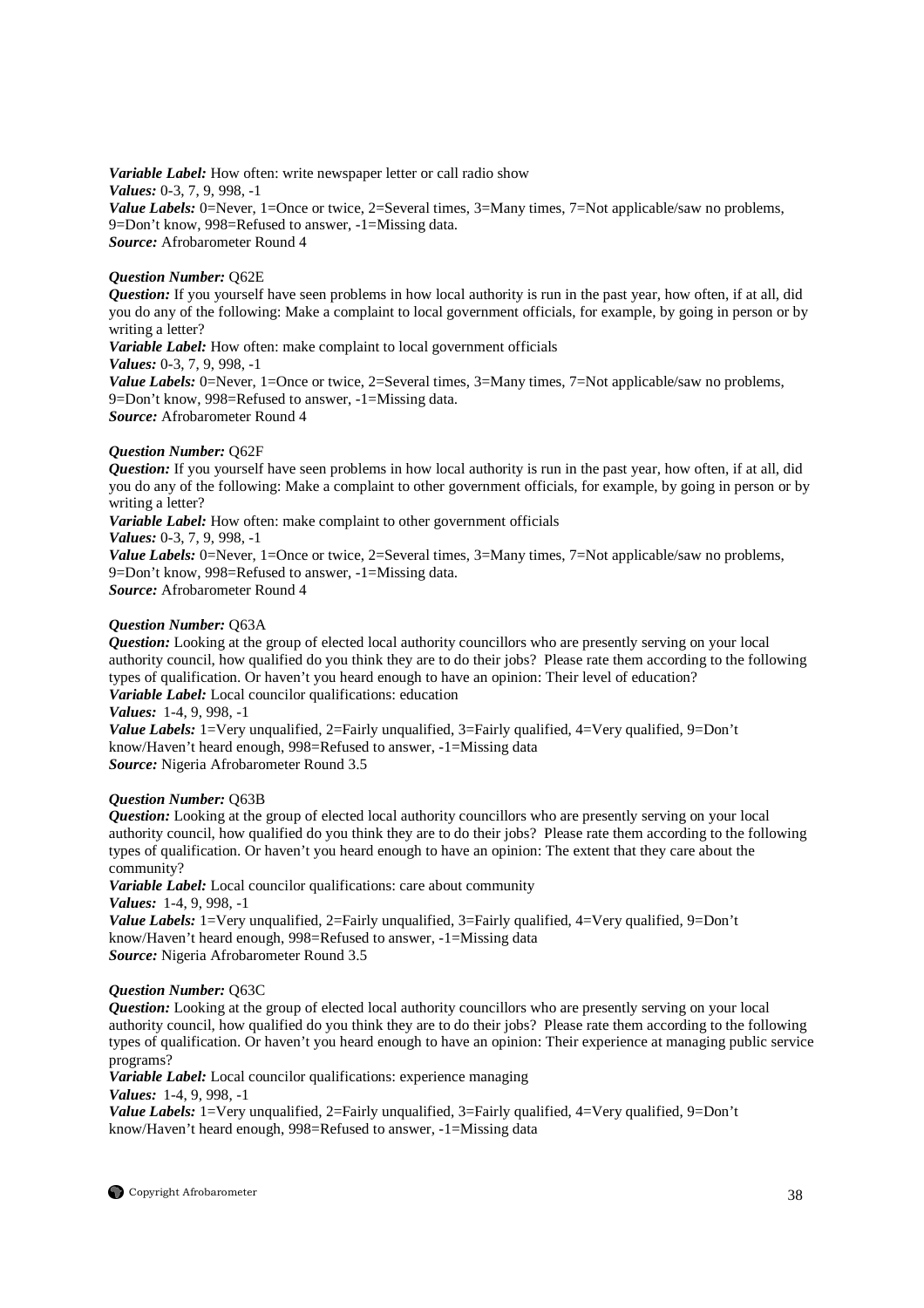*Source:* Nigeria Afrobarometer Round 3.5

#### *Question Number:* Q63D

*Question:* Looking at the group of elected local authority councillors who are presently serving on your local authority council, how qualified do you think they are to do their jobs? Please rate them according to the following types of qualification. Or haven't you heard enough to have an opinion: Their honesty at handling public funds? *Variable Label:* Local councilor qualifications: honesty handling funds *Values:* 1-4, 9, 998, -1 *Value Labels:* 1=Very unqualified, 2=Fairly unqualified, 3=Fairly qualified, 4=Very qualified, 9=Don't know/Haven't heard enough, 998=Refused to answer, -1=Missing data *Source:* Nigeria Afrobarometer Round 3.5

#### *Question Number:* Q64A

*Question:* Have you had to make any of the following payments during the past year: Fees for a government service such as education or health care? *Variable Label:* Payments made: fees for government service *Values:* 0-1, 9, 8, -1 *Value Labels:* 0=No, 1=Yes, 9=Don't know, 8=Refused to answer, -1=Missing data *Source:* Afrobarometer Round 4

#### *Question Number:* Q64B

*Question:* Have you had to make any of the following payments during the past year: Licence fees to local government e.g., for a bicycle, cart, or market stall? *Variable Label:* Payments made: licence fees to local government *Values:* 0-1, 9, 8, -1 *Value Labels:* 0=No, 1=Yes, 9=Don't know, 8=Refused to answer, -1=Missing data *Source:* Afrobarometer Round 4

#### *Question Number:* Q64C

*Question:* Have you had to make any of the following payments during the past year: Property rates or taxes? *Variable Label:* Payments made: property rates or taxes *Values:* 0-1, 9, 8, -1 *Value Labels:* 0=No, 1=Yes, 9=Don't know, 8=Refused to answer, -1=Missing data *Source:* Afrobarometer Round 4

#### *Question Number:* Q64D

*Question:* Have you had to make any of the following payments during the past year: Public utility fees, e.g., for water, electricity or telephone? *Variable Label:* Payments made: public utility fees *Values:* 0-1, 9, 8, -1 *Value Labels:* 0=No, 1=Yes, 9=Don't know, 8=Refused to answer, -1=Missing data *Source:* Afrobarometer Round 4

*Question Number:* Q64E *Question:* Have you had to make any of the following payments during the past year: Income taxes? *Variable Label:* Payments made: income taxes *Values:* 0-1, 9, 8, -1 *Value Labels:* 0=No, 1=Yes, 9=Don't know, 8=Refused to answer, -1=Missing data *Source:* Afrobarometer Round 4

*Question Number:* Q65 *Question:* How much influence do traditional leaders currently have in governing your local community? *Variable Label:* Traditional leaders influence governing local community *Values:* 1-4, 9, 998, -1 *Value Labels:* 1=None, 2=A small amount, 3=Some, 4=A great deal, 9=Don't know, 998=Refused to answer, - 1=Missing data

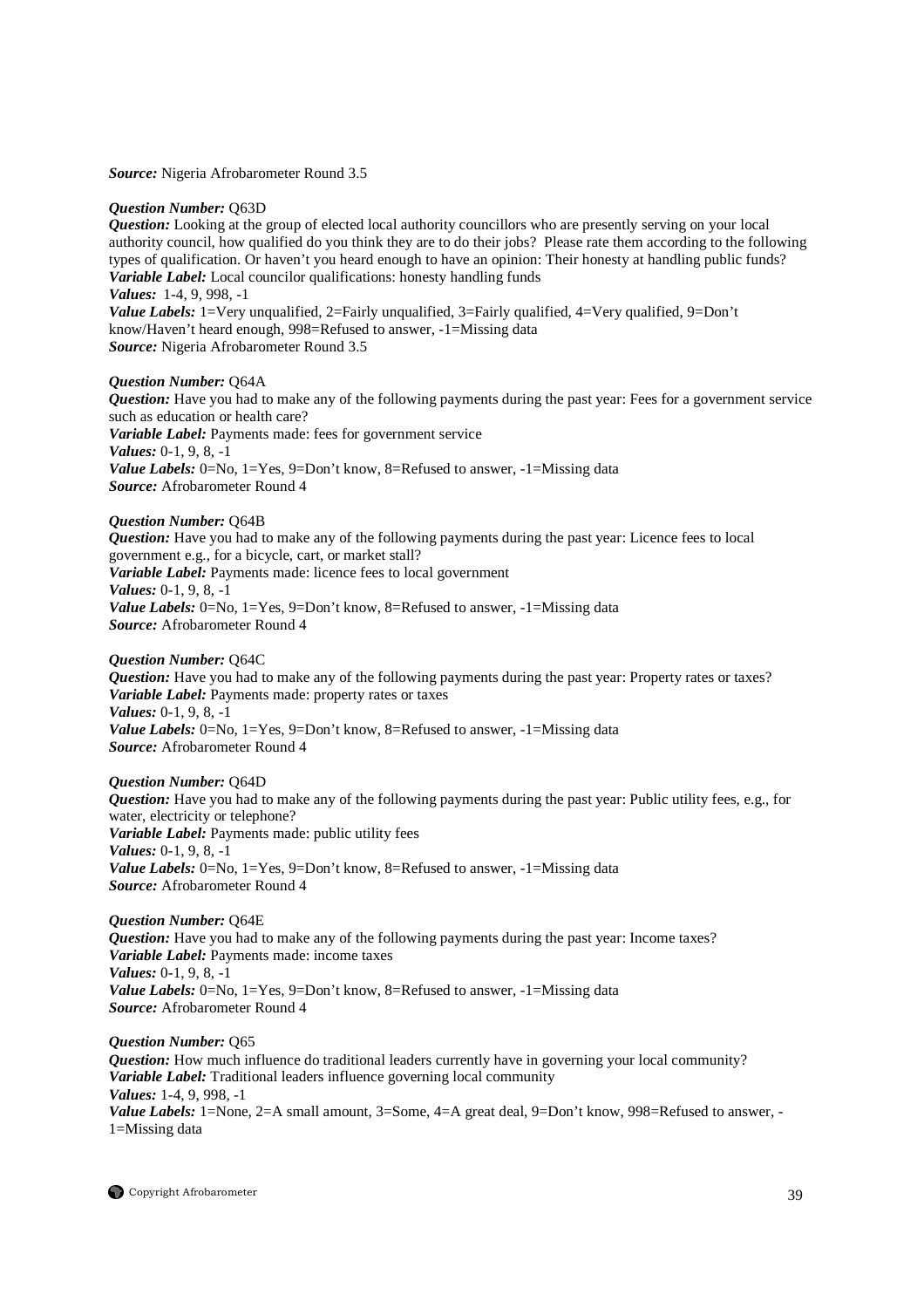*Source:* Afrobarometer Round 4

# *Question Number:* Q66

*Question:* Do you think that the amount of influence traditional leaders have in governing your local community should increase, stay the same, or decrease?

*Variable Label:* Traditional leaders more or less influence

*Values:* 1-5, 9, 998, -1

*Value Labels:* 1=Decrease a lot, 2=Decrease somewhat, 3=Stay the same, 4=Increase somewhat, 5=Increase a lot, 9=Don't know, 998=Refused to answer, -1=Missing data.

*Source:* Afrobarometer Round 4

*Note:* Interviewer probed for strength of opinion

# *Question Number:* Q67

*Question:* Do you think that traditional leaders should sit on your local government council, or not? If so, do you think they should be elected by the people to these seats, appointed by government officials, or selected in some other way?

*Variable Label:* Traditional leaders sit on local government council

*Values:* 0-3, 9, 998, -1

*Value Labels:* 0=No, should not have seats on council, 1=Yes, should have seats elected by people, 2=Yes, should have seats appointed by government officials,  $3=Yes$ , should have seats selected in some other way,  $9=Don't$  know, 998=Refused to answer, -1=Missing data

*Source:* Afrobarometer Round 4

# *Question Number:* Q68

*Question:* Which of the following statements is closest to your view? Choose Statement 1 or Statement 2. Statement 1: Traditional leaders must represent all of the their people equally. They should remain non-partisan, and not affiliate themselves with any political party.

Statement 2: Traditional leaders are citizens like everyone else and have the right to decide for themselves whether to support a particular party.

*Variable Label:* Traditional leaders non-partisan vs. allow party affiliation

*Values:* 1-5, 9, 998, -1

*Value Labels:* 1=Agree very strongly with Statement 1, 2=Agree with Statement 1, 3=Agree with Statement 2, 4=Agree very strongly with Statement 2, 5=Agree with neither, 9=Don't know, 998=Refused to answer, -1=Missing data

*Source:* Afrobarometer Round 4

*Note:* Interviewer probed for strength of opinion asking "Do you agree or agree very strongly"

# *Question Number:* Q69

*Question:* Which of the following statements is closest to your view? Choose Statement 1 or Statement 2.

Statement 1: To best serve their people, traditional leaders must remain independent of the government. They should not receive government salaries.

Statement 2: Traditional leaders serve their communities and the government, and they should receive a salary from government for their work.

*Variable Label:* Traditional leaders independent of govt. vs. receive salary

*Values:* 1-5, 9, 998, -1

*Value Labels:* 1=Agree very strongly with Statement 1, 2=Agree with Statement 1, 3=Agree with Statement 2, 4=Agree very strongly with Statement 2, 5=Agree with neither, 9=Don't know, 998=Refused to answer, -1=Missing data

*Source:* Afrobarometer Round 4

*Note:* Interviewer probed for strength of opinion asking "Do you agree or agree very strongly

# *Question Number:* Q70A

*Question:* Do you approve or disapprove of the way the following people have performed their jobs over the past twelve months, or haven't you heard enough about them to say: President Hifikepunye Pohamba *Variable Label:* Performance: President *Values:* 1-4, 9, 998, -1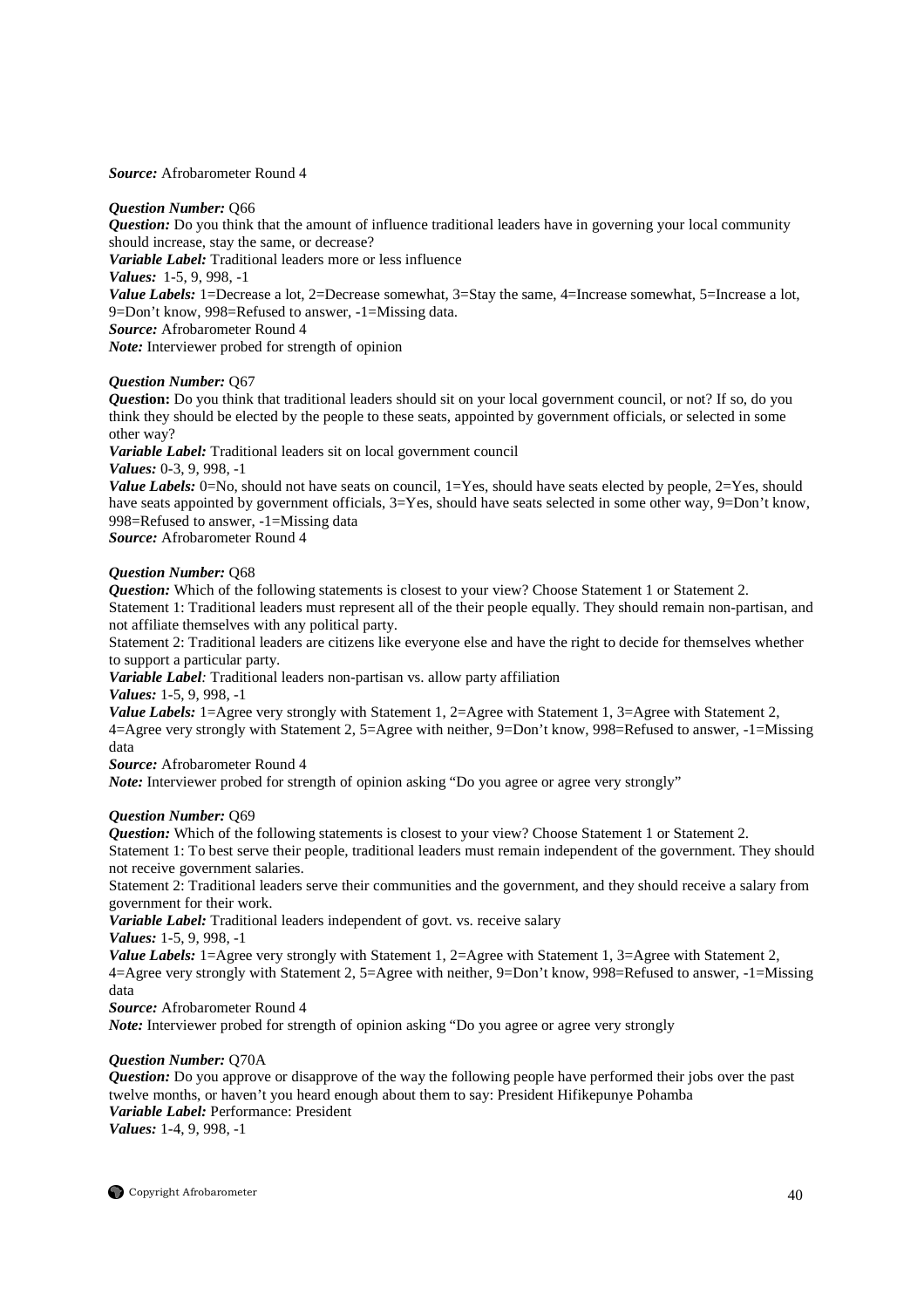*Value Labels:* 1=Strongly disapprove, 2=disapprove, 3=Approve, 4=Strongly approve, 9=Don't know/Haven't heard enough, 998=Refused to answer, -1=Missing data *Source:* SAB *Note:* Interviewer probed for strength of opinion.

# *Question Number:* Q70B

*Question:* Do you approve or disapprove of the way the following people have performed their jobs over the past twelve months, or haven't you heard enough about them to say: The Representatives to the National Assembly? *Variable Label:* Performance: MP/National Assembly rep.

*Values:* 1-4, 9, 998, -1

*Value Labels:* 1=Strongly disapprove, 2=disapprove, 3=Approve, 4=Strongly approve, 9=Don't know/Haven't heard enough, 998=Refused to answer, -1=Missing data *Source:* SAB

*Note:* Interviewer probed for strength of opinion.

#### *Question Number:* Q70B1-NAM

*Question:* Do you approve or disapprove of the way the following people have performed their jobs over the past twelve months, or haven't you heard enough about them to say: The Representative to the National Council? *Variable Label:* Performance: rep. to National Council

# *Values:* 1-4, 9, 998, -1

*Value Labels:* 1=Strongly disapprove, 2=disapprove, 3=Approve, 4=Strongly approve, 9=Don't know/Haven't heard enough, 998=Refused to answer, -1=Missing data

*Source:* SAB

*Note:* Interviewer probed for strength of opinion.

# *Question Number:* Q70B2\_NAM

*Question:* Do you approve or disapprove of the way the following people have performed their jobs over the past twelve months, or haven't you heard enough about them to say: The Elected Regional Councillor? *Variable Label:* Performance: regional councillor

*Values:* 1-4, 9, 998, -1

*Value Labels:* 1=Strongly disapprove, 2=disapprove, 3=Approve, 4=Strongly approve, 9=Don't know/Haven't heard enough, 998=Refused to answer, -1=Missing data

*Source:* SAB

*Note:* Interviewer probed for strength of opinion.

# *Question Number:* Q70C

*Question:* Do you approve or disapprove of the way the following people have performed their jobs over the past twelve months, or haven't you heard enough about them to say: Your Elected Local Authority Councillors? *Variable Label:* Performance: local government councilor

*Values:* 1-4, 9, 998, -1

*Value Labels:* 1=Strongly disapprove, 2=disapprove, 3=Approve, 4=Strongly approve, 9=Don't know/Haven't heard enough, 998=Refused to answer, -1=Missing data

*Source:* SAB

*Note:* Interviewer probed for strength of opinion.

#### *Question Number:* Q71

*Question:* On the whole, how would you rate the freeness and fairness of the last national election, held in 2004. Was it:

*Variable Label:* Elections free and fair

*Values:* 1-4, 8, 9, 998, -1

*Value Labels:* 4=Completely free and fair, 3=Free and fair, but with minor problems, 2=Free and fair, with major problems, 1=Not free and fair, 8=Do not understand the question, 9=Don't know, 998=Refused to answer, - 1=Missing data

*Source:* Afrobarometer Round 3

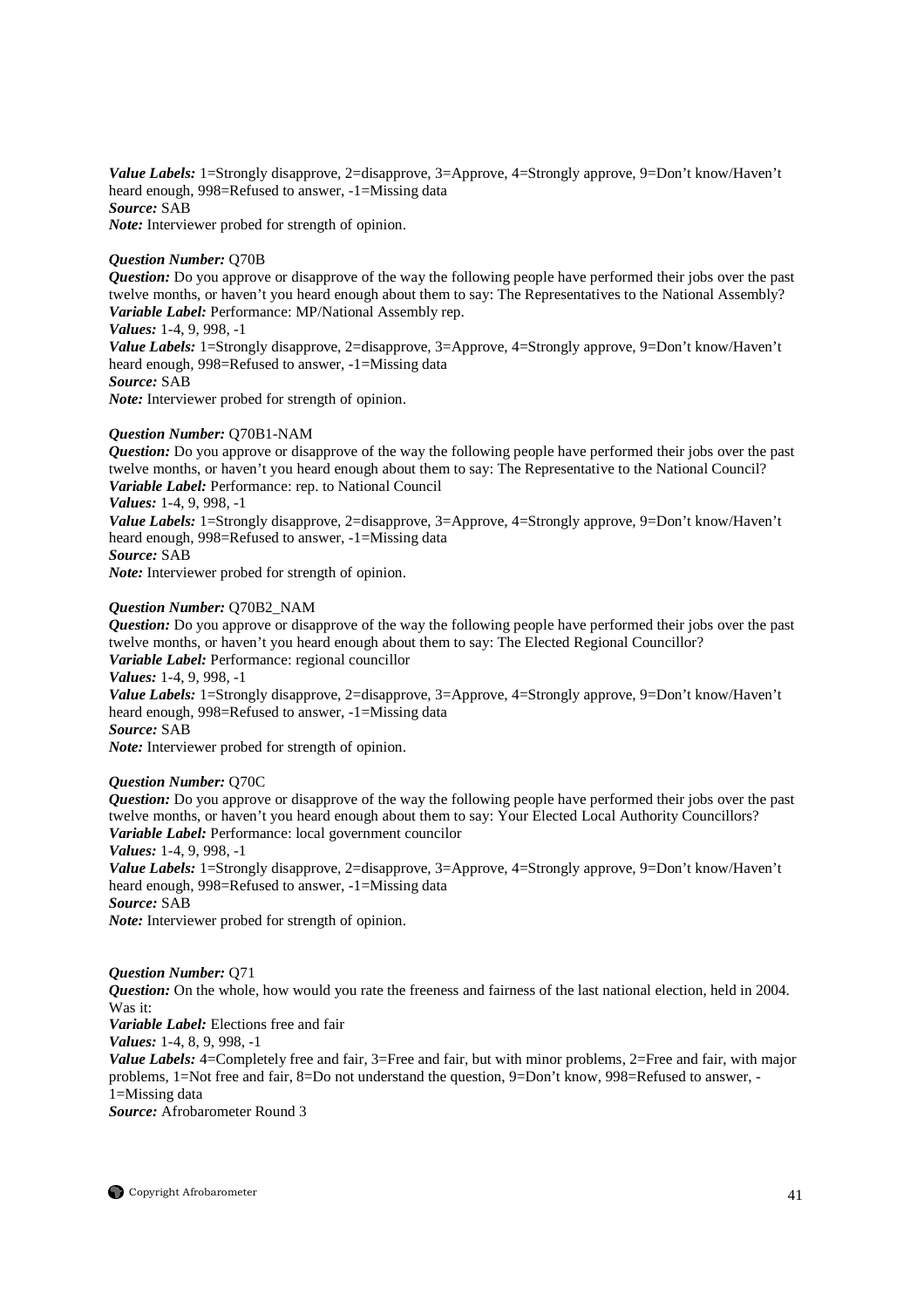*Question Number:* Q72A *Question:* Think about how elections work in practice in this country. How well do elections: Ensure that the Representatives to the National Assembly reflect the views of voters? *Variable Label:* Elections ensure parliament reflects voters *Values:* 0-3, 9, 998, -1 *Value Labels:* 0=Not at all well, 1=Not very well, 2=Well, 3=Very well, 9=Don't know, 998=Refused to answer, -1=Missing data *Source:* Afrobarometer Round 3

*Question Number:* Q72B

*Question:* Think about how elections work in practice in this country. How well do elections: Enable voters to remove from office leaders who do not do what the people want? *Variable Label:* Elections enable voters to remove leaders *Values:* 0-3, 9, 998, -1 *Value Labels:* 0=Not at all well, 1=Not very well, 2=Well, 3=Very well, 9=Don't know, 998=Refused to answer, -1=Missing data *Source:* Afrobarometer Round 3

*Question Number:* Q73A

*Question:* Who should be responsible for: Making sure that, once elected, Representatives to the National Assembly do their jobs? *Variable Label:* Who responsible: MPs do jobs *Values:* 0-4, 9, 998, -1 *Value Labels:* 0=The President/Executive, 1=The Parliament/Local Council, 2=Their political party, 3=The voters, 4=No one, 9=Don't know, 998=Refused to answer, -1=Missing data *Source:* Afrobarometer Round 3

*Question Number:* Q73B

*Question:* Who should be responsible for: Making sure that, once elected, local authority councillors do their jobs? *Variable Label:* Who responsible: local councilors do jobs *Values:* 0-4, 9, 998, -1 *Value Labels:* 0=The President/Executive, 1=The Parliament/Local Council, 2=Their political party, 3=The voters, 4=No one, 9=Don't know, 998=Refused to answer, -1=Missing data *Source:* Afrobarometer Round 3

*Question Number:* Q73C

*Question:* Who should be responsible for: Making sure that, once elected, the President does his job? *Variable Label:* Who responsible: president does job *Values:* 0-4, 9, 998, -1 *Value Labels:* 0=The President/Executive, 1=The Parliament/Local Council, 2=Their political party, 3=The voters, 4=No one, 9=Don't know, 998=Refused to answer, -1=Missing data *Source*: Afrobarometer Round 4

*Question Number:* Q74 *Question:* How easy or difficult is it for an ordinary person to have his voice heard between elections? *Variable Label:* Voice heard between elections *Values:* 1-4, 9, 998, -1 *Value Labels:* 1=Very difficult, 2=Somewhat difficult, 3=Somewhat easy, 4=Easy, 9=Don't know, 998=Refused to answer, -1 =Missing data. *Source:* Afrobarometer Round 4

*Question Number:* Q75\_NAM *Question:* Now that it is fully operational, how likely do you think it is that the Anti-Corruption Commission (ACC) will be effective in reducing corruption in Namibia? *Variable Label:* How likely ACC will be effective *Values:* 0-3, 9, 998, -1

Copyright Afrobarometer 42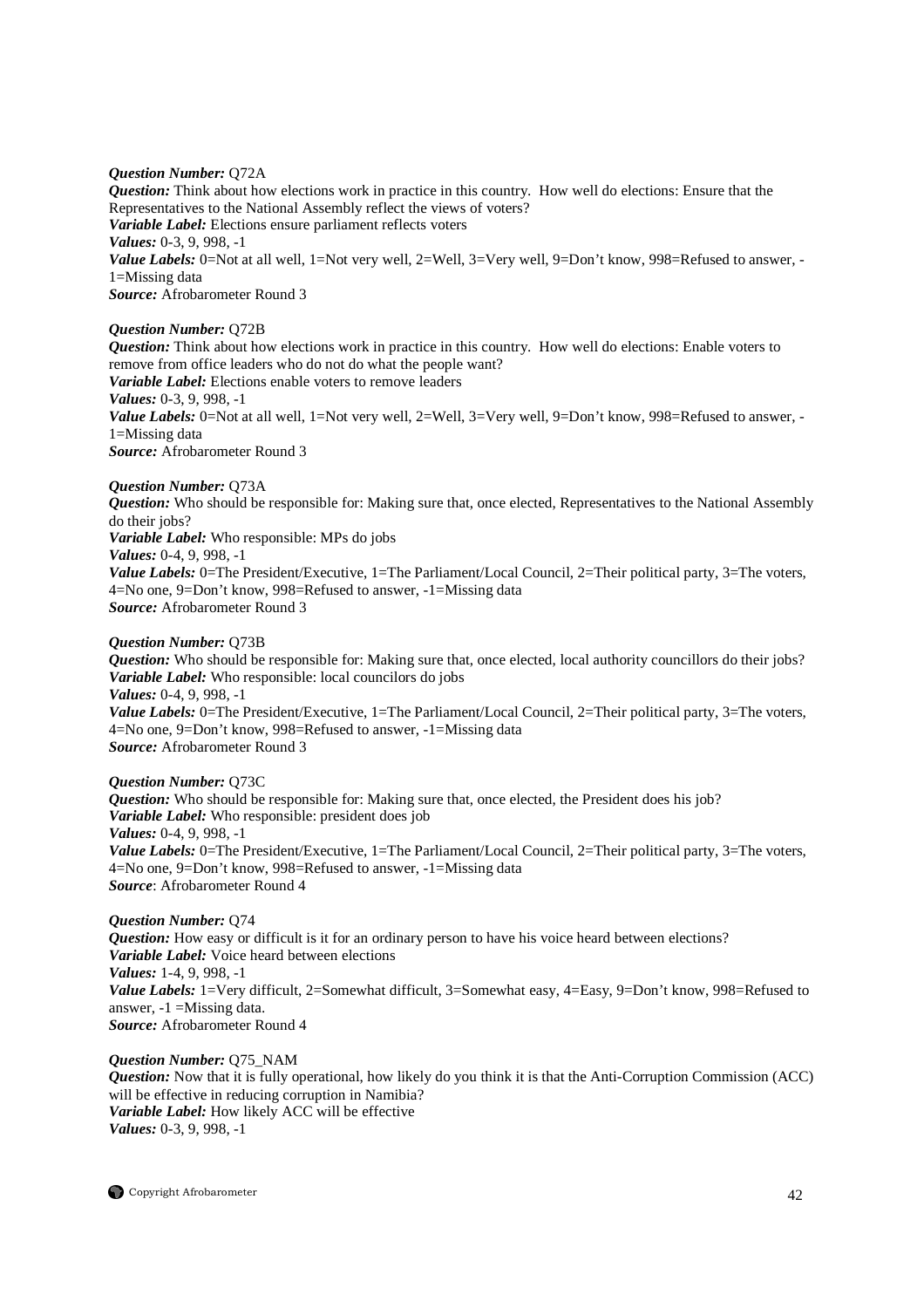*Value Labels:* 0=Not at all likely, 1=Not very likely, 2=Somewhat likely, 3=Very likely, 9=Don't know, 998=Refused to answer, -1=Missing data. *Source:* Namibia Afrobarometer Round 4

# *Question Number:* Q76A\_NAM

*Question:* Now that it is fully operational, how likely do you think it is that the Anti-Corruption Commission (ACC) will be effective in reducing corruption in Namibia? *Variable Label:* How much land reform improved economic equality *Values:* 0-3, 9, 998, -1 *Value Labels:* 0=Not at all, 1=A little bit, 2=Somewhat, 3=A lot, 9=Don't know, 998=Refused to answer, -1=Missing data. *Source:* Namibia Afrobarometer Round 4

# *Question Number:* Q76B\_NAM

*Question:* Which of the following statements is closest to your view? Choose Statement 1 or Statement 2. Statement 1: The government should focus the resources available for land reform on changing ownership in commercial areas, for example by purchasing commercial farms for resettlement programs or the affirmative action scheme.

Statement 2: The government should focus the resources available for land reform on providing better services in the communal areas, such as water and transport..

*Variable Label:* Land reform for commercial areas vs. communal areas

*Values:* 1-5, 9, 998, -1

*Value Labels:* 1=Agree very strongly with Statement 1, 2=Agree with Statement 1, 3=Agree with Statement 2, 4=Agree very strongly with Statement 2, 5=Agree with neither, 9=Don't know, 998=Refused to answer, -1=Missing data

*Source:* Namibia Afrobarometer Round 4

*Note:* Interviewer probed for strength of opinion asking "Do you agree or agree very strongly

# *Question Number:* Q77\_NAM

*Question:* How likely do you think it is that the Black Economic Empowerment (BEE) programmes will improve economic equality in Namibia? *Variable Label:* How likely BEE will improve economic equality *Values:* 0-3, 9, 998, -1 *Value Labels:* 0=Not at all likely, 1=Not very likely, 2=Somewhat likely, 3=Very likely, 9=Don't know, 998=Refused to answer, -1=Missing data. *Source:* Namibia Afrobarometer Round 4

# *Question Number:* Q78\_NAM

*Question:* Many Chinese owned businesses have come to Namibia. How much do you think they have contributed to the development of Namibia? *Variable Label:* How much Chinese owned businesses contributed *Values:* 0-3, 9, 998, -1 *Value Labels:* 0=Not at all, 1=A little bit, 2=Somewhat, 3=A lot, 9=Don't know, 998=Refused to answer, -1=Missing data. *Source:* Namibia Afrobarometer Round 4

# *Question Number:* Q79

*Question:* What is your tribe? You know, your ethnic or cultural group. *Variable Label:* Tribe or ethnic group *Values:* 580-593, 990, 995, 998-999, -1

*Value Labels:* 580=Wambo, 581=Herero, 582=Caprivian, 583=Kavango, 584=German, 585=Afrikaaner, 586=English, 587=Portuguese, 588=Nama, 589=Damara, 590=Lozi, 591=Subia, 592=Coloured, 593=Setswana, 594=San, 595=Mufwe, 596=Baster, 597=Uumbundu, 598=Nyemba(Angolan), 599=Oshimbundu, 990Namibian only or doesn't think in those terms, 995=Others 998=Refused to answer, 999=Don't know, -1=Missing data *Source:* SAB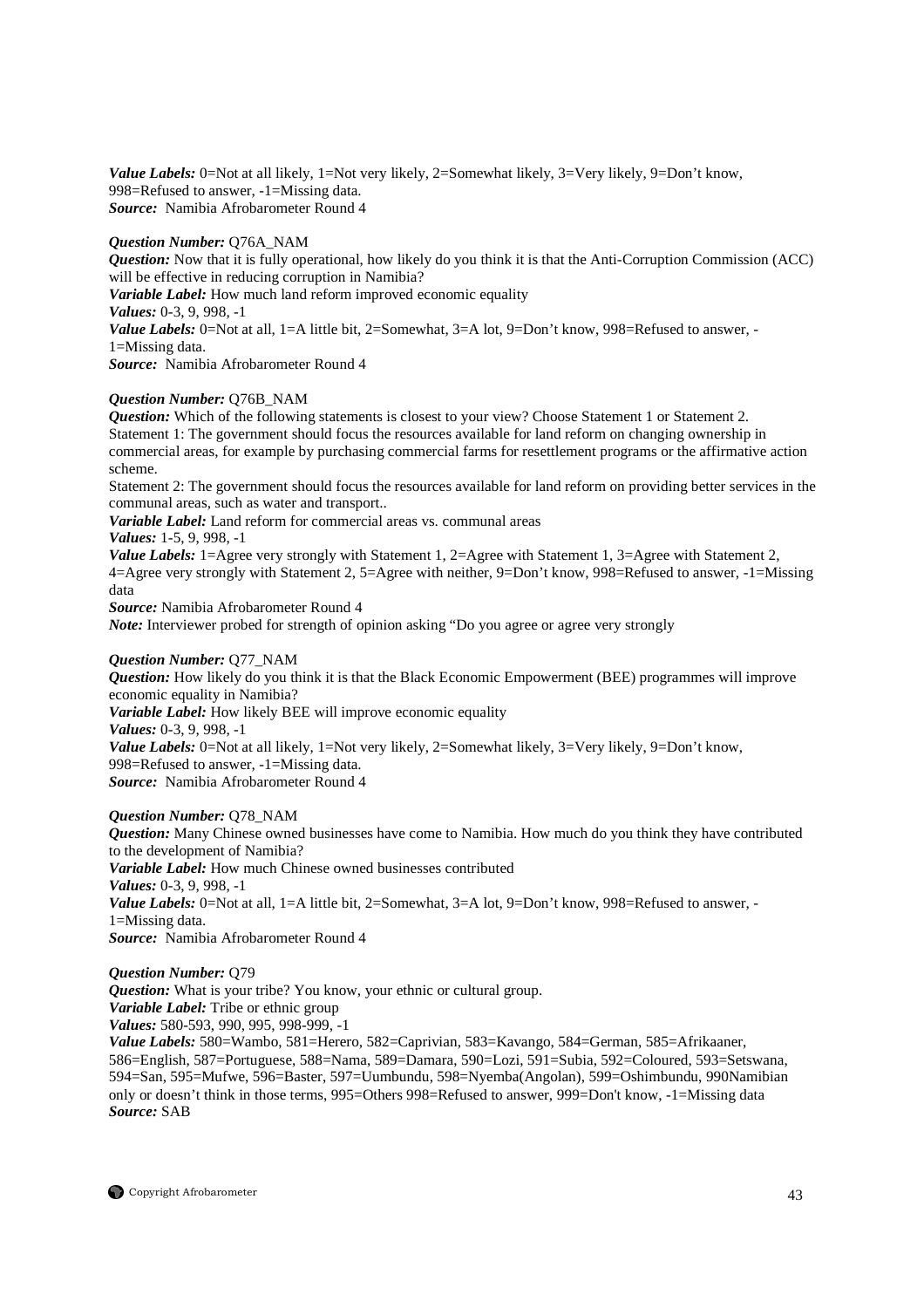*Note:* Interviewer entered respondent's exact response. If respondent did not identify any group on this question – that is, if they "Refused to answer" (998), said "Don't know" (999), or "Namibian only" (990) – then the interviewer marked "Not applicable" for questions 80-83 and continued to question 84.

# *Question Number:* Q80

*Question:* Think about the condition of \_\_\_\_\_\_\_\_\_\_\_\_ [R's Ethnic Group]. Are their economic conditions worse, the same as, or better than other groups in this country?

*Variable Label:* Ethnic group's economic conditions

*Values:* 1-5, 7, 9, 998, -1

*Value Labels:* 1=Much better, 2=Better, 3=Same, 4=Worse, 5=Much worse, 7=Not applicable, 9=Don't know, 998=Refused to answer, -1=Missing data

# *Source:* SAB

*Note:* Interviewer probed for strength of opinion. If respondent did not identify any group on this question – that is, if they "Refused to answer" (998), said "Don't know" (999), or "Namibain only" (990) – then the interviewer marked "Not applicable" for questions 80-83 and continued to question 84.

# *Question Number:* Q81

*Question:* Think about the condition of \_\_\_\_\_\_\_\_\_\_\_\_ [R's Ethnic Group]. Do they have less, the same, or more influence in politics than other groups in this country?

*Variable Label:* Ethnic group's political influence

# *Values:* 1-5, 7, 9, 998, -1

*Value Labels:* 1=Much more, 2=More, 3=Same, 4=Less, 5=Much Less, 7=Not applicable, 9=Don't know,

998=Refused to answer, -1=Missing data

# *Source:* SAB

*Note:* Interviewer probed for strength of opinion. If respondent did not identify any group on this question – that is, if they "Refused to answer" (998), said "Don't know" (999), or "Namibian only" (990) – then the interviewer marked "Not applicable" for questions 80-83 and continued to question 84.

*Question Number: Q82<br><i>Question:* How often are  $\Box$  S [R's Ethnic Group] treated unfairly by the government?

*Variable Label:* Ethnic group treated unfairly

*Values:* 0-3, 7, 9, 998, -1

*Value Labels:* 0=Never, 1=Sometimes, 2=Often, 3=Always, 7=Not applicable, 9=Don't know, 998=Refused to answer, -1=Missing data

# *Source:* SAB

*Note:* Interviewer probed for strength of opinion. If respondent did not identify any group on this question – that is, if they "Refused to answer" (998), said "Don't know" (999), or "Namibian only" (990) – then the interviewer marked "Not applicable" for questions 80-83 and continued to question 84.

# *Question Number:* Q83

*Question:* Let us suppose that you had to choose between being a Namibian and being a \_\_\_\_\_\_\_\_ [R's Ethnic Group]. Which of the following best expresses your feelings?

*Variable Label:* Ethnic or national identity

*Values:* 1-5, 7, 9, 998, -1

*Value Labels:* 1=I feel only (R's ethnic group), 2=I feel more (R's ethnic group) than Namibian, 3=I feel equally Namibian and (R's ethnic group), 4=I feel more Namibian than (R's ethnic group), 5=I feel only Namibain, 7=Not applicable, 9=Don't know*,* 998=Refused to answer, -1=Missing data

*Source:* SAB

*Note:* Interviewer probed for strength of opinion. If respondent did not identify any group on this question – that is, if they "Refused to answer" (998), said "Don't know" (999), or "Namibain only" (990) – then the interviewer marked "Not applicable" for questions 80-83 and continued to question 84.

# *Question Number:* Q84A

*Question:* How much do you trust each of the following types of people: Your relatives? *Variable Label:* Trust relatives *Values:* 0-3, 9, 998, -1

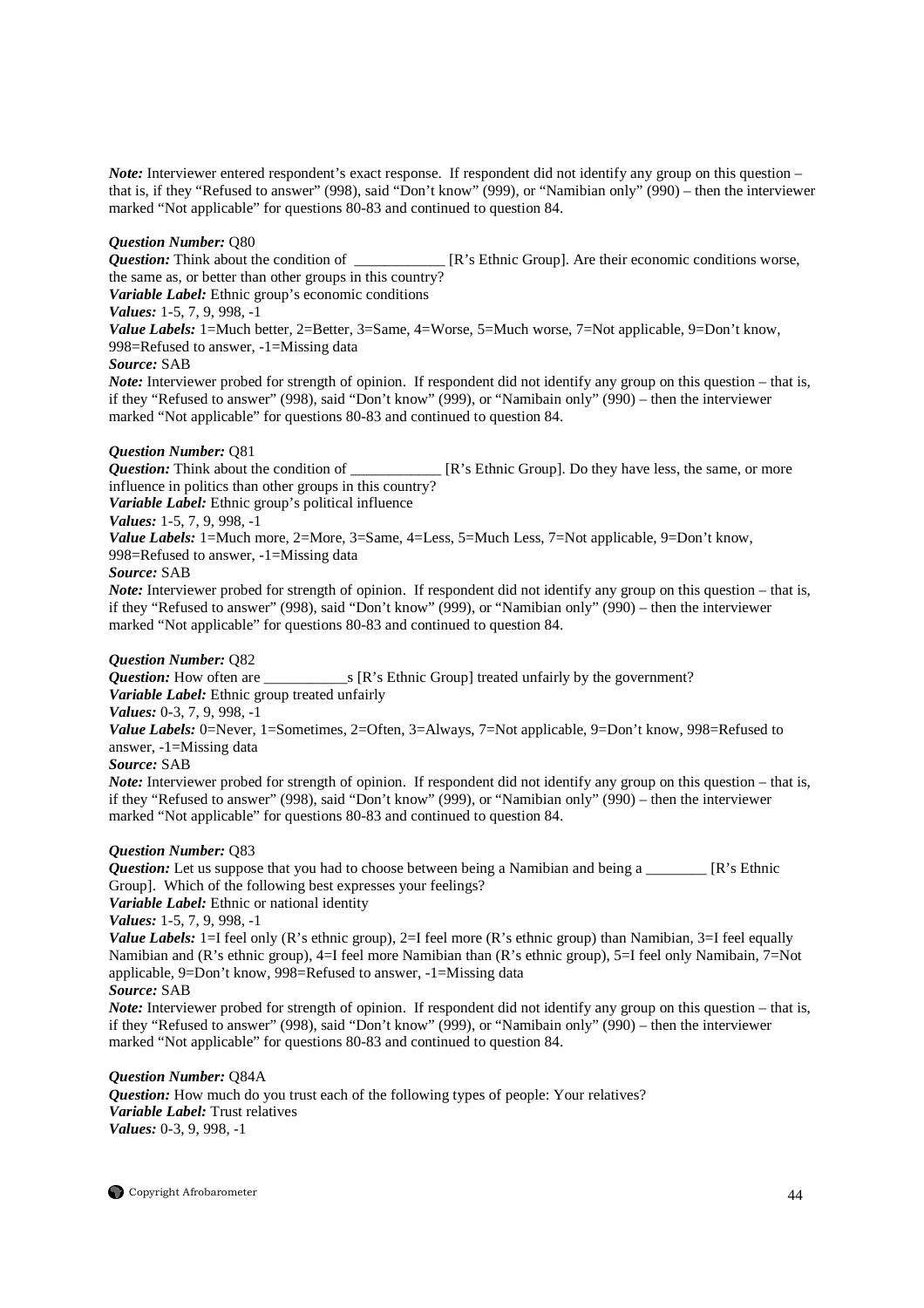*Value Labels:*  $0 = Not$  at all,  $1 = Just$  a little,  $2 = I$  trust them somewhat,  $3 = I$  trust them a lot,  $9 = Don$ 't know, 998=Refused to answer, -1=Missing data *Source:* Adapted from Afrobarometer Round 3 and Globalbarometer.

#### *Question Number:* Q84B

*Question:* How much do you trust each of the following types of people: Other people you know? *Variable Label:* Trust other people you know *Values:* 0-3, 9, 998, -1 *Value Labels:* 0=Not at all, 1=Just a little, 2=I trust them somewhat, 3=I trust them a lot, 9=Don't know, 998=Refused to answer, -1=Missing data *Source:* Adapted from Afrobarometer Round 3 and Globalbarometer.

*Question Number:* Q84C *Question:* How much do you trust each of the following types of people: Other Namibians? *Variable Label:* Trust other Namibians *Values:* 0-3, 9, 998, -1 *Value Labels:* 0=Not at all, 1=Just a little, 2=I trust them somewhat, 3=I trust them a lot, 9=Don't know, 998=Refused to answer, -1=Missing data *Source*: Afrobarometer Round 4

*Question Number:* Q85 *Question:* Do you feel close to any particular political party? *Variable Label:* Close to political party *Values:* 0-1, 8-9, -1 *Value Labels:* 0=No, (not close to any party), 1=Yes, (feels close to a party), 8=Refused to answer, 9=Don't know, -1=Missing data *Source:* Zambia 96

*Question Number:* Q86 *Question:* Which party is that? *Variable Label:* Which party *Values:* 580-591, 997-999, -1 *Value Labels:* 580=All People's Party, 581=CoD (Congress of Democrats), 582=DTA of Namibia (Democratic Turnhalle Alliance), 583=MAG (Monitor Action Group), 584=NDMC (Namibia Democratic Movement for Change), 585=Nudo (National Unity Democratic Organisation of Namibia), 586=NDP (National Democratic Party of Namibia), 587=Rally for Democracy and Progress, 588= RP (Republican Party of Namibia), 589=Swanu of Namibia (South West African National Union), 590= Swapo Party of Namibia**,** 997=Not applicable, 998=Refused to answer, 999=Don't know, -1=Missing data *Source:* Zambia 96

# *Question Number:* Q87

*Question:* How often, if at all, do you receive money remittances from friends or relatives outside of the country? *Variable Label:* How often receive remittances *Values:* 0-5, 9, 998, -1 *Value Labels:* 0=Never, 1=Less than once a year, 2=At least once a year, 3=At least every 6 months, 4=At least every 3 months, 5=At least once a month, 9=Don't know, 998=Refused to answer, -1=Missing data *Source:* Afrobarometer Round 4

# *Question Number:* Q88A

*Question:* How often do you use: A mobile phone? *Variable Label:* How often use a cell phone *Values:* 0-4, 9, 998, -1 *Value Labels:* 0=Never, 1=Less than once a month, 2=A few times a month, 3=A few times a week, 4=Every day, 9=Don't know, 998=Refused to answer, -1=Missing data *Source:* Afrobarometer Round 4

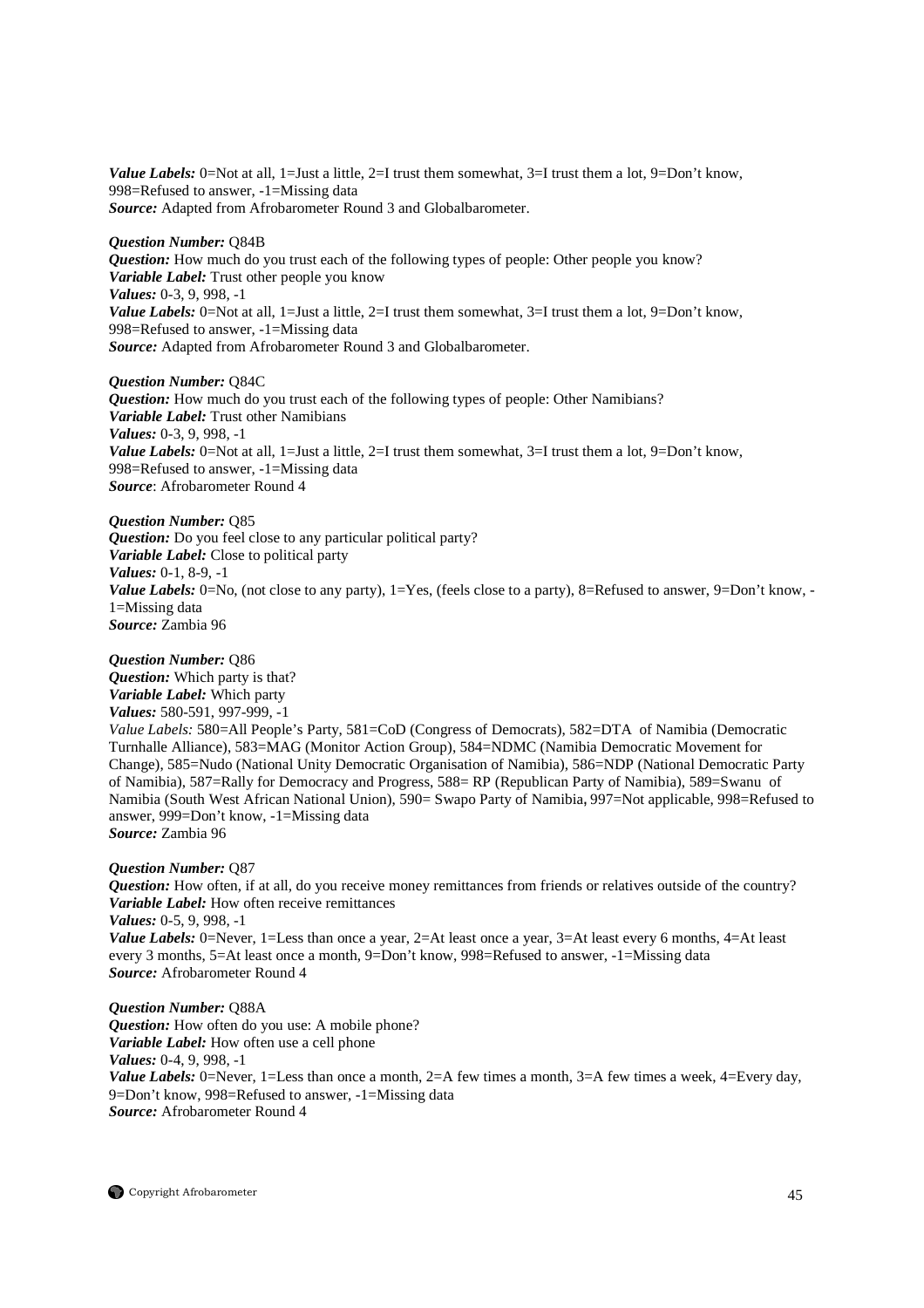*Question Number:* Q88B

*Question:* How often do you use: A computer? *Variable Label:* How often use a computer *Values:* 0-4, 9, 998, -1 *Value Labels:* 0=Never, 1=Less than once a month, 2=A few times a month, 3=A few times a week, 4=Every day, 9=Don't know, 998=Refused to answer, -1=Missing data *Source:* Afrobarometer Round 4

*Question Number:* Q88C *Question:* How often do you use: The Internet? *Variable Label:* How often use the internet *Values:* 0-4, 9, 998, -1 *Value Labels:* 0=Never, 1=Less than once a month, 2=A few times a month, 3=A few times a week, 4=Every day, 9=Don't know, 998=Refused to answer, -1=Missing data *Source:* Afrobarometer Round 4

*Question Number:* Q88D *Question:* How often do you travel 10 km or more from the place where you live now? *Variable Label:* How often travel 10 km or more *Values:* 0-4, 9, 998, -1 *Value Labels:* 0=Never, 1=Less than once a month, 2=A few times a month, 3=A few times a week, 4=Every day, 9=Don't know, 998=Refused to answer, -1=Missing data *Source:* Afrobarometer Round 4

*Question Number:* Q88E *Question:* What languages do you speak well? *Variable Label:* What languages do you speak well (verbatim) *Values:* String variable *Source:* Afrobarometer Round 4 *Note:* Interviewer listed all languages mentioned

*Question Number:* Q88F *Question:* What languages do you speak well? *Variable Label:* Number of languages *Values:* 99, 998, -1 *Value Labels:* 9=Don't know, 998=Refused to answer, -1=Missing data *Source:* Afrobarometer Round 4

*Question Number:* Q89 *Question:* What is the highest level of education you have completed? *Variable Label:* Education of respondent *Values:* 0-9, 99, 998 -1 *Value Labels:* 0=No formal schooling, 1=Informal schooling only (including Koranic schooling), 2=Some primary schooling, 3=Primary school completed, 4=Some secondary school/ high school, 5=Secondary school completed/high school completed, 6=Post-secondary qualifications, other than university e.g. a diploma or degree from polytechnic or college, 7=Some university, 8=University completed, 9=Post-graduate, 99=Don't know, 998=Refused to answer, -1=Missing data *Source:* SAB

*Question Number:* Q90 *Question:* What is your religion, if any? *Variable Label:* Religion of respondent *Values:* 0, 1-29, 995,998-999, -1 *Value Labels:* 0=None, 1=Christian only (i.e., respondents says only "Christian", without identifying a specific subgroup), 2=Roman Catholic, 3=Orthodox, 4=Coptic, 5=Anglican, 6=Lutheran, 7=Methodist, 8=Presbyterian, 9=Baptist , 10=Quaker/Friends, 11=Mennonite, 12=Evangelical, 13=Pentecostal ( e.g.,"Born Again" and/or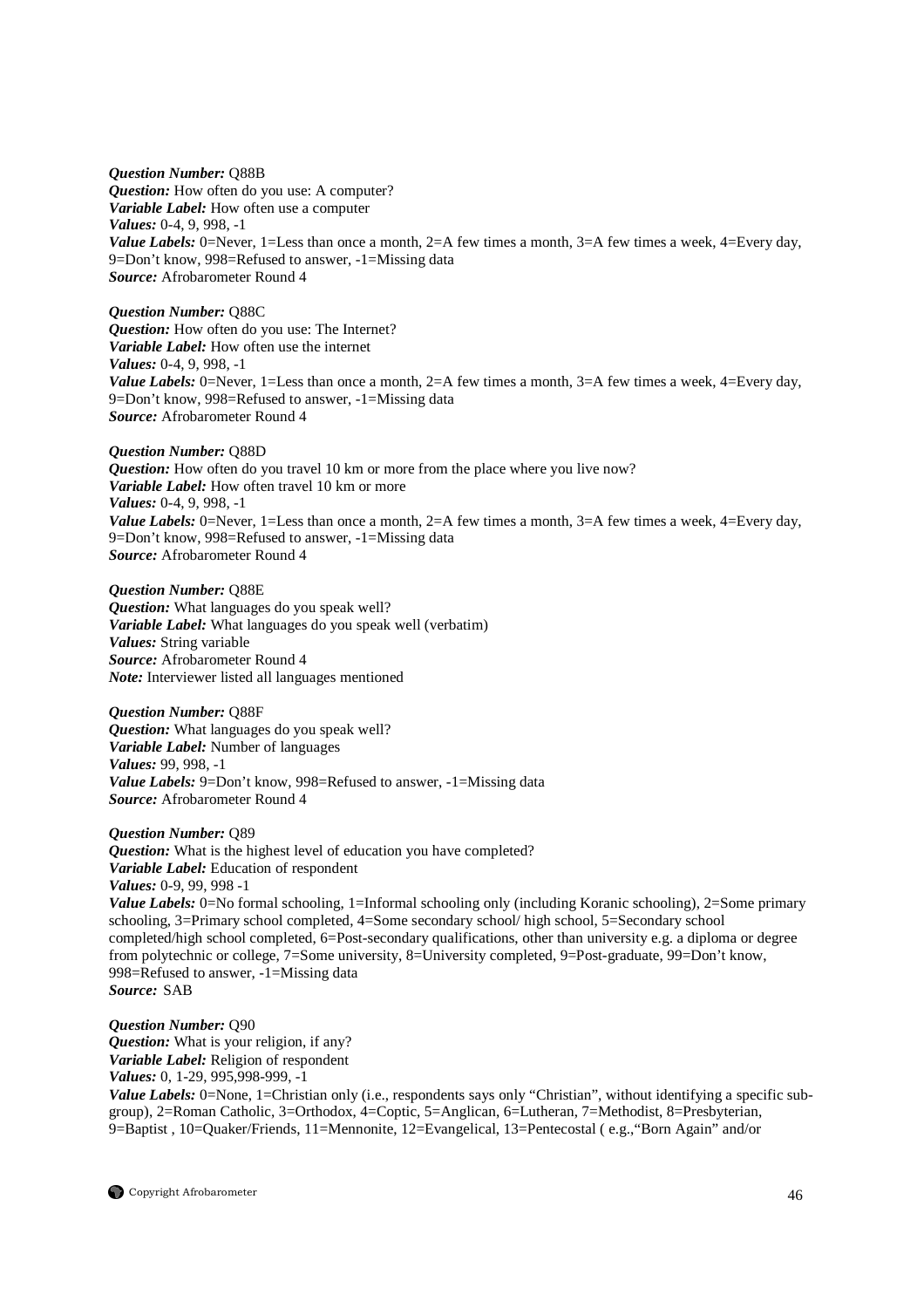"Saved"), 14=Independent (e.g., "African Independent Church"), 15=Jehovah's Witness, 16=Seventh Day Adventist, 17=Mormon, 18=Muslim only (i.e., respondents says only "Muslim", without identifying a specific subgroup), 19=Sunni only (i.e., respondents says only "Sunni Muslim", without identifying a specific sub-group), 20=Ismaeli, 21=Mouridiya Brotherhood, 22=Tijaniya Brotherhood, 23=Qadiriya Brotherhood, 24=Shia, 25=Traditional/ethnic religion, 26=Hindu, 27=Bahai, 28=Agnostic (Do not know if there is a God), 29=Atheist (Do not believe in a God), 995=Other, 998=Refused to answer, 999=Don't know, -1=Missing data *Source:* SAB

#### *Question Number:* Q91

*Question:* How important is religion in your life? *Variable Label:* Importance of religion *Values:* 1-4, 8, 9, -1 *Value Labels:* 1=Not at all important, 2=Not very important, 3=Somewhat important, 4=Very important, 8=Refused to answer, 9=Don't know, -1=Missing data *Source:* Afrobarometer Round 4

*Question Number:* Q92A *Question:* Which of these things do you personally own: Radio? *Variable Label:* Own radio *Values:* 0-1, 9, 998, -1 *Value Labels:* 0=No (Don't own), 1=Yes (Do own), 9=Don't know, 998=Refused to answer, -1=Missing data *Source:* Afrobarometer Round 3

*Question Number:* Q92B *Question:* Which of these things do you personally own: Television? *Variable Label:* Own television *Values:* 0-1, 9, 998, -1 *Value Labels:* 0=No (Don't own), 1=Yes (Do own), 9=Don't know, 998=Refused to answer, -1=Missing data *Source:* Afrobarometer Round 3

*Question Number:* Q92C *Question:* Which of these things do you personally own: Motor vehicle, car or motorcycle? *Variable Label:* Own motor vehicle, car, or motorcycle *Values:* 0-1, 9, 998, -1 *Value Labels:* 0=No (Don't own), 1=Yes (Do own), 9=Don't know, 998=Refused to answer, -1=Missing data *Source:* Afrobarometer Round 3

*Question Number:* Q93A **Question:** Where is your main source of water for household use located? *Variable Label:* Source of water for household use *Values:* 1-3, 9, 998, -1 *Value Labels:* 1=Inside the house, 2=Inside the compound, 3=Outside the compound, 9=Don't know, 998=Refused to answer, -1=Missing data *Source:* Afrobarometer Round 4

*Question Number:* Q93B *Question:* Do you have to pay for using water from this source? *Variable Label:* Pay for water *Values:* 0-1, 9, 998, -1 *Value Labels:* 0=No, 1=Yes, 9=Don't know, 998=Refused to answer, -1=Missing data *Source:* Afrobarometer Round 4

#### *Question Number:* Q94

*Question:* Do you have a job that pays a cash income? Is it full-time or part-time? And are you presently looking for a job (even if you are presently working)?

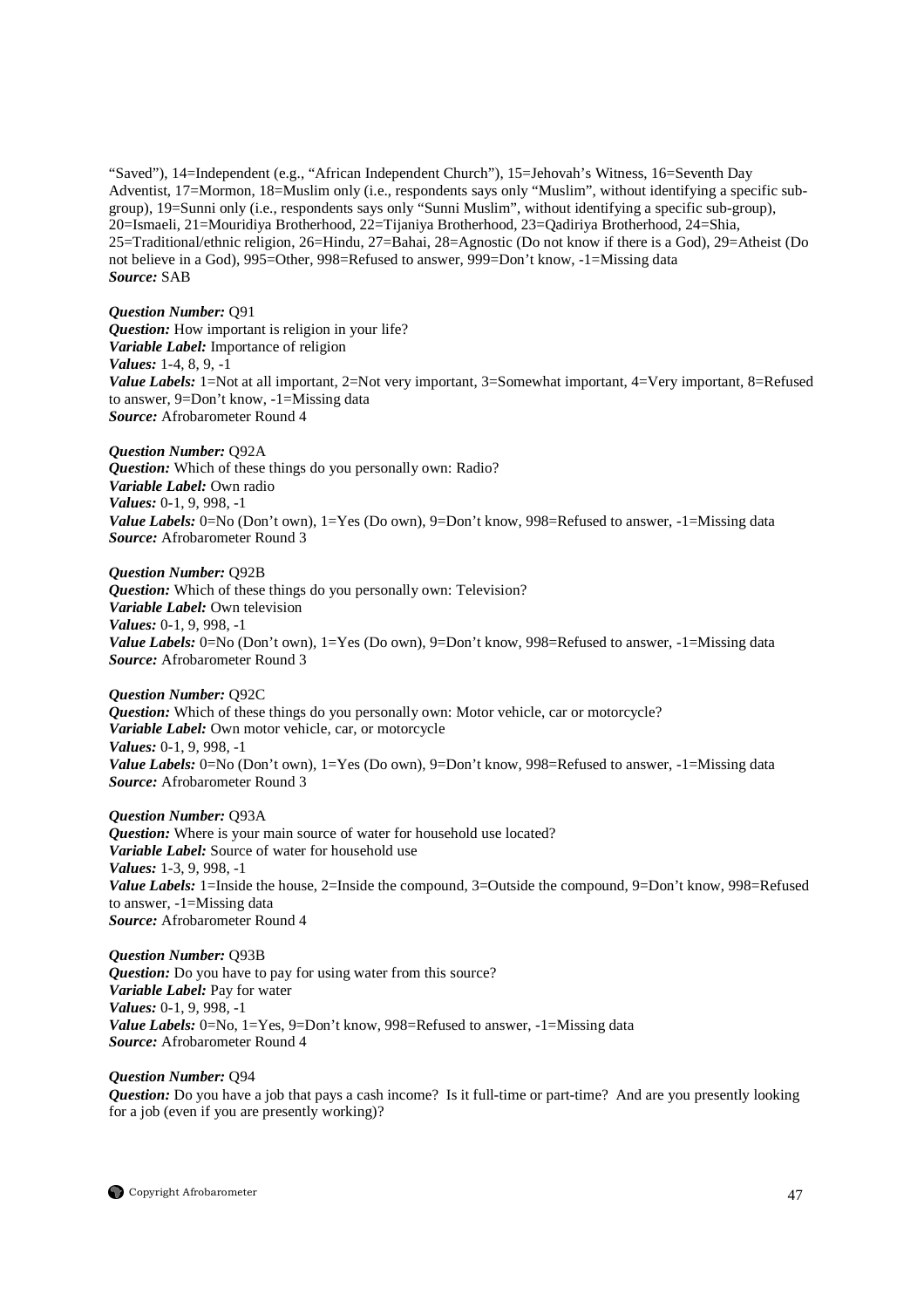*Variable Label:* Employment status

*Values:* 0-5, 9, 998, -1

*Value Labels:* 0=No (not looking), 1=No (looking), 2=Yes, part time (not looking), 3=Yes, part time (looking), 4=Yes, full time (not looking), 5=Yes, full time (looking), 9=Don't know, 998=Refused to answer, -1=Missing data *Source:* SAB

*Question Number:* Q95 *Question:* Do you know a close friend or relative who has died of AIDS? *Variable Label:* Know died of AIDS *Values:* 0-1, 8-9, -1 *Value Labels:* 0=No, 1=Yes, 8=Refused to answer, 9=Don't know, -1=Missing data *Source:* SAB

*Question Number:* Q96 *Question:* How many friends or relatives is that? *Variable Label:* How many died of AIDS *Values:* 0-79, 997-999, -1 *Value Labels:* 997=Not applicable, 998=Will not say/Refused to answer, 999=Don't know, -1=Missing data *Source:* SAB

# *Question Number:* Q97

**Question:** If a presidential election were held tomorrow, which party's candidate would you vote for? *Variable Label:* Vote for which party

*Values:* 580-591, 997-999, -1

*Value Labels:* 580=All People's Party, 581=CoD (Congress of Democrats), 582=DTA of Namibia (Democratic Turnhalle Alliance), 583=MAG (Monitor Action Group), 584=NDMC (Namibia Democratic Movement for Change), 585=Nudo (National Unity Democratic Organisation of Namibia), 586=NDP (National Democratic Party of Namibia), 587=Rally for Democracy and Progress, 588= RP (Republican Party of Namibia), 589=Swanu of Namibia (South West African National Union), 590= Swapo Party of Namibia**,** 997=Not applicable, 998=Refused to answer, 999=Don't know, -1=Missing data *Source:* Zambia 96

# *Question Number:* Q98A

*Question:* In your opinion, how much do each of the following do to help your country, or haven't you heard enough to say: African Union? *Variable Label:* How much help country: African Union *Values:* 0-3, 9, 998, -1 *Value Labels:* 0=Do nothing, no help, 1=Help a little bit, 2=Help somewhat, 3=Help a lot, 4=Don't know, 998=Refused to answer, -1=Missing data *Source:* Afrobarometer Round 4

# *Question Number:* Q98B

*Question:* In your opinion, how much do each of the following do to help your country, or haven't you heard enough to say: SADC? *Variable Label:* How much help country: SADC *Values:* 0-3, 9, 998, -1 *Value Labels:* 0=Do nothing, no help, 1=Help a little bit, 2=Help somewhat, 3=Help a lot, 4=Don't know, 998=Refused to answer, -1=Missing data *Source:* Afrobarometer Round 4

*Question Number:* Q98C *Question:* In your opinion, how much do each of the following do to help your country, or haven't you heard enough to say: United Nations? *Variable Label:* How much help country: United Nations *Values:* 0-3, 9, 998, -1

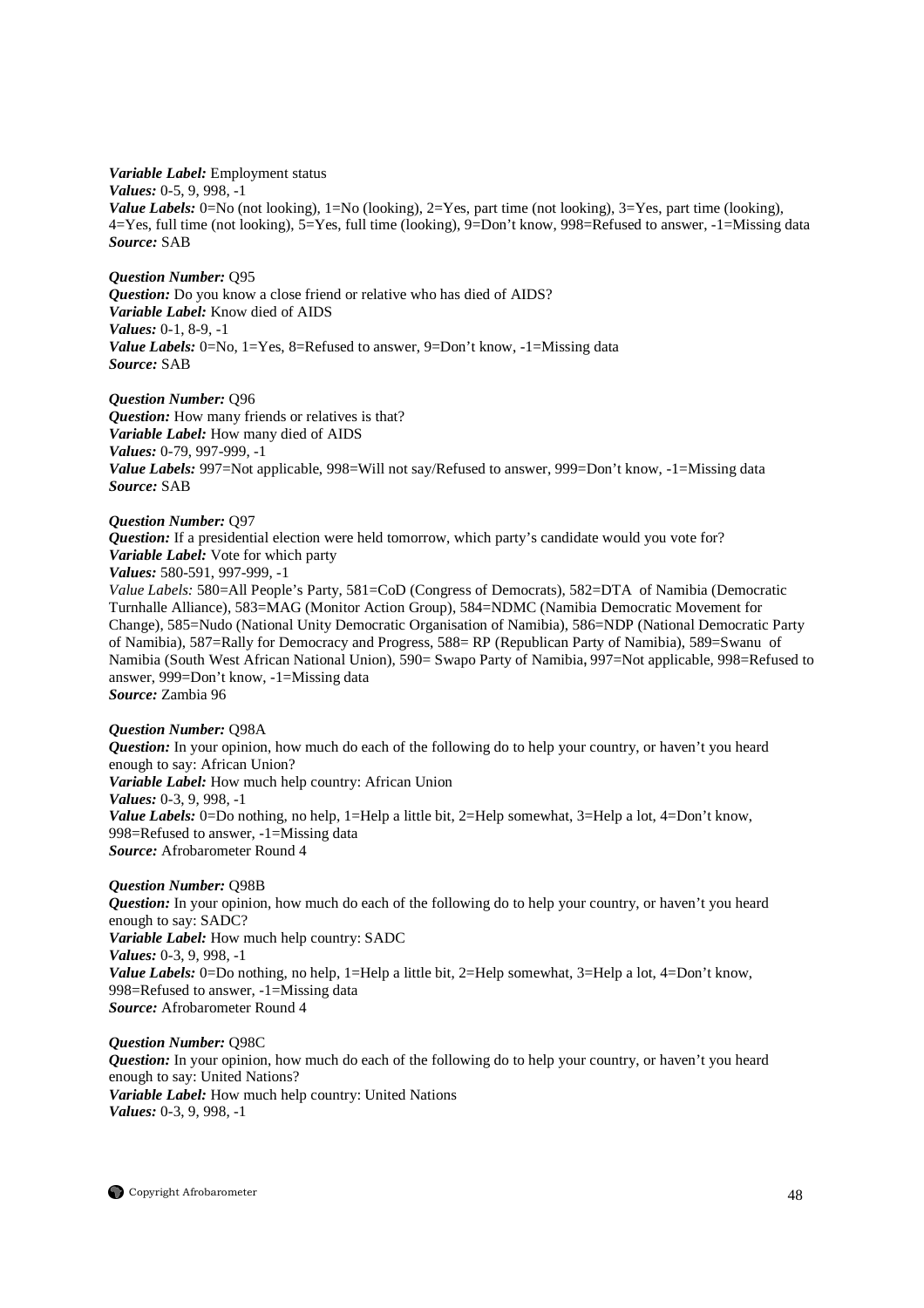*Value Labels:* 0=Do nothing, no help, 1=Help a little bit, 2=Help somewhat, 3=Help a lot, 4=Don't know, 998=Refused to answer, -1=Missing data *Source:* Afrobarometer Round 4

#### *Question Number:* Q98D

*Question:* In your opinion, how much do each of the following do to help your country, or haven't you heard enough to say: Other international donors and NGOs (apart from the United Nations)? *Variable Label:* How much help country: international donors/NGOs *Values:* 0-3, 9, 998, -1 *Value Labels:* 0=Do nothing, no help, 1=Help a little bit, 2=Help somewhat, 3=Help a lot, 4=Don't know, 998=Refused to answer, -1=Missing data *Source:* Afrobarometer Round 4

#### *Question Number:* Q98E

*Question:* In your opinion, how much do each of the following do to help your country, or haven't you heard enough to say: International businesses and investors? *Variable Label:* How much help country: international businesses/investors *Values:* 0-3, 9, 998, -1 *Value Labels:* 0=Do nothing, no help, 1=Help a little bit, 2=Help somewhat, 3=Help a lot, 4=Don't know, 998=Refused to answer, -1=Missing data *Source:* Afrobarometer Round 4

#### *Question Number:* Q98F

*Question:* In your opinion, how much do each of the following do to help your country, or haven't you heard enough to say: Nigeria? *Variable Label:* How much help country: Nigeria *Values:* 0-3, 9, 998, -1 *Value Labels:* 0=Do nothing, no help, 1=Help a little bit, 2=Help somewhat, 3=Help a lot, 4=Don't know, 998=Refused to answer, -1=Missing data *Source:* Afrobarometer Round 4

# *Question Number:* Q98G

*Question:* In your opinion, how much do each of the following do to help your country, or haven't you heard enough to say: South Africa? *Variable Label:* How much help country: South Africa *Values:* 0-3, 9, 998, -1 *Value Labels:* 0=Do nothing, no help, 1=Help a little bit, 2=Help somewhat, 3=Help a lot, 4=Don't know, 998=Refused to answer, -1=Missing data *Source:* Afrobarometer Round 4

# *Question Number:* Q98H

*Question:* In your opinion, how much do each of the following do to help your country, or haven't you heard enough to say: China? *Variable Label:* How much help country: China *Values:* 0-3, 9, 998, -1 *Value Labels:* 0=Do nothing, no help, 1=Help a little bit, 2=Help somewhat, 3=Help a lot, 4=Don't know, 998=Refused to answer, -1=Missing data *Source:* Afrobarometer Round 4

# *Question Number:* Q98I

*Question:* In your opinion, how much do each of the following do to help your country, or haven't you heard enough to say: United States? *Variable Label:* How much help country: United States *Values:* 0-3, 9, 998, -1 *Value Labels:* 0=Do nothing, no help, 1=Help a little bit, 2=Help somewhat, 3=Help a lot, 4=Don't know, 998=Refused to answer, -1=Missing data

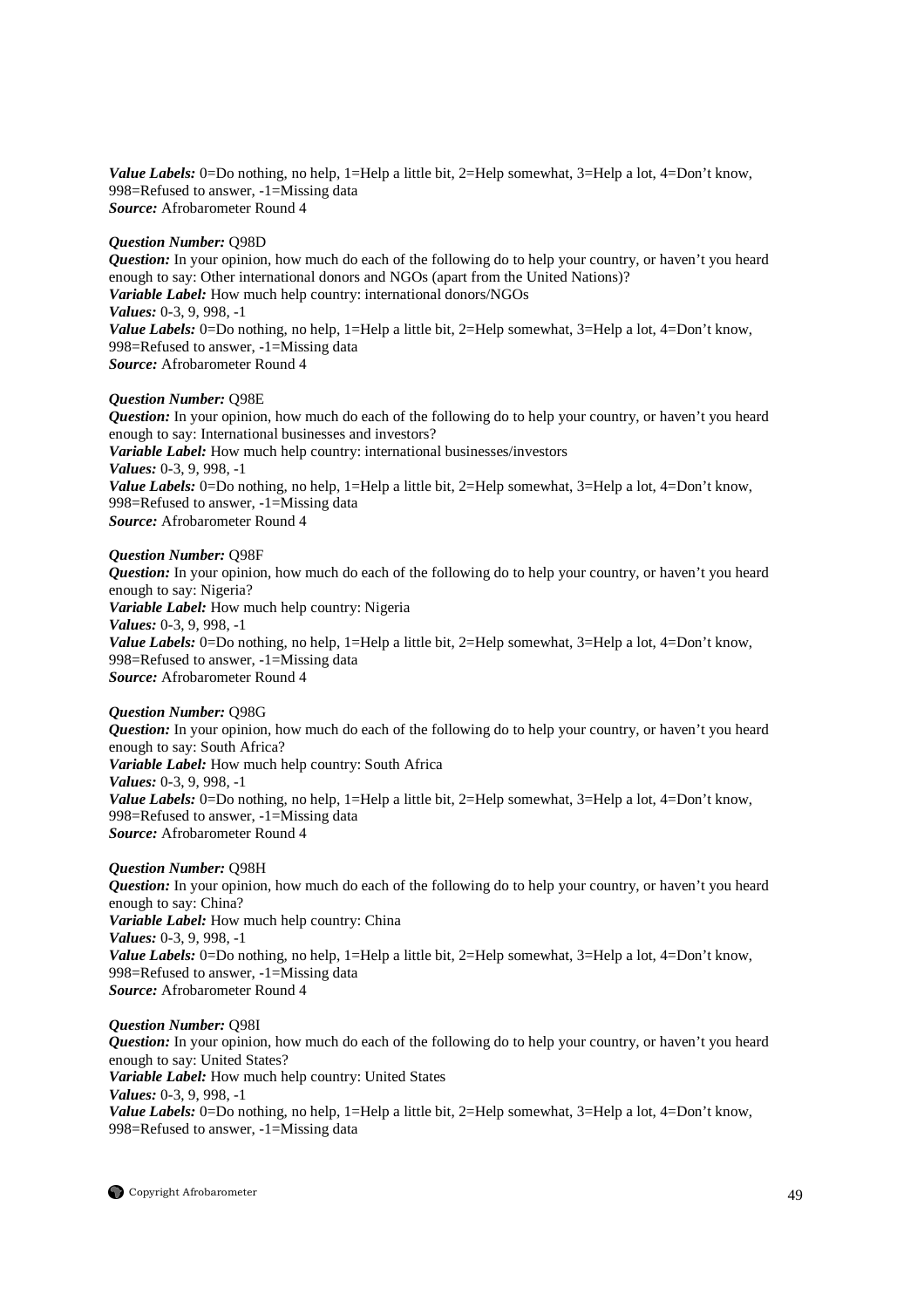#### *Source:* Afrobarometer Round 4

#### *Question Number:* Q98J

*Question:* In your opinion, how much do each of the following do to help your country, or haven't you heard enough to say: Germany? *Variable Label:* How much help country: Germany *Values: 0-3, 9,* **998, -1**  *Value Labels:*  $0=Do$  *nothing, no help, 1*=Help a little bit, 2=Help somewhat, 3=Help a lot, 4=Don't know, 998=Refused to answer, -1=Missing data *Source:* Afrobarometer Round 4

# *Question Number:* Q98J1

*Question:* In your opinion, how much do each of the following do to help your country, or haven't you heard enough to say: The European Union? *Variable Label:* How much help country: European Union *Values: 0-3, 9,* **998, -1**  *Value Labels:*  $0=Do$  *nothing, no help, 1*=Help a little bit, 2=Help somewhat, 3=Help a lot, 4=Don't know, 998=Refused to answer, -1=Missing data *Source:* Afrobarometer Round 4

#### *Question Number:* Q98K

*Question:* Which of the following statements is closest to your view? Choose Statement 1 or Statement 2. Statement 1: The NEPAD African Peer Review Mechanism (NEPAD/APRM) is a useful initiative that will help promote good governance in Africa. It should be given all necessary support.

Statement 2: The NEPAD/APRM is an empty initiative that is unlikely to do anything to improve governance in Africa. We should not waste time or resources in supporting it.

*Variable Label:* NEPAD/APRM useful initiative vs. empty one

#### *Values:* 1-5, 9, 998, -1

*Value Labels:* 1=Agree very strongly with Statement 1, 2=Agree with Statement 1, 3=Agree with Statement 2, 4=Agree very strongly with Statement 2, 5=Agree with neither, 9=Don't know, 998=Refused to answer, -1=Missing data

*Source:* Afrobarometer Round 4

*Note:* Interviewer probed for strength of opinion asking "Do you agree or agree very strongly."

# *Question Number:* Q99A

*Question:* Do you think that each of the following has too little, too much, or about the right amount of influence over your government: International donors and NGOs?

*Variable Label:* Influence of international donors and NGOs

*Values:* 1-5, 9, 998, -1

*Value Labels:* 1=Far too little, 2=Somewhat too little, 3=About the right amount, 4=Somewhat too much, 5=Far too much, 9=Don't know, 998=Refused to answer, -1=Missing data

*Source:* Afrobarometer Round 4

*Note:* Interviewer probed for strength of opinion

# *Question Number:* Q99 B

*Question:* Do you think that each of the following has too little, too much, or about the right amount of influence over your government: International businesses and investors? *Variable Label:* Influence of international businesses and investors *Values:* 1-5, 9, 998, -1 *Value Labels:* 1=Far too little, 2=Somewhat too little, 3=About the right amount, 4=Somewhat too much, 5=Far too much, 9=Don't know, 998=Refused to answer, -1=Missing data *Source:* Afrobarometer Round 4 *Note:* Interviewer probed for strength of opinion

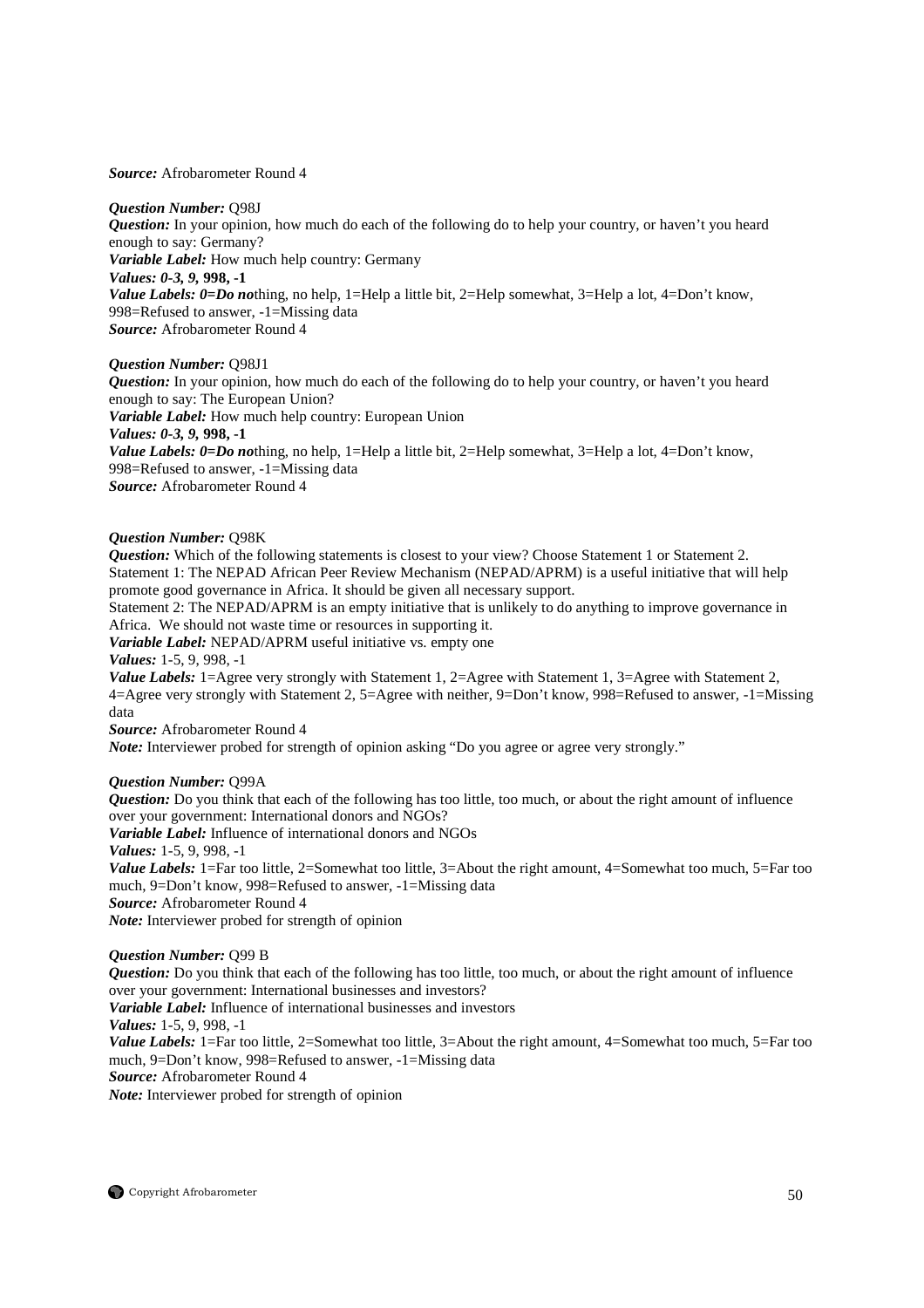#### *Question Number:* Q99C

*Question:* Do you think that each of the following has too little, too much, or about the right amount of influence over your government: Namibian civic organizations and NGOs? *Variable Label:* Influence of civic organizations and NGOs *Values:* 1-5, 9, 998, -1 *Value Labels:* 1=Far too little, 2=Somewhat too little, 3=About the right amount, 4=Somewhat too much, 5=Far too much, 9=Don't know, 998=Refused to answer, -1=Missing data *Source:* Afrobarometer Round 4 *Note:* Interviewer probed for strength of opinion

#### *Question Number:* Q100

*Question:* Just one more question: Who do you think sent us to do this interview? *Variable Label:* Perceived survey sponsor

*Values:* 0-24, 20-33, 995, 998-999, -1

*Value Labels:* 0=No one, 1=Government (General), 2=National/Union government, 3=Provincial/Regional government, 4=Local Government, 5=President/Prime Minister's Office, 6=Parliament/National Assembly, 7=Government Census/Statistics Office, 8=National Intelligence/ Secret Service, 9=Education or Social Affairs Department/ Ministry, 10=Tax or Finance Department/ Ministry, 11=Health Department/ Ministry, 12=Other Government Department/Ministry, 13=Constitutional Commission, 14=National Electoral Commission, 15=National Planning Commission, 16=Public Utility Company, 17=NGO, 18=Political Party/Politicians, 19=Research company/ organization/programme (including the Afrobarometer National Partner), 20=Newspapers/Media, 21=University/ school/ college, 22=Private company, 23=International organization, 24=God or a religious organization, 995=Other, 998=Refused to answer, 999=Don't know, -1=Missing data *Source:* Afrobarometer Round 2 *Note:* Interviewer entered verbatim response

#### *Question Number:* ENDTIME

*Question:* Time interview ended *Variable Label:* Time interview ended *Note:* Answered by interviewer. Entered hour and minute, 24 hour clock

*Question Number:* LENGTH *Question:* Length of interview *Variable Label:* Length of interview *Note:* Answered by interviewer. Entered hour and minute, 24 hour clock

*Question Number:* Q101 *Question:* Respondent's gender *Variable Label:* Gender of respondent *Values:* 1, 2 *Value Labels:* 1=Male, 2=Female *Source:* SAB *Note:* Answered by interviewer

*Question Number:* Q102 *Question:* Respondent's race *Variable Label:* Race of respondent *Values:* 1-6, 95, -1 *Value Labels:* 1=Black/African, 2=White/European, 3=Coloured/Mixed Race, 4=Arab/Lebanese/North African, 5=South Asian (Indian, Pakistani, etc.), 6=Eat Asian (Chinese, Korean, Indonesian, etc.), Other=95, -1=Missing data *Source:* SAB *Note:* Answered by interviewer

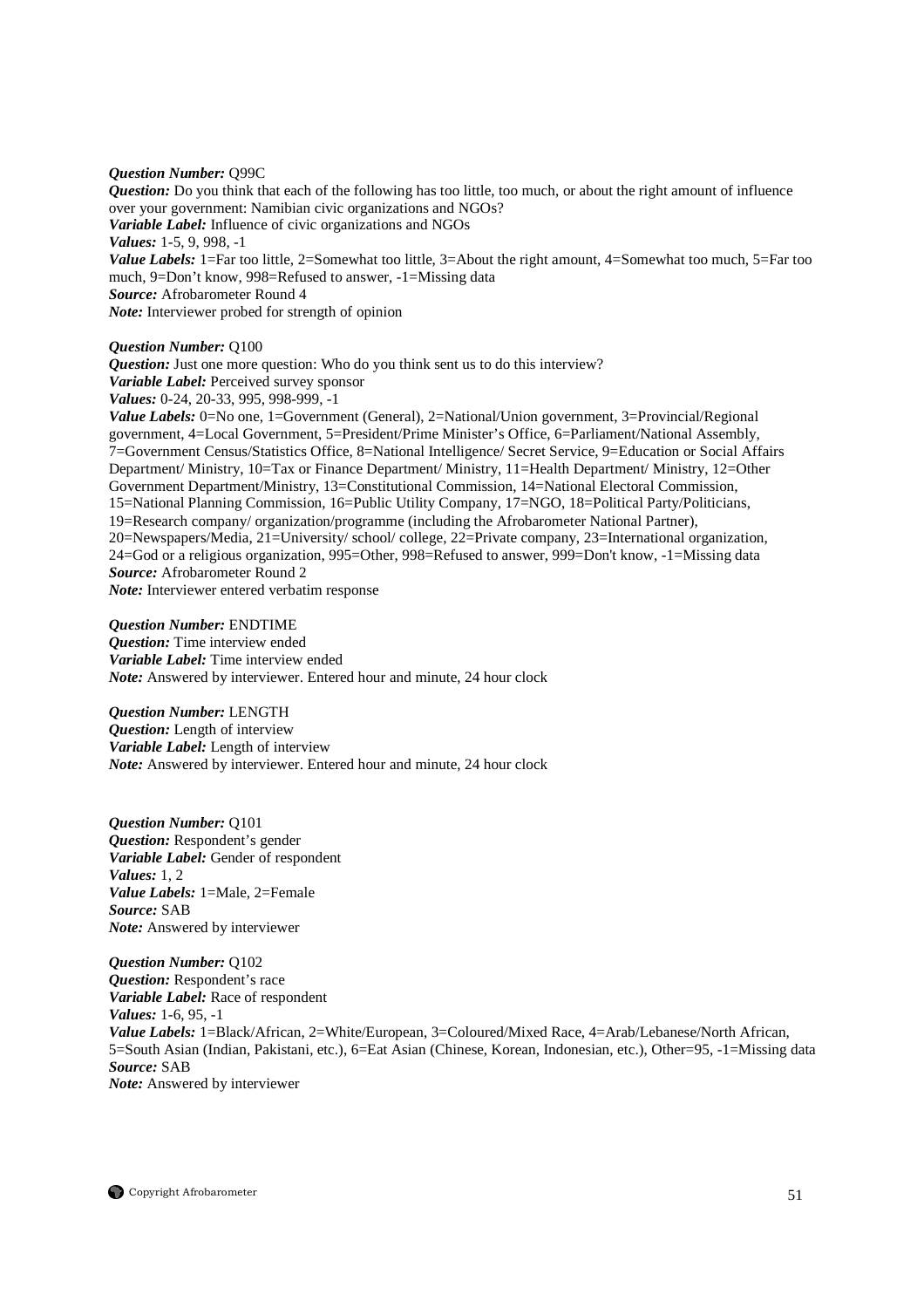*Question Number:* Q103 *Question:* What was the primary language used in the interview? *Variable Label:* Language of interview *Values:* 1, 580-585, 995-996, 998, -1 *Value Labels:* 1=English, 580=Afrikaans, 582=Nama/Damara, 583=Oshiwambo, 584=Otjihereo, 585=Rukwangali/Kavong, 998=Refused to answer, -1=Missing data *Source:* SAB *Note:* Answered by interviewer

*Question Number:* Q104 *Question:* Were there any other people immediately present who might be listening during the interview? *Variable Label:* Others present *Values:* 1-5, -1 Value Labels: 1=No one, 2=Spouse only, 3=Children only, 4=A few others, 5=Small crowd, -1=Missing data *Source:* Nigeria00 *Note:* Answered by interviewer

*Question Number:* Q105A *Question:* Did the respondent check with others for information to answer any question? *Variable Label:* Check with others *Values:* 0, 1, -1 *Value Labels:* 0=No, 1=Yes, -1=Missing data *Source:* Nigeria00 *Note:* Answered by interviewer

*Question Number:* Q105B *Question:* Do you think anyone influenced the respondent's answers during the interview? *Variable Label:* Influence by others *Values:* 0, 1, -1 *Value Labels:* 0=No, 1=Yes, -1=Missing data *Source:* SAB99 *Note:* Answered by interviewer

*Question Number:* Q105C *Question:* Were you approached by community and/or political party representatives? *Variable Label:* Approached by community/ party representatives *Values:* 0, 1, -1 *Value Labels:* 0=No, 1=Yes, -1=Missing data *Source:* SAB *Note:* Answered by interviewer

*Question Number:* Q105D *Question:* Did you feel threatened during the interview? *Variable Label:* Feel threatened *Values:* 0, 1, -1 *Value Labels:* 0=No, 1=Yes, -1=Missing data *Source:* SAB *Note:* Answered by interviewer

*Question Number:* Q105E *Question:* Were you physically threatened during the interview? *Variable Label:* Physically threatened *Values:* 0, 1, -1 *Value Labels:* 0=No, 1=Yes, -1=Missing data *Source:* SAB *Note:* Answered by interviewer

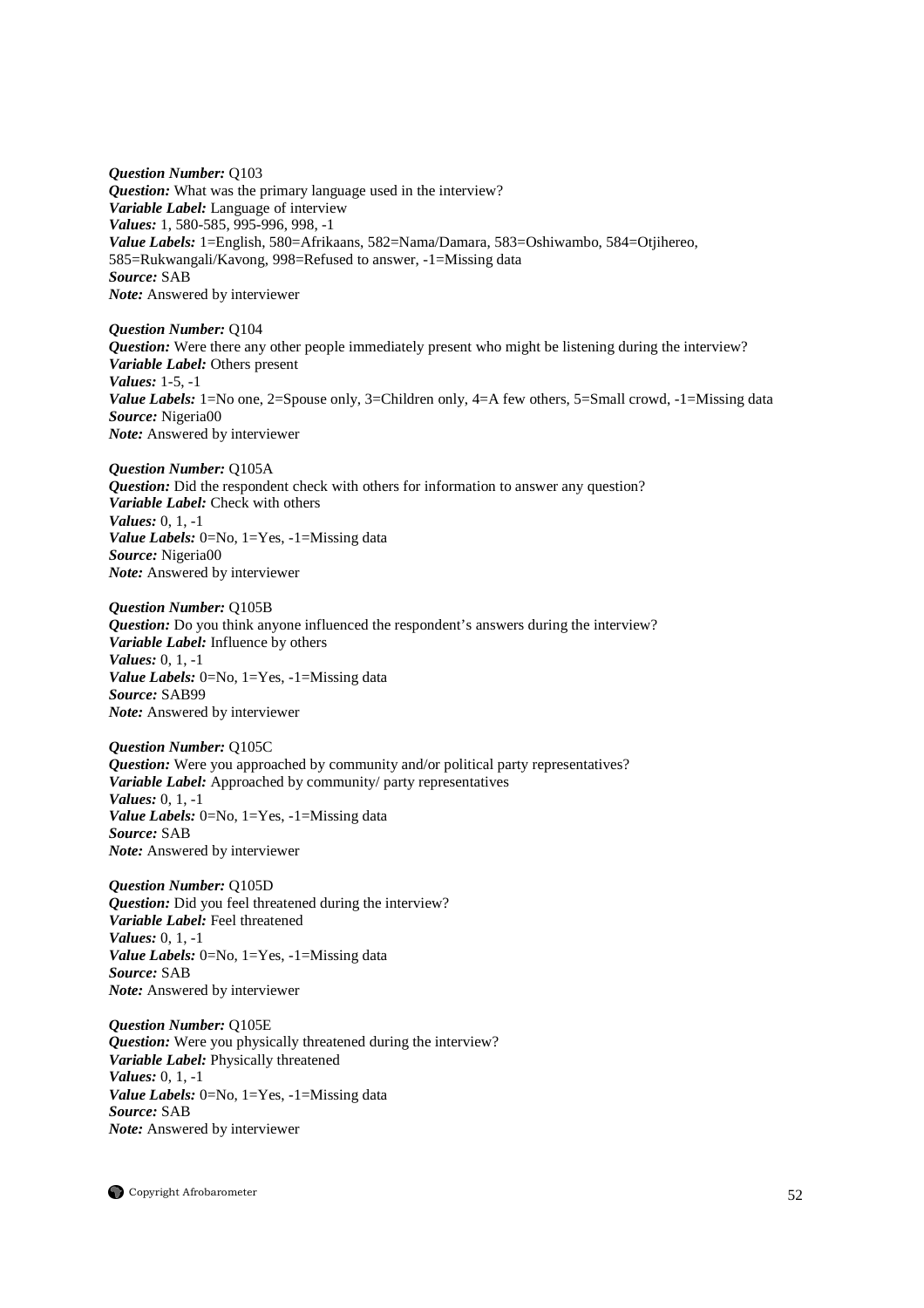*Question Number:* Q106 *Question:* What proportion of the questions do you feel the respondent had difficulty answering? *Variable Label:* Proportion difficulty answering *Values:* 0-4, -1 *Value Labels:* 0=None, 1=Few, 2=Some, 3=Most, 4=All, -1=Missing data *Source:* Nigeria00 *Note:* Answered by interviewer

*Question Number:* Q107A *Question:* Which questions did the respondent have trouble answering: First question? *Variable Label:* Trouble answering- first response *Values:* 0-100, -1 *Value Labels:* 0-100, -1=Missing data *Source:* Nigeria00 *Note:* Answered by interviewer

*Question Number:* Q107B *Question:* Which questions did the respondent have trouble answering: Second question? *Variable Label:* Trouble answering- second response *Values:* 0-100, -1 *Value Labels:* 0-100, -1=Missing data *Source:* Nigeria00 *Note:* Answered by interviewer

*Question Number:* Q107C *Question:* Which questions did the respondent have trouble answering: Third question? *Variable Label:* Trouble answering- third response *Values:* 0-100, -1 *Value Labels:* 0-100, -1=Missing data *Source:* Nigeria00 *Note:* Answered by interviewer

*Question Number:* Q108A *Question:* What was the respondent's attitude toward you during the interview? Was he or she: friendly, in between, or hostile? *Variable Label:* Respondent friendly *Values:* 1-3, -1 *Value Labels:* 1=Friendly, 2=In between, 3=Hostile, -1=Missing data *Source:* SAB *Note:* Answered by interviewer

*Question Number:* Q108B *Question:* What was the respondent's attitude toward you during the interview? Was he or she: interested, in between, or bored? *Variable Label:* Respondent interested *Values:* 1-3. -1 *Value Labels:* 1=Interested, 2=In between, 3=Bored, -1=Missing data *Source:* SAB *Note:* Answered by interviewer

*Question Number:* Q108C *Question:* What was the respondent's attitude toward you during the interview? Was he or she: cooperative, in between, or uncooperative? *Variable Label:* Respondent cooperative *Values:* 1-3, -1

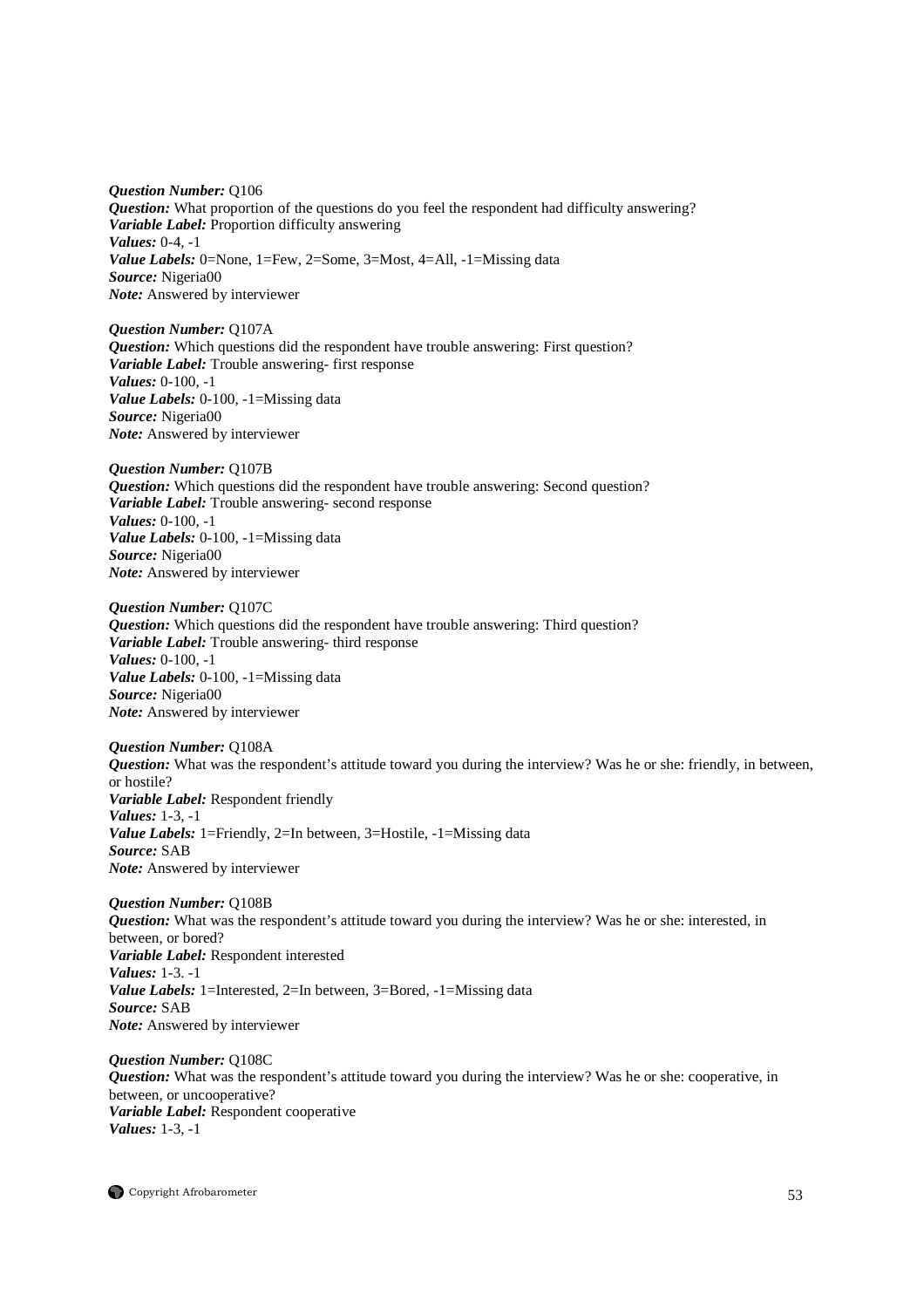*Value Labels:* 1=Cooperative, 2=In between, 3=Uncooperative, -1=Missing data *Source:* SAB *Note:* Answered by interviewer

*Question Number:* Q108D *Question:* What was the respondent's attitude toward you during the interview? Was he or she: patient, in between, or impatient? *Variable Label:* Respondent patient *Values:* 1-3, 1 *Value Labels:* 1=Patient, 2=In between, 3=Impatient, -1=Missing data *Source:* SAB *Note:* Answered by interviewer

*Question Number:* Q108E *Question:* What was the respondent's attitude toward you during the interview? Was he or she: at ease, in between, or suspicious? *Variable Label:* Respondent at ease *Values:* 1-3, -1 *Value Labels:* 1=At ease, 2=In between, 3=Suspicious, -1=Missing data *Source:* SAB *Note:* Answered by interviewer

*Question Number:* Q108F *Question:* What was the respondent's attitude toward you during the interview? Was he or she: honest, in between, or misleading? *Variable Label:* Respondent honest *Values:* 1-3, -1 *Value Labels:* 1=Honest, 2=In between, 3=Misleading, -1=Missing data *Source:* SAB *Note:* Answered by interviewer

*Question Number:* Q110 *Question:* Interviewer's number *Variable Label:* Interviewer's number *Values:* NAM01-NAM67 *Source:* SAB *Note:* Answered by interviewer

*Question Number:* Q111 *Question:* Interviewer's age *Variable Label:* Interviewer's age *Values:* 21-45 *Source:* SAB *Note:* Answered by interviewer

*Question Number:* Q112 *Question:* Interviewer's gender *Variable Label:* Interviewer's gender *Values:* 1, 2, -1 *Value Labels:* 1=Male, 2=Female, -1=Missing data *Source:* SAB *Note:* Answered by interviewer

*Question Number:* Q113 *Question:* Do you come from a rural or urban area?

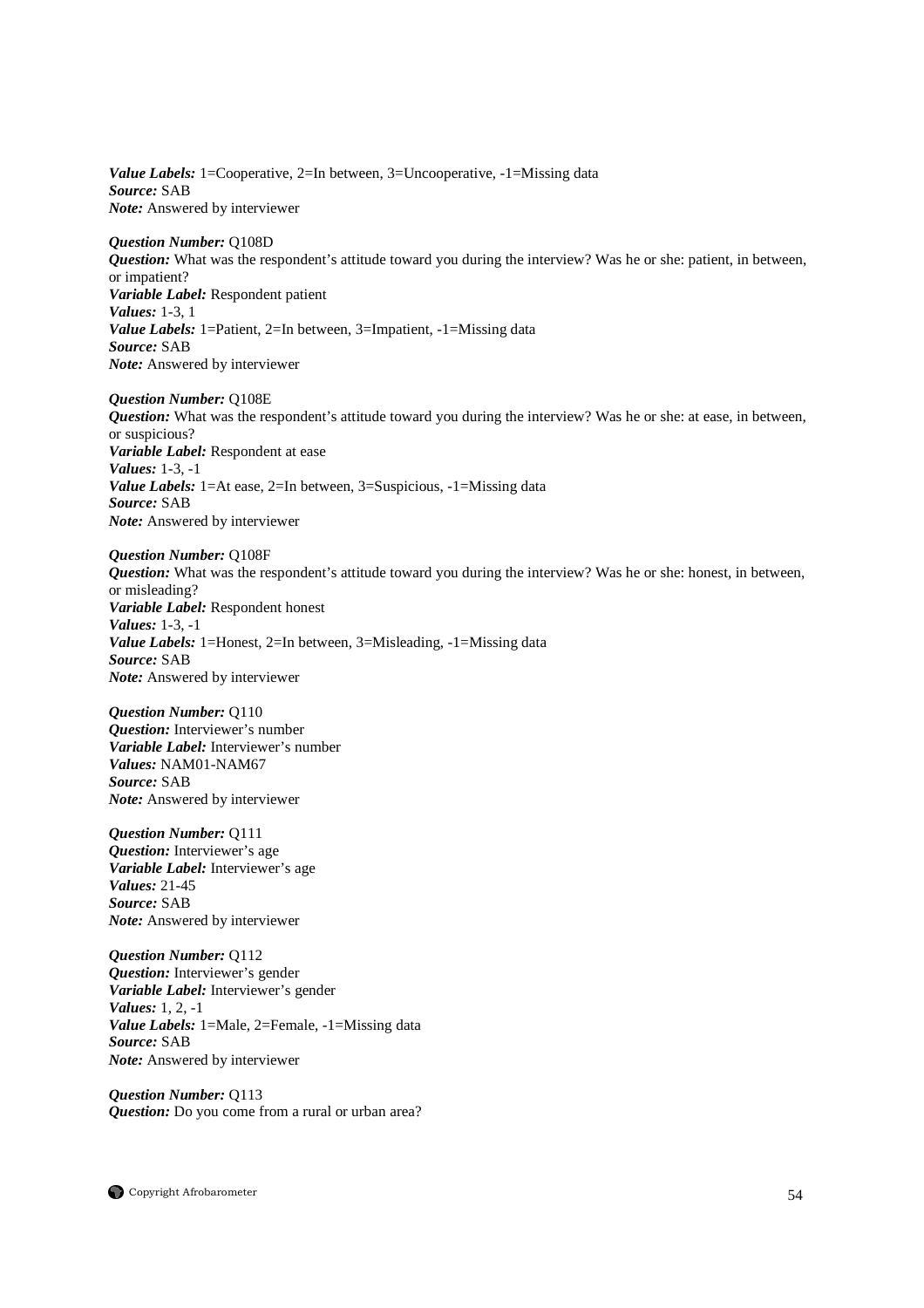*Variable Label:* Interviewer urban or rural *Values:* 1, 2, -1 *Value Labels:* 1=Rural, 2=Urban, -1=Missing data *Source:* SAB *Note:* Answered by interviewer

*Question Number:* Q114 *Question:* Interviewer's home language *Variable Label:* Interviewer's home language *Values:* 1, 260-315, 995, -1 *Value Labels:* 1=English, 260=Akan, 261=Ewe, 262=Ga/Dangbe, 263=Dagbani, 264=Hausa, 265=Nzema, 266=Basseli, 267=Wassa, 268=Broisa, 269=Busanga, 270=Sefwi, 271=Zebrama, 272=Dagaari, 273=Zugu, 274=Kotokoli, 275=Dagomba, 276=Bemuba, 277=Gruma, 278=Frafra, 279=Lekpekpe, 280=Konkoba, 281=Bimoba, 282=Dugate, 283=Kusasi/Kusaase, 284=Assin, 285=Mossi, 286=Guan, 287=Efutu, 288=Banda, 289=Nafana, 290=Grussi, 291=Gonja, 292=Sisila, 293=Waala, 294=Kasina, 295=Mampaisi, 296=Larteh, 297=Bisab, 298=Gruni, 299=Fanti, 300=Dagati, 301=Mamprili, 302=Talensi, 303=Wa Dormu, 304=Dolime, 305=Kusal, 306=Bule, 308=Kasem, 309=Kusanga, 310=Twi, 311=Brefo/Birfuo, 312=Tampulma, 313=Mampruga, 314=Nanum, 315=Basare, 995=Others, -1=Missing data *Source:* SAB *Note:* Answered by interviewer

# *Question Number:* Q115

*Question:* Interviewer's highest level of education *Variable Label:* Interviewer's education *Values:* 3-9, -1

*Value Labels:* 3=Primary school completed, 4=Some secondary/high school, 5=High school completed, 6=Post secondary qualifications other than university e.g. a diploma or degree from a polytechnic or college , 7=Some university, 8=University, completed, 9=Post graduate, -1=Missing data *Source:* SAB

*Note:* Answered by interviewer

# *Question Number:* withinwt

*Variable Label:* Within country weighting factor

*Note:* The weighting variable adjusts the distribution of the sample based on individual selection probabilities (i.e., based on region, gender, urban-rural distribution, and size of household and enumeration area).

|                 |         | UNWEIGHTED | <b>WEIGHTED</b> |
|-----------------|---------|------------|-----------------|
|                 |         |            |                 |
| <b>GENDER</b>   | Male    | 49.7       | 49.7            |
|                 | Female  | 50.3       | 50.3            |
|                 |         |            |                 |
| <b>LOCATION</b> | Urban   | 36.0       | 36.1            |
|                 | Rural   | 64.0       | 63.9            |
|                 |         |            |                 |
| <b>REGION</b>   | Caprivi | 4.0        | 4.3             |
|                 | Erongo  | 6.7        | 6.5             |
|                 | Hardap  | 4.0        | 3.8             |
|                 | Karas   | 4.0        | 4.0             |
|                 | Kavango | 10.7       | 10.4            |
|                 | Khomas  | 17.3       | 17.1            |
|                 | Kunene  | 3.3        | 3.5             |